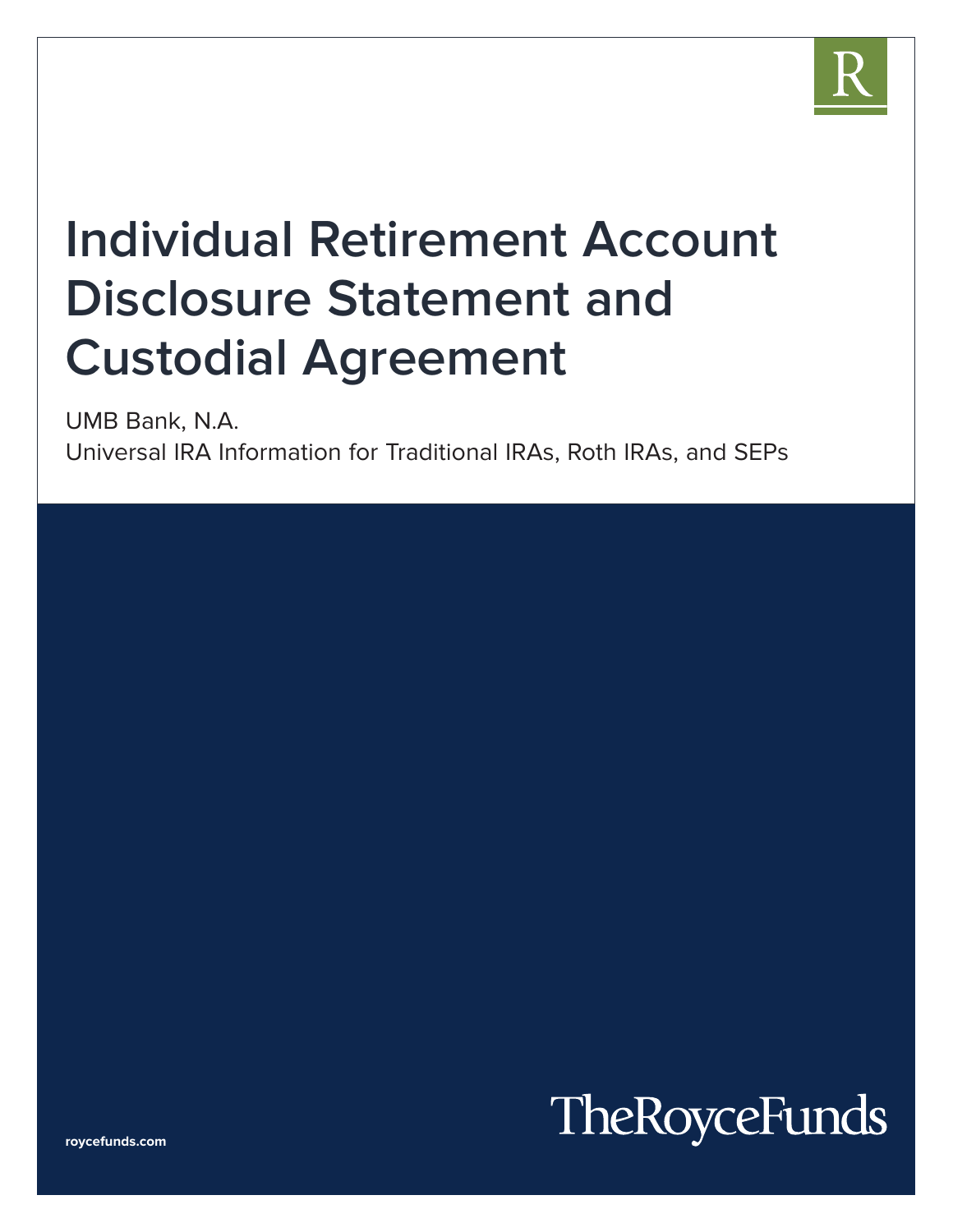# Table of Contents

| <b>Universal IRA Disclosure Statement</b> |  |
|-------------------------------------------|--|
|                                           |  |
|                                           |  |
|                                           |  |
| <b>Universal IRA Custodial Agreement</b>  |  |
|                                           |  |
|                                           |  |
|                                           |  |
|                                           |  |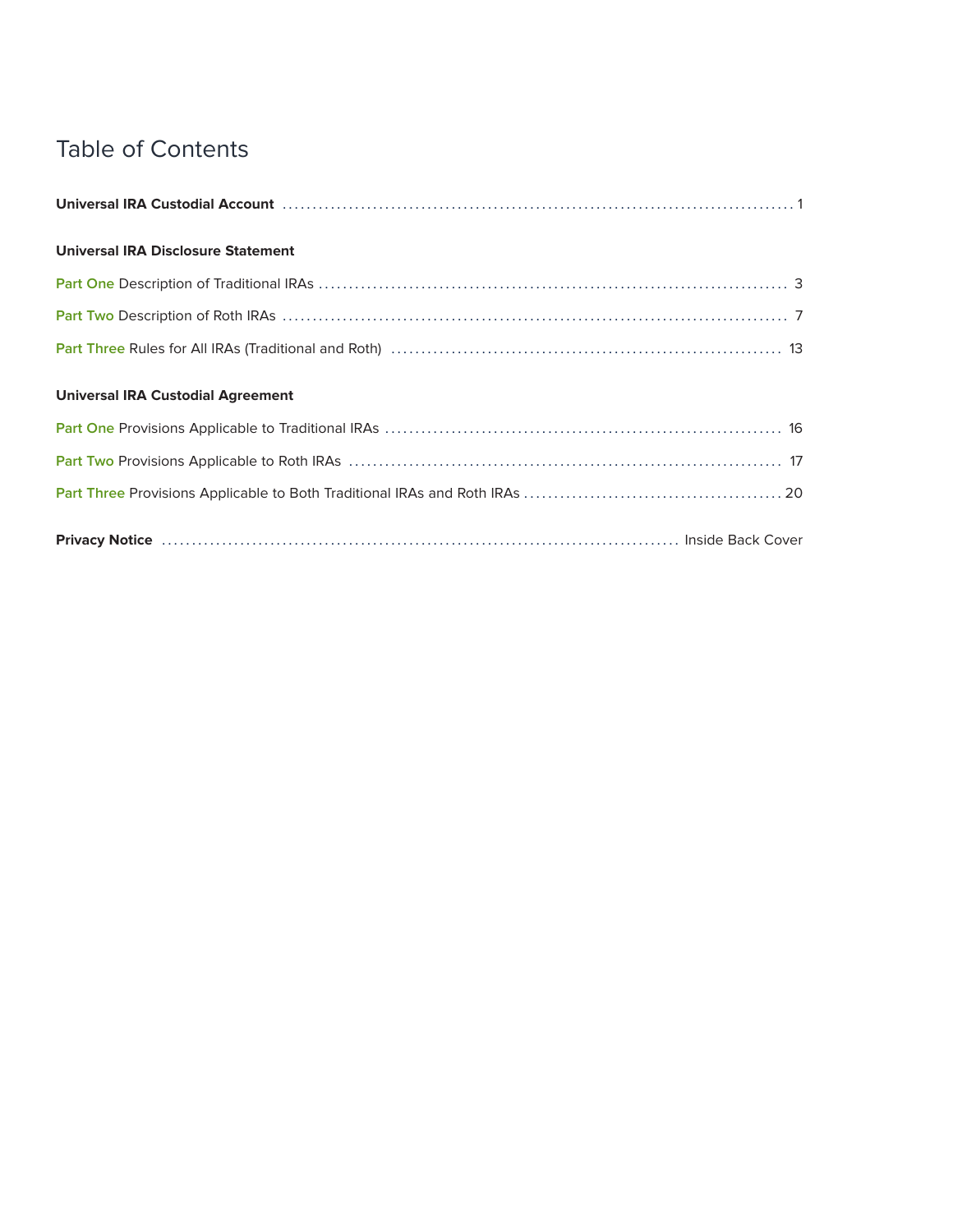# **Universal IRA Custodial Account**

UMB Bank, N.A.

# Instructions for Opening Your Traditional IRA or Roth IRA

## **Step One**

### Universal IRA Disclosure Statement

**Read carefully the applicable sections of the Universal IRA Disclosure Statement contained in this booklet,** the Traditional or Roth Individual Retirement Custodial Account document (as applicable), the Application (Adoption Agreement,) and the prospectus(es) for any Fund(s) you are considering. Consult your lawyer or other tax advisor if you have any questions about how opening a Traditional IRA or Roth IRA will affect your financial and tax situation.

This Universal Individual Retirement Custodial Account booklet contains information and forms for both Traditional IRAs and Roth IRAs. You may use the Application (Adoption Agreement) to establish a Traditional IRA or a Roth IRA; you may make copies of the Application (Adoption Agreement,) but each copy must bear an original signature.

## **Step Two**

### Complete the Application (Adoption Agreement)

Print the identifying information where requested in Part 1 of the Application (Adoption Agreement.)

To indicate that you (the Investor) are a "Foreign Person" (an individual who is not a citizen of the U.S. and not a resident alien), check the box in Part 5. If you do not check the box, you are certifying that you are a "U.S. Person" (either a U.S. citizen or a resident alien).

If you are a U.S. Person, your correct Social Security number should go in Part 1. If you do not have a Social Security number, you should apply for one immediately by contacting the local office of the Social Security Administration or the Internal Revenue Service.

If you are a Foreign Person, you must obtain a Form W-8BEN from the IRS Forms Line (800) 829-3676 or from the IRS website at http://www.irs.gov. Complete and return the form with the Application (Adoption Agreement) or within 30 days after sending the Application (Adoption Agreement.)

#### **TRADITIONAL IRA**

For a Traditional IRA, check the box for Part A of step 2 and check the other boxes in Part A to specify the type of Traditional IRA you are opening and provide the registered information.

If this is an IRA to which you expect to make annual contributions each year, check Box 1 and enclose a check in the amount of your first contribution. If you are making an annual contribution between January 1 and April 15, be sure to indicate whether this is a contribution for the prior year or for the current year.

If this is a transfer directly from another IRA custodian or trustee, check Box 2. You must also complete and sign the Universal IRA Transfer of Assets Form.

If this is a rollover of amounts distributed to you from another IRA or an employer qualified plan or a 403(b) arrangement or an eligible 457 plan, check Box 3. Enclose a check for the rollover contribution amount.

If this is a direct rollover from a qualified plan or 403(b) arrangement or eligible 457 plan, check Box 4. Complete and sign the Universal IRA Transfer of Assets Form.

**Note:** If this is a transfer, rollover or direct rollover as described in one of the preceding three paragraphs, and if any after-tax or nondeductible contributions are included in the transfer, rollover or direct rollover, indicate the amount of the after-tax or nondeductible contributions.

If this is a "recharacterization" of a Roth IRA you established originally by converting from a Traditional (or other) IRA, check Box 5. If UMB Bank, N.A. is the Roth IRA Custodian, indicate the current account number. If there is a different trustee or custodian of your current Roth IRA, complete and sign the Universal IRA Transfer of Assets Form. A recharacterization must be completed by the due date (including extensions) for your federal income tax return for the year when you established the Roth IRA in the first place. Recharacterization is subject to complex tax rules; consult the IRS or your professional tax advisor if necessary.

Check Box 6 if applicable [for a Traditional IRA that will be used to receive employer contributions under an employer's simplified employee pension (or "SEP") plan or under a grandfathered salary reduction SEP plan (or "SARSEP")].

#### **ROTH IRA**

For a Roth IRA, check the box for Part B. Check the box in the heading if you want separate Roth IRA accounts for annual Roth IRA contributions and for amounts converted from a Traditional (or other) IRA. You can also keep separate Roth IRA accounts for amounts converted in different calendar years. A separate Application (Adoption Agreement) is needed for each separate Roth IRA account. Check the other boxes in Part B to specify the type of Roth IRA you are opening and provide the requested information.

If this is a Roth IRA to which you expect to make annual contributions each year, enclose a check in the amount of your first contribution. If you are making an annual contribution between January 1 and April 15, be sure to indicate whether this is a contribution for the prior year or for the current year.

If you are converting an existing Traditional IRA with UMB Bank, N.A. as IRA custodian or trustee, check Box 2. Indicate your current IRA account number and how much you are converting.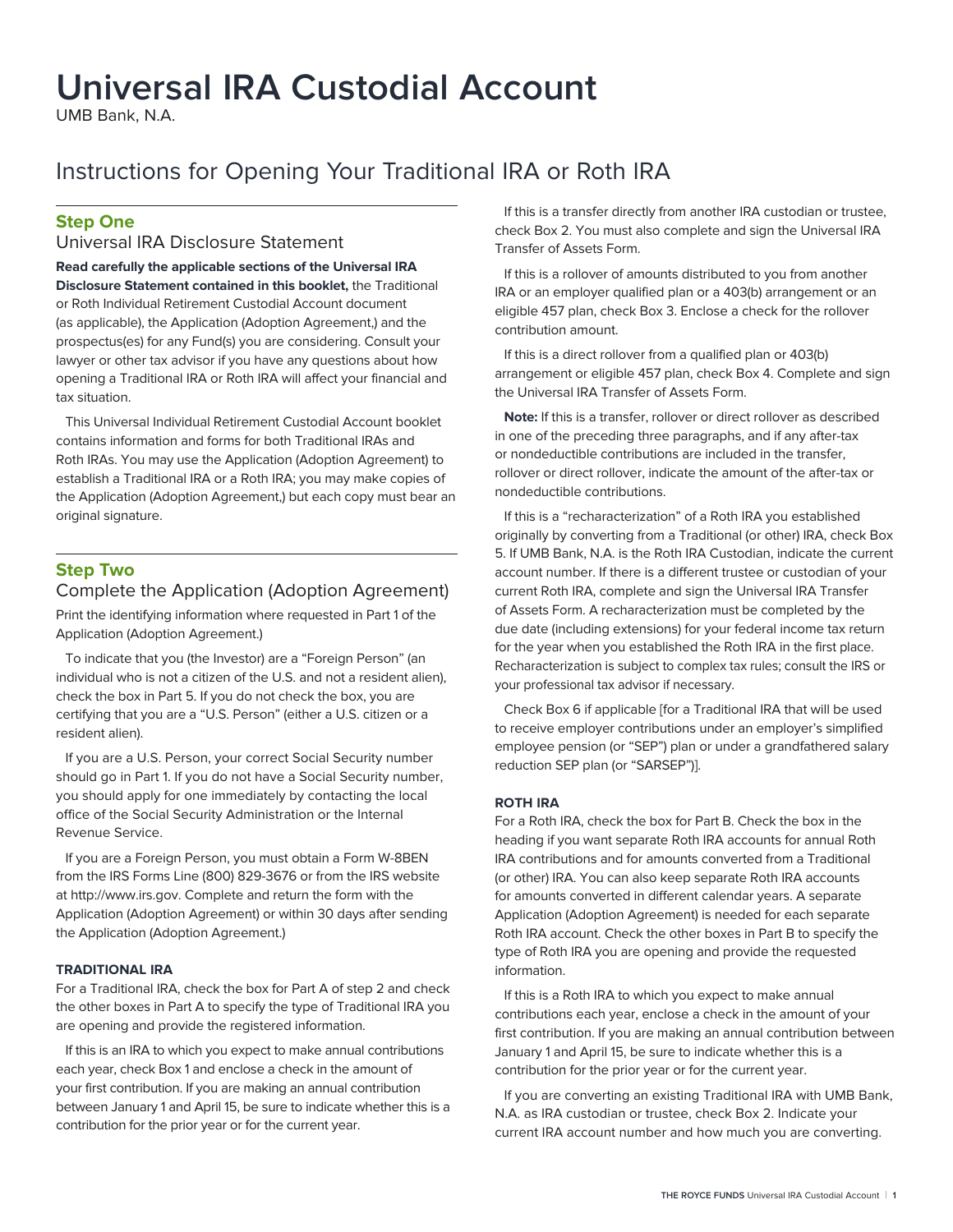Conversion of an existing Traditional IRA will result in inclusion of taxable amounts in the existing Traditional IRA on your income tax return. Carefully read and, if needed, complete the section entitled Tax Withholding Election for Conversion. You may elect to have income taxes withheld,

but this may be disadvantageous. Unless you elect, there will be no withholding.

If you are making a conversion from an existing Traditional IRA with a different custodian or trustee, check Box 3. A conversion from an existing Traditional IRA means that the taxable amount in the existing Traditional IRA will be treated as additional income on your income tax return.

You can also convert a SEP IRA account you have as part of an employer simplified employee pension (SEP) program. Fill out Part 2 as if you were converting a Traditional IRA.

If you are making a rollover or a transfer from another Roth IRA with a different trustee or custodian, check Box 4. Provide the requested information where indicated.

In Part 3, indicate your investment choices.

In Part 4, indicate your Primary and Alternate Beneficiaries. (Signature by your spouse on the spousal waiver may be needed if you reside in a community or marital property state and if the beneficiary is other than your spouse.)

In Part 5, indicate whether you are a U.S. Person or a Foreign Person. U.S. tax regulations require the completion of this section in order to prevent the imposition of penalty withholding tax on distributions from the Account.

Sign and date the Application (Adoption Agreement.) If the individual for whom this IRA is being established is a minor under the laws of his or her state of residence, a parent or guardian also must sign.

### **Step Three** Universal Transfer of Assets Form

If you are transferring assets from an existing IRA to this IRA, complete the Universal Transfer of Assets Form.

**Step Four** Completed Documents and Check **Check to be sure you have properly completed all necessary forms and enclosed a check for the first contribution to your Traditional or Roth IRA (if applicable).** Your Traditional IRA or Roth IRA cannot be accepted without the properly completed documents.

- Investment checks should be payable to The Royce Funds.
- Custodial Fee checks should be made payable to UMB Bank, N.A.

You can avoid the \$15 Custodian Fee from your account. This fee will be waived for:

- Any investor who signs up for eDelivery of Prospectuses and Reports (see Step 3 of the Royce Funds IRA Application)
- Any investor who has more than \$20,000 invested in Royce IRAs at the time the fee is charged
- New transfer and rollover accounts in their first year

#### **Step Five**

#### Fees and Expenses

**The Custodian fee for maintaining your IRA is \$15.** See "Fees and Expenses" on page 14 of the IRA Disclosure section. You may enclose a check for \$15, drawn to the order of UMB Bank. If you do not pay by check, the correct amount will be taken from your Account.

#### **Send the completed forms and checks to:**

The Royce Funds P.O. Box 219012 Kansas City, MO 64121-9012

#### **Overnight or certified mail can be sent to:**

The Royce Funds c/o DST AMS 330 West 9th Street Kansas City, MO 64105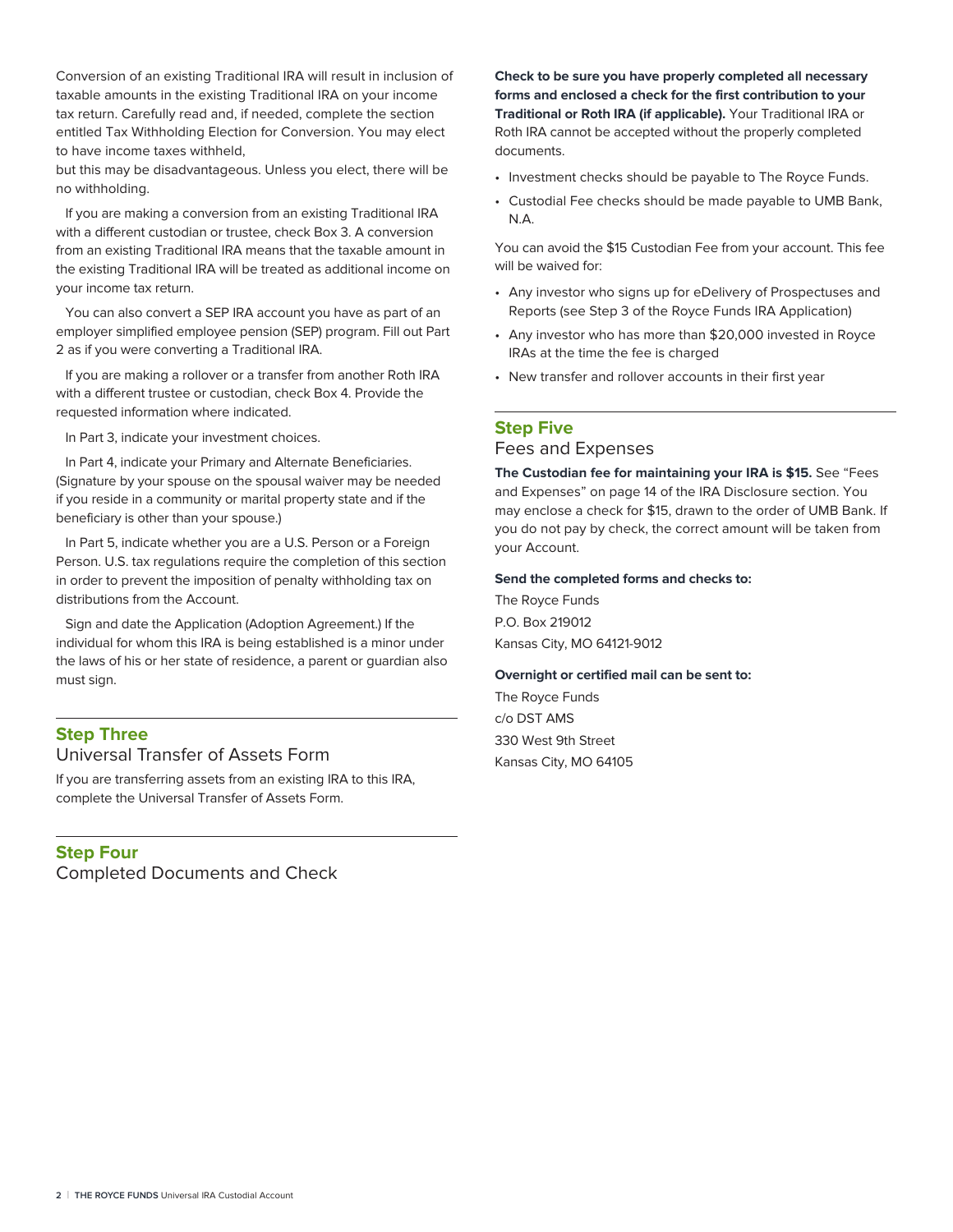# **Universal IRA Disclosure Statement**

UMB Bank, N.A.

### **Part One**

### Description of Traditional IRAs

#### **Part One of the Disclosure Statement describes the rules applicable to Traditional IRAs.**

IRAs described in these pages are called "Traditional IRAs" to distinguish them from the "Roth IRAs" which are described in Part Two of this Disclosure Statement. Contributions to a Roth IRA are not deductible (regardless of your AGI), but withdrawals that meet certain requirements are not subject to federal income tax, so that dividends and investment growth on amounts held in the Roth IRA can escape federal income tax. Please see Part Two of this Disclosure Statement if you are interested in learning more about Roth IRAs.

Traditional IRAs may be used as part of a simplified employee pension (SEP) plan maintained by your employer. Under a SEP your employer may make contributions to your Traditional IRA, and these contributions may exceed the normal limits on Traditional IRA contributions. This Disclosure Statement does not describe IRAs established in connection with a SIMPLE IRA program maintained by your employer. Employers provide special explanatory materials for accounts established as part of a SIMPLE IRA program. Traditional IRAs may be used in connection with a SIMPLE IRA program, but for the first two years of participation a special SIMPLE IRA (not a Traditional IRA) is required.

#### **YOUR TRADITIONAL IRA**

A Traditional IRA gives you several tax benefits. Earnings on the assets held in your Traditional IRA are not subject to federal income tax until withdrawn by you. You may be able to deduct all or part of your Traditional IRA contribution on your federal income tax return. State income tax treatment of your Traditional IRA may differ from federal treatment; ask your state tax department or your personal tax advisor for details. Be sure to read Part Three of this Disclosure Statement for important additional information, including information on how to revoke your Traditional IRA, investments and prohibited transactions, fees and expenses, and certain tax requirements.

#### **ELIGIBILITY**

#### **Who Is Eligible for a Traditional IRA?**

You are eligible to establish and contribute to a Traditional IRA for a year if:

- You received compensation (or earned income if you are self employed) during the year for personal services you rendered. If you received taxable alimony, this is treated like compensation for IRA purposes.
- You did not reach age 70½ during the year.

#### **Can I Contribute to a Traditional IRA For My Spouse?**

For each year before the year when your spouse attains age 70½, you can contribute to a separate Traditional IRA for your spouse, regardless of whether your spouse had any compensation or earned income in that year. This is called a "spousal IRA." To make a contribution to a Traditional IRA for your spouse, you must file a joint tax return for the year with your spouse. For a spousal IRA, your spouse must set up a different Traditional IRA, separate from yours, to which you contribute.

#### **CONTRIBUTIONS**

#### **When Can I Make Contributions to a Traditional IRA?**

You may make a contribution to your existing Traditional IRA or establish a new Traditional IRA for a taxable year by the due date (not including any extensions) for your federal income tax return for the year. Usually this is April 15 of the following year.

#### **How Much Can I Contribute to my Traditional IRA?**

For each year when you are eligible, you can contribute up to the lesser of your IRA Contribution Limit or 100% of your compensation (or earned income, if you are self-employed). However, under the tax laws, all or a portion of your contribution may not be deductible.

| <b>Traditional IRA Contributions</b> |                                                     |  |
|--------------------------------------|-----------------------------------------------------|--|
| YEAR                                 | <b>CONTRIBUTION LIMIT</b>                           |  |
| 2018                                 | \$5,500 (under age 50)<br>\$6,500 (age 50 or older) |  |

#### **IRA Contribution Limit**

Individuals age 50 or over may make special "catch-up" contributions to their Traditional IRAs. (See "What are the Special Catch-Up Contribution Rules?" below for details.)

If you and your spouse have spousal Traditional IRAs, each spouse may contribute up to the IRA Contribution Limit to his or her IRA for a year as long as the combined compensation of both spouses for the year (as shown on your joint income tax return) is at least two times the IRA Contribution Limit. If the combined compensation of both spouses is less than two times the IRA Contribution Limit, the spouse with the higher amount of compensation may contribute up to that spouse's compensation amount, or the IRA Contribution Limit, if less. The spouse with the lower compensation amount may contribute any amount up to that spouse's compensation plus any excess of the other spouse's compensation over the other spouse's IRA contribution. However, the maximum contribution to either spouse's Traditional IRA is the individual IRA Contribution Limit for the year.

If you (or your spouse) establish a new Roth IRA and make contributions to both your Traditional IRA and a Roth IRA, the combined limit on contributions to both your (or your spouse's) Traditional IRA and Roth IRA for a single calendar year is the IRA Contribution Limit. (Note: the Traditional IRA Contribution Limit is not reduced by employer contributions made on your behalf to either a SEP IRA or a SIMPLE IRA; salary reduction contributions by you are considered employer contributions for this purpose.)

#### **What are the Special Catch-Up Contribution Rules?**

Individuals who are age 50 and over by the end of any year may make special annual \$1,000 "catch-up" contributions to a Traditional IRA for that year. If you are over 50 by the end of a year, your catchup limit is added to your normal IRA Contribution Limit for that year.

Congress intended these "catch-up" contributions specifically for older individuals who may have been absent from the workforce for a number of years and so may have lost out on the ability to contribute to an IRA. However, the "catch-up" contribution is available to anyone age 50 or over, whether or not they have consistently contributed to a Traditional IRA over the years.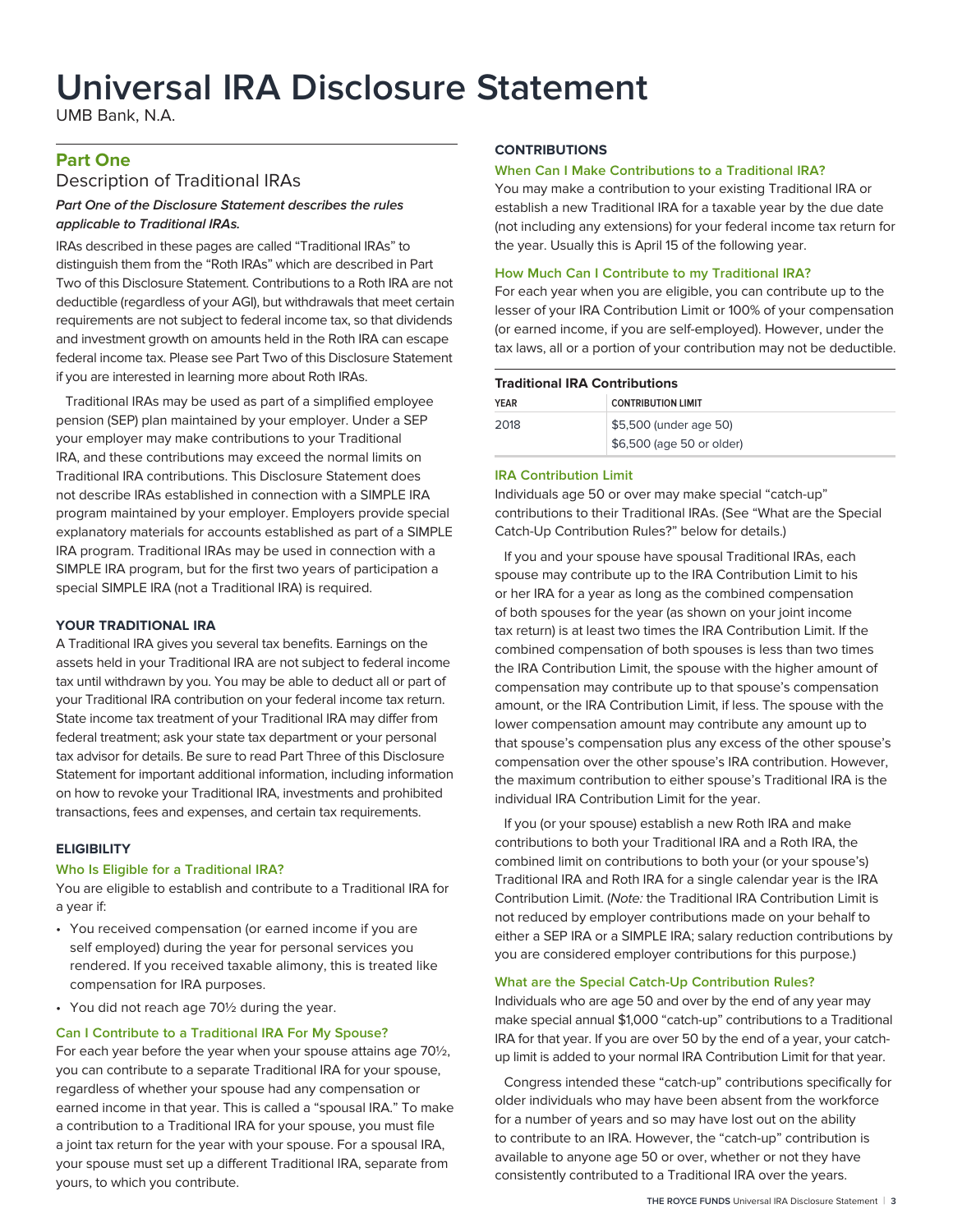**Note:** The rules for determining whether a contribution is taxdeductible (see below) also apply to special "catch-up" contributions.

#### **How Do I Know If My Contribution Is Tax-Deductible?**

The deductibility of your contribution depends upon whether you are an active participant in any employer-sponsored retirement plan, such as a 401(k). If you are not an active participant, the entire contribution to your Traditional IRA is deductible.

If you are an active participant in an employer-sponsored plan, your Traditional IRA contribution may still be completely or partly deductible on your tax return. This depends on the amount of your income (see below).

Similarly, the deductibility of a contribution to a Traditional IRA for your spouse depends upon whether your spouse is an active participant in any employer-sponsored retirement plan. If your spouse is not an active participant, the contribution to your spouse's Traditional IRA will be deductible. If your spouse is an active participant, the Traditional IRA contribution will be completely, partly or not deductible depending upon your combined income.

#### **How do I Determine My or My Spouse's "Active Participant" status?**

Your (or your spouse's) Form W-2 should indicate if you (or your spouse) were an active participant in an employer-sponsored retirement plan for a year. If you have a question, you should ask your employer or the plan administrator.

In addition, regardless of income level, your spouse's "active participant" status will not affect the deductibility of your contributions to your Traditional IRA if you and your spouse file separate tax returns for the taxable year and you lived apart at all times during the taxable year.

#### **What are the Deduction Restrictions for Active Participants?**

If you (or your spouse) are an active participant in an employer plan during a year, the contribution to your Traditional IRA (or your spouse's Traditional IRA) may be completely, partly or not deductible depending upon your filing status and your amount of adjusted gross income ("AGI"). If AGI is any amount up to the lower limit, the contribution is deductible. If your AGI is at least the lower limit but less than the upper limit, the contribution is partly deductible. If your AGI is equal to or exceeds the upper limit, the contribution is not deductible.

The Lower Limit and the Upper Limit may be adjusted each year, based on Cost of Living Allowances announced by the IRS. The Lower Limits and Upper Limits for 2018 are set out on the table below. Use the correct Lower Limit and Upper Limit from the table to determine deductibility in any particular year.

**Note:** if you are married but filing separate returns, your Lower Limit is always zero and your Upper Limit is always \$10,000.

| Table of Lower and Upper Limits: 2018 |                    |                       |                    |
|---------------------------------------|--------------------|-----------------------|--------------------|
| <b>SINGLE MARRIED</b>                 |                    | <b>FILING JOINTLY</b> |                    |
| <b>LOWER LIMIT</b>                    | <b>UPPER LIMIT</b> | <b>LOWER LIMIT</b>    | <b>UPPER LIMIT</b> |
| \$63,000                              | \$73,000           | \$101,000             | \$121,000          |

#### **How Do I Calculate My Deduction if I Fall in the "Partly Deductible" Range?**

If your modified AGI falls in the partly deductible range, (i.e., between the lower and upper limits) you must calculate the portion of your contribution that is deductible. To do this, see

**4** | **THE ROYCE FUNDS** Universal IRA Disclosure Statement

IRS Publication 590. The section "How much can you deduct" provides an explanation of how to determine your modified AGI, your coverage and filing status for purposes of deductibility, and a worksheet to help you figure if your IRA contribution is partly deductible or not deductible.

Even though part or all of your contribution is not deductible, you may still contribute to your Traditional IRA (and your spouse may contribute to your spouse's Traditional IRA) up to the IRA Contribution Limit for the year. When you file your tax return for the year, you must designate the amount of non-deductible contributions to your Traditional IRA for the year. See IRS Form 8606.

#### **How Do I Determine My AGI?**

AGI is your gross income minus those deductions which are available to all taxpayers even if they don't itemize. Instructions to calculate your AGI are provided with your income tax Form 1040 or 1040A.

#### **What Happens If I Contribute More Than Allowed To My Traditional IRA?**

The maximum contribution you can make to a Traditional IRA generally is the IRA Contribution Limit (or the IRA Contribution Limit plus a "catch-up" contribution if you are 50 or over) or 100% of compensation or earned income, whichever is less. Any amount contributed to the IRA above the maximum is considered an "excess contribution." The excess is calculated using your contribution limit, not the deductible limit. An excess contribution is subject to excise tax of 6% for each year it remains in the IRA.

#### **How Can I Correct an Excess Contribution?**

Excess contributions may be corrected without paying a 6% penalty. To do so, you must withdraw the excess and any earnings on the excess before the due date (including extensions) for filing your federal income tax return for the year for which you made the excess contribution. The IRS automatically grants to taxpayers who file their taxes by the April 15th deadline a six-month extension of time (until October 15) to remove an excess contribution for the tax year covered by that filing. A deduction should not be taken for any excess contribution. Earnings on the amount withdrawn must also be withdrawn. (Refer to IRS Publication 590 to see how the amount you must withdraw to correct an excess contribution may be adjusted to reflect gain or loss.) Earnings that are a gain must be included in your income for the tax year for which the contribution was made and may be subject to a 10% premature withdrawal tax if you have not reached age 59½.

#### **What Happens if I Don't Correct the Excess Contribution by the Tax Return Due Date?**

Any excess contribution withdrawn after the tax return due date (including any extensions) for the year for which the contribution was made will be subject to the 6% excise tax. The IRS automatically grants to taxpayers who file their taxes by the April 15th deadline a six-month extension of time (until October 15) to recharacterize a contribution or remove an excess contribution for the tax year covered by that filing. There will be an additional 6% excise tax for each year the excess remains in your account. Any such excess contributions must be reported to the IRS (see "What Tax Information Must I Report to the IRS?" in Part Three of this Disclosure Statement.)

Under limited circumstances, you may correct an excess contribution after the deadline for the tax year by withdrawing the excess contribution (leaving the earnings in the account). This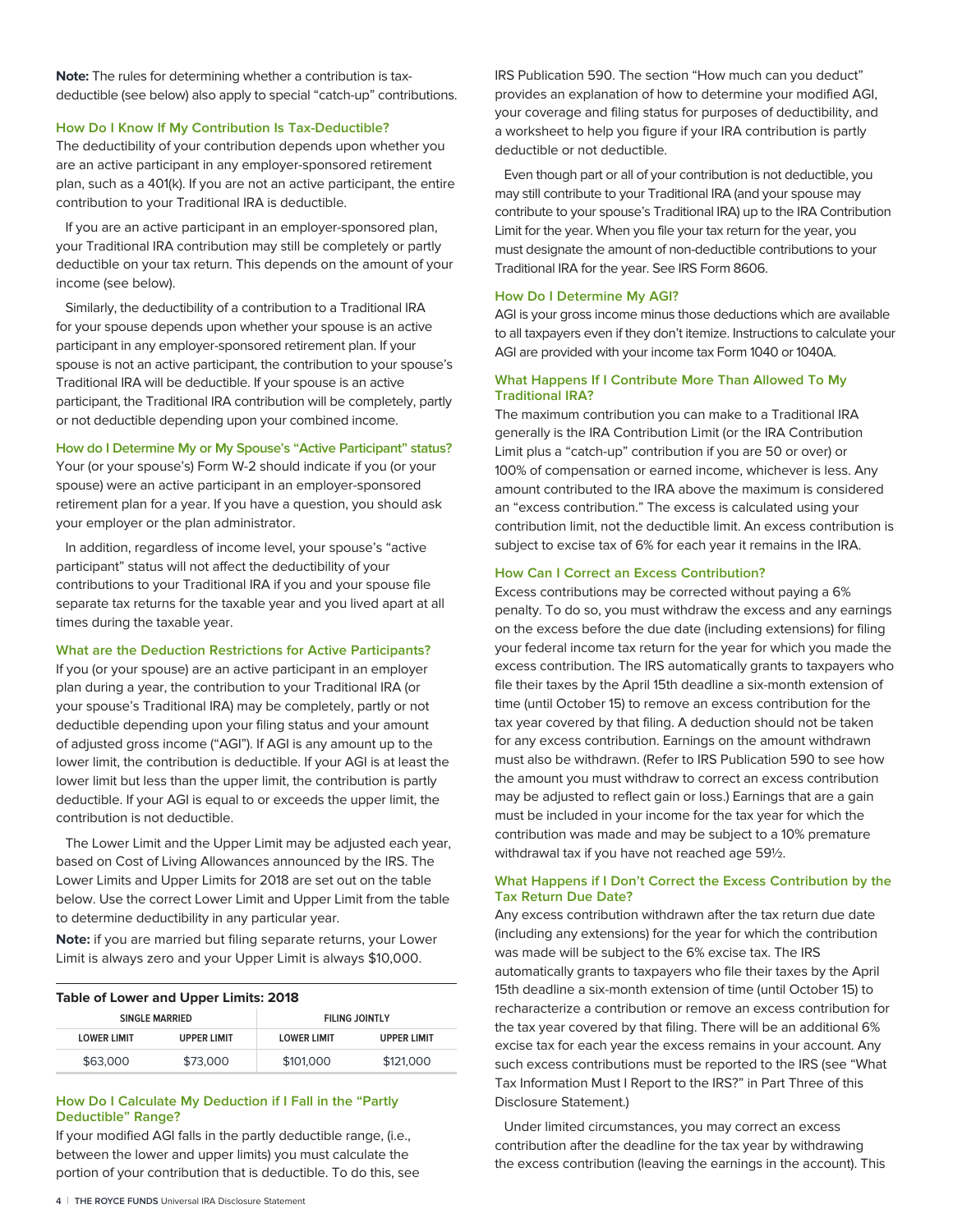withdrawal will not be includible in income nor will it be subject to any premature withdrawal penalty if (1) your contributions to all Traditional IRAs do not exceed the IRA Contribution Limit (plus the "catch-up" contribution, if eligible) and (2) you did not take a deduction for the excess amount (or you file an amended return (Form 1040X) which removes the excess deduction).

#### **How Are Excess Contributions Treated if None of the Preceding Rules Apply?**

Unless an excess contribution qualifies for the special treatment outlined above, the excess contribution and any earnings on it withdrawn after tax filing time will be includible in taxable income and may be subject to a 10% premature withdrawal penalty. No deduction will be allowed for the excess contribution for the year in which it is made.

Excess contributions may be corrected in a subsequent year to the extent that you contribute less than your maximum contribution amount. As the prior excess contribution is reduced or eliminated, the 6% excise tax will become correspondingly reduced or eliminated for subsequent tax years. Also, you may be able to take an income tax deduction for the amount of excess that was reduced or eliminated, depending on whether you would be able to take a deduction if you had instead contributed the same amount.

#### **CONVERSION OF TRADITIONAL IRA**

#### **Can I Convert an Existing Traditional IRA Into a Roth IRA?**

Yes, you can convert an existing Traditional IRA into a Roth IRA if you meet the eligibility requirements described below. Conversion may be accomplished in any of three ways: First, you can withdraw the amount you want to convert from your Traditional IRA and roll it over to a Roth IRA within 60 days. Second, you can establish a Roth IRA and then direct the custodian of your Traditional IRA to transfer the amount in your Traditional IRA you wish to convert to the new Roth IRA. Third, if you want to convert an existing Traditional IRA with UMB Bank, N.A. as custodian to a Roth IRA, you may give us directions to convert; we will convert your existing account when the paperwork to establish your new Roth IRA is complete.

From and after 2010, the opportunity to convert a regular IRA to a Roth IRA is generally available to all taxpayers regardless of income. Married taxpayers are eligible to convert a Traditional IRA to a Roth IRA only if they filed a joint income tax return; married taxpayers filing separately are not eligible to convert. However, taxpayers that file separately and have lived apart for the entire taxable year are considered not married, so conversion is permitted. For conversions occurring in 2010, unless a taxpayer elects otherwise, the amount includable in gross income as a result of the conversion will be included ratably in the taxpayer's income in 2011 and 2012. Income inclusion will be accelerated, if converted amounts are distributed before 2012.

Special rules apply under which you may undo (or "recharacterize") a conversion. These rules are complex; be sure to consult a competent tax professional for assistance.

#### **TRANSFERS/ROLLOVERS**

#### **Can I Transfer or Roll Over a Distribution I Receive from my Employer's Retirement Plan into a Traditional IRA?**

Most distributions from employer plans or 403(b) arrangements (for employees of tax-exempt employers) or eligible 457 plans (for employees of certain governmental plans) are eligible for rollover to a Traditional IRA. However, certain distributions from these plans would not be eligible for rollover to a Traditional IRA, including if those distributions are either:

- payments over the lifetime or life expectancy of the participant (or participant and a designated beneficiary), or
- installment payments for a period of 10 years or more, or
- required distributions (generally the rules require distributions starting at age 70½ or for certain employees starting at retirement, if later), or
- hardship withdrawals from a 401(k) plan or a 403(b) arrangement

Distributions from a Roth 401(k) account or Roth 403(b) account that are intended as rollovers should be rolled over to a Roth IRA (see the Roth IRA section below).

If you are eligible to receive a distribution from a tax-qualified retirement plan as a result of, for example, termination of employment, plan discontinuance, or retirement, all or part of the distribution may be transferred directly into your Traditional IRA. This is a called a "direct rollover." You may also receive the distribution and make a rollover to your Traditional IRA within 60 days. By making a direct rollover or a regular rollover, you can defer income taxes on the amount rolled over until you subsequently make withdrawals from your Traditional IRA.

If you are over age 70½ and are required to take minimum distributions under the tax laws, you may not roll over any amount required to be distributed to you under the minimum distribution rules. You also may not roll over a hardship distribution from a 401(k) or 403(b) plan. Also, if you are receiving periodic payments over your or your designated beneficiary's life expectancy or for a period of at least 10 years, you may not roll over these payments. A rollover to a Traditional IRA must be completed within 60 days after the distribution from the employer retirement plan to be valid.

**Note:** A qualified plan administrator or 403(b) sponsor must withhold 20% of your distribution for federal income taxes unless you elect a direct rollover. Your plan or 403(b) sponsor is required to provide you with information about direct and regular rollovers and withholding taxes before you receive your distribution and must comply with your directions to make a direct rollover.

The rules governing rollovers are complicated. Be sure to consult your tax advisor or the IRS if you have a question about rollovers.

**Once I Have Rolled Over a Plan Distribution Into a Traditional IRA, Can I Subsequently Roll Over Into Another Employer's Plan?** Yes. Part or all of an eligible distribution received from a qualified plan may be withdrawn from the Traditional IRA and rolled over to another qualified plan, within 60 days of the date of withdrawal.

#### **Can Any Amount Held in My Traditional IRA be Rolled Over Into an Employer Plan?**

Yes, generally speaking, withdrawals from your traditional IRA may be rolled over to an employer's qualified plan or 403(b) arrangement.

**Note:** Assets held in a Traditional IRA, whether originally rolled over from an employer plan or attributable to annual contributions, may be rolled over into an employer's plan. Such a rollover must be completed within 60 days after the withdrawal from your IRA. Thus, except in some very limited cases, there is no reason to establish a "conduit IRA" to keep track of amounts distributed from an employer plan.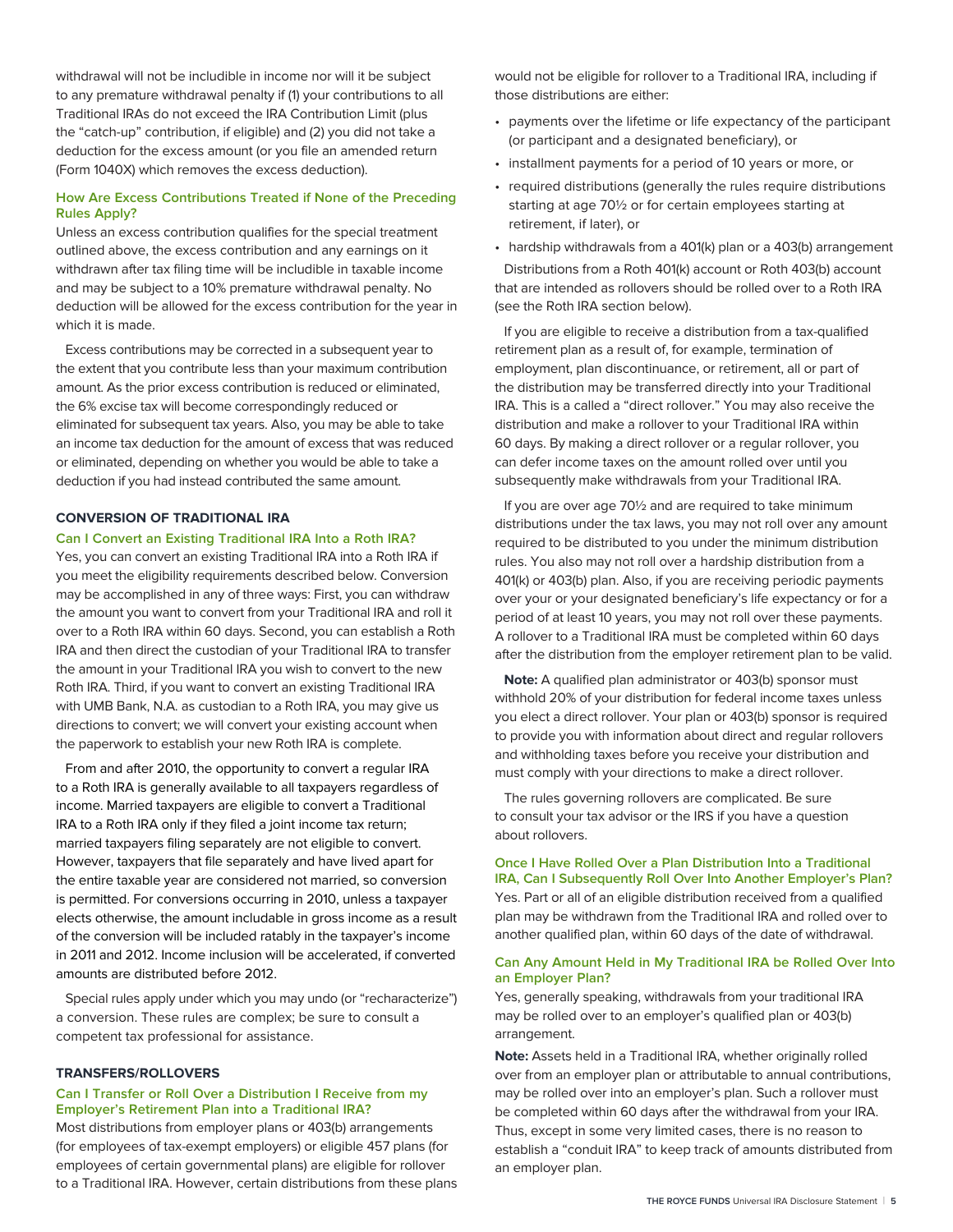Note that the employer plan may or may not accept rollovers, according to its provisions.

Only amounts that would, absent the rollover, otherwise be taxable may be rolled over to a qualified plan. In general, this means that after-tax contributions to a Traditional IRA may not be rolled over to an employer plan. However, to determine the amount an individual may roll over to an employer plan, all Traditional IRAs are taken into account. If the amount being rolled over from one Traditional IRA is less than or equal to the otherwise taxable amount held in all of the individual's Traditional IRAs, then the total amount can be rolled over into an employer plan, even if some of the funds in the Traditional IRA being rolled over are after-tax contributions.

The following example illustrates this rule: Assume Gail has two IRAs: IRA (1) with a \$100,000 balance, all of which is attributable to deductible contributions and earnings and thus would be taxable if distributed directly to Gail; and IRA (2) with a balance of \$150,000, \$50,000 of which consists of after-tax contributions (and thus would be non-taxable if distributed directly to Gail) and \$100,000 of which consists of deductible contributions and earnings. Between the two IRAs, \$200,000 would be taxable if distributed to Gail and \$50,000 would not be taxable because it was contributed on an after-tax basis. Gail may rollover the full \$150,000 from IRA(2), even though \$50,000 is non-taxable, because the total amount of taxable funds in all of her IRAs exceeds \$150,000.

#### **Can I Make a Rollover From My Traditional IRA to Another Traditional IRA?**

You may make a rollover from one Traditional IRA to another Traditional IRA you already have or to one you establish to receive the rollover. Such a rollover must be completed within 60 days after the withdrawal from your first Traditional IRA. In limited circumstances, when an IRA rollover could not be completed within 60 days due to circumstances beyond your control or not your fault, you can apply to the IRS for approval of a rollover after 60 days. However, IRS approval may not be needed if the financial institution receiving the rollover did not deposit the rollover amount in an IRA. Consult your tax advisor for more information. Similar exceptions to the 60-day requirement for a valid rollover apply to plan-to-IRA and IRA-to-plan rollovers (see above).

After making a rollover from one Traditional IRA, you must wait a full year (365 days) before you can make another such rollover from the same Traditional IRA. In addition, after Traditional IRA assets are rolled over from one IRA to another, a second rollover of the same assets cannot be made for a full year. (However, you can instruct a Traditional IRA custodian to transfer amounts directly to another Traditional IRA custodian; such a direct transfer does not count as a rollover.)

#### **May a Rollover or Transfer Include After-Tax or Nondeductible Contributions?**

Yes. After-tax contributions can be rolled over from a qualified employer plan or a 403(b) arrangement to a Traditional IRA.

#### **In the Event of my Death, can my Beneficiary Roll Over my Employer Plan Account to an IRA?**

Yes. If your beneficiary is your surviving spouse, and the Employer plan so permits, the spouse may make a direct rollover to an IRA established for the spouse (or to an IRA the spouse already owns). In a rollover to a new IRA, the spouse may treat the IRA as his or her own IRA (with required minimum distributions based on the spouse's date of birth and life expectancy) or as an inherited IRA

(with required minimum distributions determined under the rules for beneficiaries). In such a situation, your surviving spouse should consult a qualified advisor for the pros and cons of each approach. If you designated someone other than your spouse as your beneficiary, that designated beneficiary may make a direct rollover to an IRA. In such a case, the IRA must be established and treated as an inherited IRA, subject to the required minimum distribution rules for inherited IRAs.

#### **How Do Rollovers Affect My Contribution or Deduction Limits?** Rollover contributions, if properly made, do not count toward the maximum contribution. Also, rollovers are not deductible and they do not affect your deduction limits as described above.

#### **WITHDRAWALS**

#### **When Can I Make Withdrawals From My Traditional IRA?**

You may withdraw from your Traditional IRA at any time. However, withdrawals before age 59½ may be subject to a 10% penalty tax in addition to regular income taxes (see below).

#### **When Must I Start Making Withdrawals?**

If you have not withdrawn the total amount held in your Traditional IRA by the April 1 following the year in which you reach 70½, you must make minimum withdrawals in order to avoid penalty taxes. The rule allowing certain employees to postpone distributions from an employer qualified plan until actual retirement (even if this is after age 70½) does not apply to Traditional IRAs.

Recent IRS rules make it easier for you to calculate your required minimum distribution. Under these rules a uniform table is used to determine required minimum distributions. The distribution period under the uniform table is the equivalent of the joint life expectancy of you and a beneficiary 10 years younger than you. (An IRS joint life expectancy table may be used if your spouse is the sole beneficiary and is more than 10 years younger than you.) The minimum withdrawal amount is determined by dividing the balance in your Traditional IRA (or IRAs) by your life expectancy as shown on the uniform table. You are not required to recalculate because recalculation is built right in to the uniform table. Although the required minimum distribution rules have been simplified in some ways, they are still, in general, complex. Consult your tax advisor for assistance.

The penalty tax is 50% of the difference between the minimum withdrawal amount and your actual withdrawals during a year. The IRS may waive or reduce the penalty tax if you can show that your failure to make the required minimum withdrawals was due to reasonable cause and you are taking reasonable steps to remedy the problem.

#### **How Are Withdrawals From My Traditional IRA Taxed?**

Amounts withdrawn by you are includible in your gross income in the taxable year that you receive them, and are taxable as ordinary income. Amounts withdrawn may be subject to income tax withholding by the custodian unless you elect not to have withholding. See Part Three below for additional information on withholding. Lump sum withdrawals from a Traditional IRA are not eligible for averaging treatment currently available to certain lump sum distributions from qualified employer retirement plans.

Since the purpose of a Traditional IRA is to accumulate funds for retirement, your receipt or use of any portion of your Traditional IRA before you attain age 59½ generally will be considered as an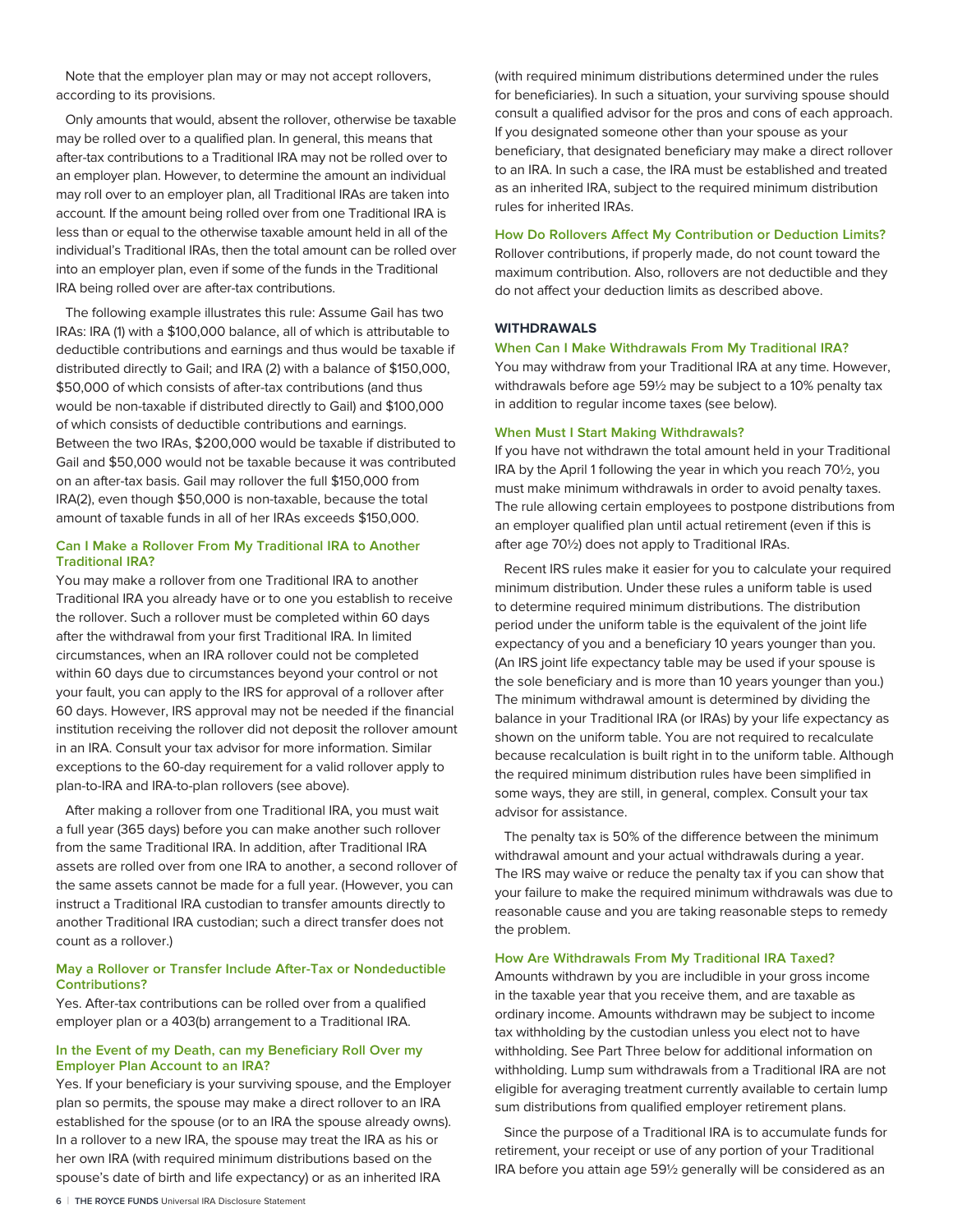early withdrawal and subject to a 10% penalty tax. The 10% penalty tax for early withdrawal will not apply if:

- The distribution was a result of your death or disability.
- The purpose of the withdrawal is to pay certain higher education expenses for yourself or your spouse, child, or grandchild. Qualifying expenses include tuition, fees, books, supplies and equipment required for attendance at a postsecondary educational institution. Room and board expenses may qualify if the student is attending at least half-time.
- The withdrawal is used to pay eligible first-time home buyer expenses. These are the costs of purchasing, building or rebuilding a principal residence (including customary settlement, financing or closing costs). The purchaser may be you, your spouse, or a child, grandchild, parent or grandparent of you or your spouse. An individual is considered a "first-time homebuyer" if the individual did not have (or, if married, neither spouse had) an ownership interest in a principal residence during the two-year period immediately preceding the acquisition in question. The withdrawal must be used for eligible expenses within 120 days after the withdrawal. (If there is an unexpected delay, or cancellation of the home acquisition, a withdrawal may be redeposited as a rollover). There is a lifetime limit on eligible first-time homebuyer expenses of \$10,000 per individual.
- The distribution is one of a scheduled series of substantially equal periodic payments for your life or life expectancy (or the joint lives or life expectancies of you and your beneficiary).

If there is an adjustment to the scheduled series of payments, the 10% penalty tax may apply. The 10% penalty will not apply if you make no change in the series of payments until the end of five years or until you reach age 59½, whichever is later. If you make a change before then, the penalty will apply. For example, if you begin receiving payments at age 50 under a withdrawal program providing for substantially equal payments over your life expectancy, and at age 58 you elect to receive the remaining amount in your Traditional IRA in a lump-sum, the 10% penalty tax will apply to the lump sum and to the amounts previously paid to you before age 59½.

- The distribution does not exceed the amount of your deductible medical expenses for the year (generally speaking, medical expenses paid during a year are deductible if they are greater than 7½% of your adjusted gross income for that year).
- The distribution does not exceed the amount you paid for health insurance coverage for yourself, your spouse and dependents. This exception applies only if you have been unemployed and received federal or state unemployment compensation payments for at least 12 weeks; this exception applies to distributions during the year in which you received the unemployment compensation and during the following year, but not to any distributions received after you have been re-employed for at least 60 days.
- A distribution is made pursuant to an IRS levy to pay overdue taxes.

#### **How Are Nondeductible Contributions Taxed When They Are Withdrawn?**

A withdrawal of nondeductible contributions (not including earnings) will be tax-free. However, if you made both deductible and nondeductible contributions to your Traditional IRA, then each

distribution will be treated as partly a return of your nondeductible contributions (not taxable) and partly a distribution of deductible contributions and earnings (taxable). The nontaxable amount is the portion of the amount withdrawn which bears the same ratio as your total nondeductible Traditional IRA contributions bear to the total balance of all your Traditional IRAs (including rollover IRAs and SEPs, but not including Roth IRAs).

### **Part Two** Description of Roth IRAs

#### **SPECIAL NOTE**

#### **Part Two of the Disclosure Statement describes the rules generally applicable to Roth IRAs.**

Roth IRAs were first made available in 1998. Contributions to a Roth IRA are not tax-deductible, but withdrawals that meet certain requirements are not subject to federal income taxes. This makes the dividends on and growth of the investments held in your Roth IRA tax-free for federal income tax purposes if the requirements are met.

Traditional IRAs, which have existed since 1975, are still available. Contributions to a Traditional IRA may be tax-deductible. Earnings and gains on amounts while held in a Traditional IRA are taxdeferred. Withdrawals are subject to federal income tax (except for prior after-tax contributions which may be recovered without additional federal income tax).

This Part Two does not describe Traditional IRAs. If you wish to review information about Traditional IRAs, please see Part One of this Disclosure Statement. If you want information about the pre-2002 rules for Roth IRAs, consult your tax advisor.

This Disclosure Statement also does not describe IRAs established in connection with a SIMPLE IRA program or a Simplified Employee Pension (SEP) plan maintained by your employer. Roth IRAs may not be used in connection with a SIMPLE IRA program or a SEP plan.

#### **YOUR ROTH IRA**

Your Roth IRA gives you several tax benefits. While contributions to a Roth IRA are not deductible, dividends on and growth of the assets held in your Roth IRA are not subject to federal income tax. Withdrawals by you from your Roth IRA are excluded from your income for federal income tax purposes if certain requirements (described below) are met. State income tax treatment of your Roth IRA may differ from federal treatment; ask your state tax department or your personal tax advisor for details.

Be sure to read Part Three of this Disclosure Statement for important additional information, including information on how to revoke your Roth IRA, investments and prohibited transactions, fees and expenses and certain tax requirements.

#### **ELIGIBILITY**

#### **What Are the Eligibility Requirements For a Roth IRA?**

You are eligible to establish and contribute to a Roth IRA for a year if you received compensation (or earned income if you are self employed) during the year for personal services you rendered. If you received taxable alimony, this is treated like compensation for Roth IRA purposes. In contrast to a Traditional IRA, with a Roth IRA you may continue making contributions after you reach age 70½.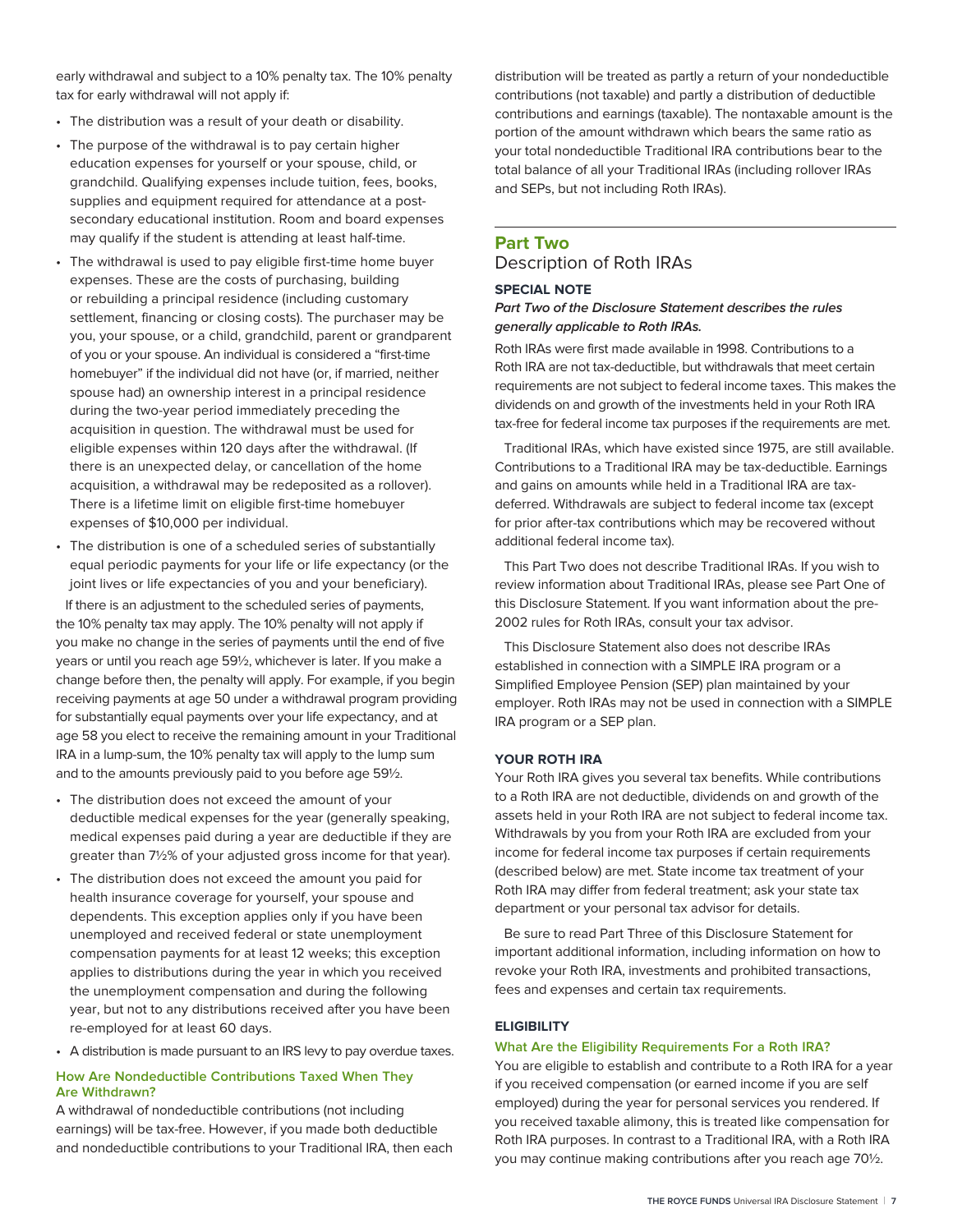#### **Can I Contribute to a Roth IRA For My Spouse?**

If you meet the eligibility requirements you can not only contribute to your own Roth IRA, but also to a separate Roth IRA for your spouse out of your compensation or earned income, regardless of whether your spouse had any compensation or earned income in that year. This is called a "spousal Roth IRA." To make a contribution to a Roth IRA for your spouse, you must file a joint tax return for the year with your spouse. For a spousal Roth IRA, your spouse must set up a different Roth IRA, separate from yours, to which you contribute.

Of course, if your spouse has compensation or earned income, your spouse can establish his or her own Roth IRA and make contributions to it in accordance with the rules and limits described in this Part Two of the Disclosure Statement.

#### **CONTRIBUTIONS**

#### **When Can I Make Contributions to a Roth IRA?**

You may make a contribution to your Roth IRA or establish a new Roth IRA for a taxable year by the due date (not including any extensions) for your federal income tax return for the year. Usually this is April 15 of the following year. For example, you will have until April 15, 2019 to establish and make a contribution to a Roth IRA for 2018.

#### **How Much Can I Contribute to my Roth IRA?**

For each year when you are eligible, you can contribute up to the lesser of the IRA Contribution Limit (see the following table) or 100% of your compensation (or earned income, if you are self-employed).

| <b>IRA Contribution Limit</b> |                                                     |  |
|-------------------------------|-----------------------------------------------------|--|
| <b>YEAR</b>                   | <b>CONTRIBUTION LIMIT</b>                           |  |
| 2018                          | \$5,500 (under age 50)<br>\$6,500 (age 50 or older) |  |

Individuals age 50 and over may make special "catch-up" contributions to their Roth IRAs. (See "What are the Special Catch-Up Contribution Rules?" below for details.)

Your Roth IRA limit is reduced by any contributions for the same year to a Traditional IRA. For example, assuming you have at least \$5,000 in compensation or earned income, if you contribute \$500 to your Traditional IRA for 2018, your maximum Roth IRA contribution for that year will be \$4,500. (Note: the Roth IRA contribution limit is not reduced by contributions made to either a SEP IRA or a SIMPLE IRA; salary reduction contributions by you are considered employer contributions for this purpose.)

If you and your spouse have spousal Roth IRAs, each spouse may contribute up to the IRA Contribution Limit to his or her Roth IRA for a year as long as the combined compensation of both spouses for the year (as shown on your joint income tax return) is at least two times the IRA Contribution Limit. If the combined compensation of both spouses is less than two times the IRA Contribution Limit, the spouse with the higher amount of compensation may contribute up to that spouse's compensation amount, or the IRA Contribution Limit if less. The spouse with the lower compensation amount may contribute any amount up to that spouse's compensation plus any excess the other spouse's compensation over the other spouse's Roth IRA contribution. However, the maximum contribution to either spouse's Roth IRA is the IRA Contribution Limit for the year.

As noted above, the Roth IRA limits are reduced by any contributions for the same calendar year to a Traditional IRA maintained by you or your spouse. For taxpayers with high income levels, the contribution limits may be reduced (see below).

#### **What Are the Special Catch-Up Contribution Rules?**

Individuals who are age 50 and over by the end of any year may make special \$1,000 "catch-up" contributions to a Roth IRA for that year. If you are over 50 by the end of a year, your catch-up limit is added to your normal IRA Contribution Limit for that year.

Congress intended these "catch-up" contributions specifically for older individuals who may have been absent from the workforce for a number of years and so may have lost out on the ability to contribute to an IRA. However, the "catch-up" contribution is available to anyone age 50 or over, whether or not they have previously contributed to a Roth IRA.

**Note:** The rules on contribution limits for Roth IRAs (see below) apply to special "catch-up" contributions.

#### **Are Contributions to a Roth IRA Tax-Deductible?**

Contributions to a Roth IRA are not deductible. This is a major difference between Roth IRAs and Traditional IRAs. Contributions to a Traditional IRA may be deductible on your federal income tax return depending on whether or not you are an active participant in an employer-sponsored plan and on your income level.

#### **Are the Earnings on My Roth IRA Funds Taxed?**

Any dividends on or growth of investments held in your Roth IRA are generally exempt from federal income taxes and will not be taxed until withdrawn by you, unless the tax exempt status of your Roth IRA is revoked. If the withdrawal qualifies as a tax-free withdrawal (see below), amounts reflecting earnings or growth of assets in your Roth IRA will not be subject to federal income tax.

#### **Which is Better, a Roth IRA or a Traditional IRA?**

This will depend upon your individual situation. A Roth IRA may be better if you are an active participant in an employer-sponsored plan and your adjusted gross income is too high to make a deductible IRA contribution (but not too high to make a Roth IRA contribution). Also, the benefits of a Roth IRA vs. a Traditional IRA may depend upon a number of other factors including: your current income tax bracket vs. your expected income tax bracket when you make withdrawals from your IRA, whether you expect to be able to make nontaxable withdrawals from your Roth IRA (see below), how long you expect to leave your contributions in the IRA, how much you expect the IRA to earn in the meantime, and possible future tax law changes.

Consult a qualified tax or financial advisor for assistance on this question.

#### **Are There Any Restrictions on Contributions to My Roth IRA?**

Taxpayers with very high income levels may not be able to contribute to a Roth IRA, or their contribution may be limited to an amount less than the IRA Contribution Limit. This depends upon your filing status and the amount of your adjusted gross income (AGI). The table below shows how the contribution limits are restricted.

**Note:** If you are a married taxpayer filing separately, your maximum Roth IRA Contribution Limit phases out over the first \$10,000 of adjusted gross income. If your AGI is \$10,000 or more you may not contribute to a Roth IRA for the year.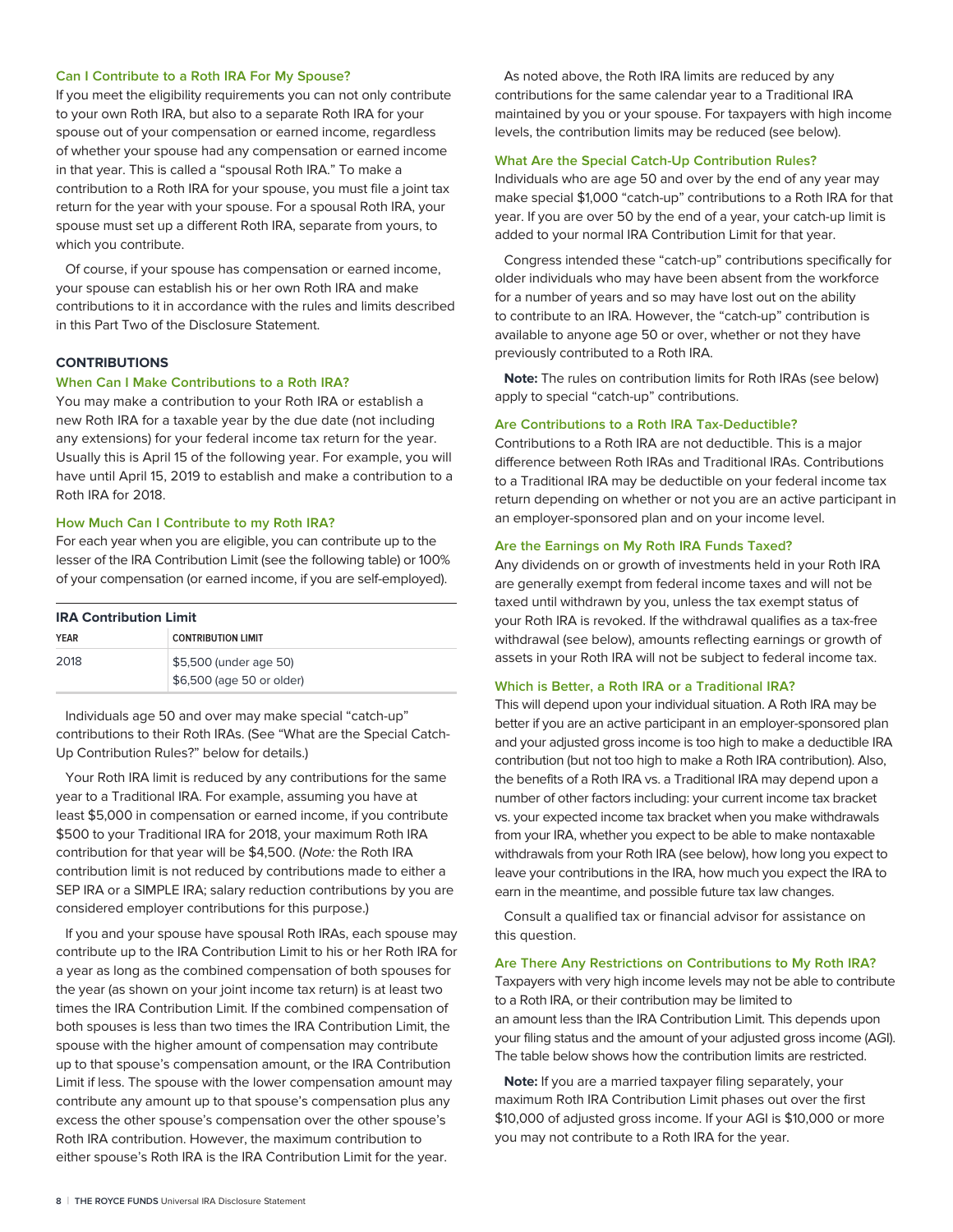#### **How Do I Calculate My Limit if I Fall in the "Reduced Contribution" Range?**

If your AGI falls in the reduced contribution range, you must calculate your contribution limit. To do this, multiply your normal IRA Contribution Limit (or your compensation if less) by a fraction The numerator is the amount by which your AGI exceeds the lower limit of the reduced contribution range. The denominator is \$15,000 (single taxpayers) or \$10,000 (married filing jointly). Round this down to the nearest \$10 then subtract from your normal limit. If you have AGI in the reduced contribution range, your Roth IRA Contribution Limit is the greater of the amount calculated or \$200.

Remember, your Roth IRA Contribution Limit is reduced by any contributions for the same year to a Traditional IRA. If you fall in the reduced contribution range, the reduction formula applies to the Roth IRA contribution limit left after subtracting your contribution for the year to a Traditional IRA. (If you are 50 or older at the end of a year, the reduction formula described above applies to your increased annual IRA Contribution Limit.)

#### **How Do I Determine My AGI?**

**Roth IRA Contribution Limits**

AGI is your gross income minus those deductions which are available to all taxpayers even if they don't itemize. Instructions to calculate your AGI are provided with your income tax Form 1040 or 1040A.

There are two three additional rules when calculating AGI for purposes of Roth IRA contribution limits. First, if you are making a deductible contribution for the year to a Traditional IRA, your AGI is not reduced by the amount of the deduction. Second, if you are converting a Traditional IRA to a Roth IRA in a year (see below), the amount includible in your income as a result of the conversion is not considered AGI when computing your Roth IRA contribution limit for the year. Third, amounts you receive during the year under the age 70½ required minimum distribution (RMD) rules are not considered part of your AGI for the year.

#### **What Happens if I Contribute More Than Allowed to My Roth IRA?**

The maximum contribution you can make to a Roth IRA generally is the IRA Contribution Limit (plus the amount of any "catch-up" contribution, if you are eligible) or 100% of compensation or earned income, whichever is less. As noted above, your maximum is reduced by the amount of any contribution to a Traditional IRA for

the same year and may be further reduced as described above if you have high AGI. Any amount contributed to the Roth IRA above the maximum is considered an "excess contribution." An excess contribution is subject to excise tax of 6% for each year it remains in the Roth IRA.

#### **How Can I Correct an Excess Contribution?**

Excess contributions may be corrected without paying a 6% penalty. To do so, you must withdraw the excess and any earnings on the excess before the due date (including extensions) for filing your federal income tax return for the year for which you made the excess contribution. The IRS automatically grants to taxpayers who file their taxes by the April 15th deadline a six-month extension of time (until October 15) to remove an excess contribution for the tax year covered by that filing. A deduction should not be taken for any excess contribution. Earnings on the amount withdrawn must also be withdrawn. (Refer to IRS Publication 590 to see how the amount you must withdraw to correct an excess contribution may be adjusted to reflect earnings as a gain or loss.) Earnings that are a gain must be included in your income for the tax year for which the contribution was made and may be subject to a 10% premature withdrawal tax if you have not reached age 59½ (unless an exception to the 10% penalty tax applies).

#### **What Happens if I Don't Correct the Excess Contribution by the Tax Return Due Date?**

Any excess contribution not withdrawn by the tax return due date (including extensions) for the year for which the contribution was made will be subject to the 6% excise tax. There will be an additional 6% excise tax for each subsequent year the excess remains in your account.

You may reduce the excess contributions by making a withdrawal equal to the excess. Earnings need not be withdrawn. To the extent that no earnings are withdrawn, the withdrawal will not be subject to income taxes or possible penalties for premature withdrawals before age 59½. Excess contributions may also be corrected in a subsequent year to the extent that you contribute less than your Roth IRA Contribution Limit for the subsequent year. As the prior excess contribution is reduced or eliminated, the 6% excise tax will become correspondingly reduced or eliminated for subsequent tax years.

| RUUTIRA CUIRIDURUI EIIIRS                   |                                                                                                                              |                                                                                                                              |                                                           |  |
|---------------------------------------------|------------------------------------------------------------------------------------------------------------------------------|------------------------------------------------------------------------------------------------------------------------------|-----------------------------------------------------------|--|
|                                             | <b>SINGLE TAXPAYER</b>                                                                                                       | <b>MARRIED FILING JOINTLY</b><br>OR QUALIFYING WIDOW(ER)                                                                     | THEN YOU MAY MAKE                                         |  |
| <b>Adjusted Gross Income</b><br>(AGI) Level | 2015: Up to \$115,999<br>2016: Up to \$116,999<br>2017: Up to \$117,999<br>2018: Up to \$119,999                             | 2015: Up to \$182,999<br>2016: Up to \$183,999<br>2017: Up to \$185,999<br>2018: Up to \$188,999                             | <b>Full IRA Contribution Limit</b>                        |  |
|                                             | 2015: \$116,000 to \$130,999<br>2016: \$117,000 to \$131,999<br>2017: \$118,000 to \$132,999<br>2018: \$120,000 to \$134,999 | 2015: \$183,000 to \$192,999<br>2016: \$184,000 to \$193,999<br>2017: \$186,000 to \$195,999<br>2018: \$189,000 to \$198,999 | Reduced IRA Contribution Limit<br>(see explanation above) |  |
|                                             | 2015: \$131,000 or more<br>2016: \$132,000 or more<br>2017: \$133,000 or more<br>2018: \$135,000 or more                     | 2015: \$193,000 or more<br>2016: \$194,000 or more<br>2017: \$196,000 or more<br>2018: \$199,000 or more                     | Zero (No Contribution)                                    |  |

**Note:** If you are a married taxpayer filing separately, your maximum Roth IRA Contribution Limit phases out over the first \$10,000 of adjusted gross income. If your AGI is \$10,000 or more you may not contribute to a Roth IRA for the year.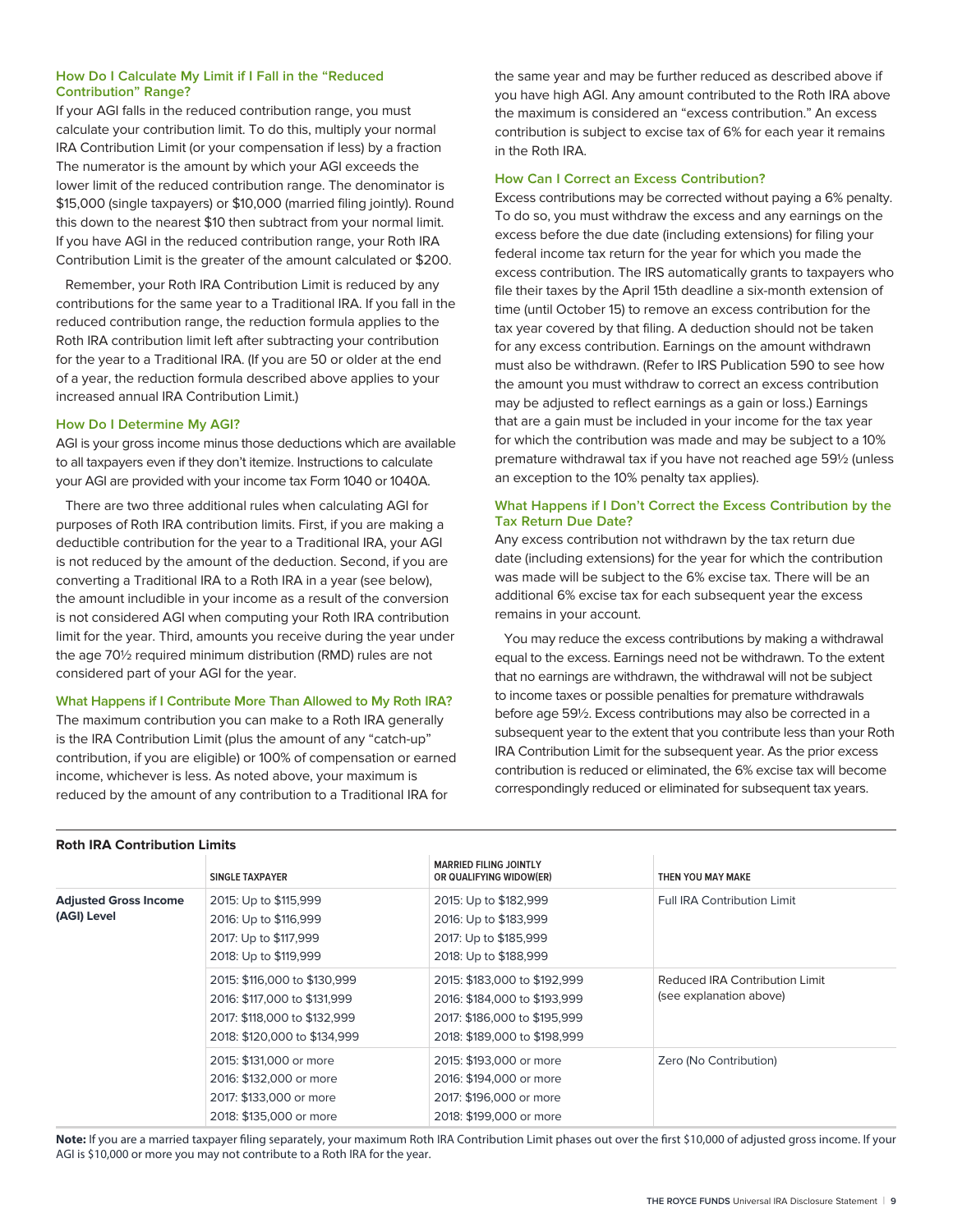#### **CONVERSION OF EXISTING TRADITIONAL IRA**

**Can I Convert an Existing Traditional IRA Into a Roth IRA?** If you meet the eligibility requirements described below, you can convert an existing Traditional IRA into a Roth IRA. Conversion may be accomplished in any of three ways: First, you can withdraw the amount you want to convert from your Traditional IRA and roll it over to a Roth IRA within 60 days. Second, you can establish a Roth IRA and then direct the custodian of your Traditional IRA to transfer the amount in your Traditional IRA you wish to convert to the new Roth IRA. Third, if you want to convert an existing Traditional IRA with UMB Bank, N.A. as custodian to a Roth IRA, you may give us directions to convert; we will convert your existing account when the paperwork to establish your new Roth IRA is complete.

From and after 2010, the opportunity to convert a regular IRA to a Roth IRA is generally available to all taxpayers regardless of income. Married taxpayers are eligible to convert a Traditional IRA to a Roth IRA only if they file a joint income tax return; married taxpayers filing separately are not eligible to convert. However, if you file separately and have lived apart from your spouse for the entire taxable year, you are considered not married, and the fact that you are filing separately will not prevent you from converting.

If you accomplish a conversion by withdrawing from your Traditional IRA and rolling over to a Roth IRA within 60 days, the conversion eligibility requirements in the preceding sentence apply to the year of the withdrawal (even though the rollover contribution occurs in the following calendar year).

**Caution:** If you have reached age 70½ by the year when you convert another non-Roth IRA you own to a Roth IRA, be careful not to convert any amount that would be a required minimum distribution under the applicable age 70½ rules. Under current IRS regulations, required minimum distributions may not be converted.

#### **What Happens if I Change My Mind About Converting?**

You can undo a conversion by notifying the custodian or trustee of each IRA (the custodian of the first IRA—the Traditional IRA you converted—and the custodian of the second IRA—the Roth IRA that received the conversion). The amount you want to un-convert by transferring back to the first custodian is treated for income tax purposes as if it had not been converted (however the transfers involved in the original conversion and in the transfer back are reportable to the IRS by the Custodian). This is called "recharacterization." If you want to recharacterize a converted amount, you must do so before the due date (including any extensions you receive) for your federal income tax return for the year of the conversion. Any net income (whether gain or loss) on the amount recharacterized must accompany it back to the Traditional IRA.

Under current IRS rules, you can recharacterize for any reason. For example, you would recharacterize if you converted early in a year and then turned out to be ineligible because your income was over the \$100,000 limit. Also, if you convert and then recharacterize during a year, you can then convert to a Roth IRA a second time if you wish, but you must wait until the later of the next tax year after your original conversion or until 30 days after your recharacterization. Under the current IRS rules, you are limited to one conversion of an account per year. If you convert an amount more than once in a year, any additional conversion transactions will be considered invalid and subject to the rules for excess contributions.

**Note:** Conversions from a Traditional IRA to a Roth IRA that failed because you did not meet the eligibility requirements (more than \$100,000 of AGI or married but not filing jointly) must be recharacterized before your tax filing deadline (with extensions) in order to avoid possible taxes and penalties. The IRS automatically grants to taxpayers who file their taxes by the April 15th deadline a six-month extension of time (until October 15) to recharacterize for the tax year covered by that filing. Be sure to consult your tax advisor for assistance.

Under current IRS rules, recharacterization is not restricted to amounts you converted from a Traditional IRA to a Roth IRA. You can, for example, make an annual contribution to a Traditional IRA and recharacterize it as a contribution to a Roth IRA, or vice versa. You must make the election to recharacterize by the due date for your tax return for the year (plus the automatic 6-month extension to October 15 the IRS grants to on-time tax filers) and follow the procedures summarized above.

#### **What Are the Tax Results from Converting?**

The taxable amount in your Traditional IRA you convert to a Roth IRA will be considered taxable income on your federal income tax return for the year of the conversion. All amounts in a Traditional IRA are taxable except for your prior non-deductible contributions to the Traditional IRA.

If you convert a Traditional IRA (or a SEP IRA or SIMPLE IRA—see below) to a Roth IRA, under IRS rules income tax withholding will apply unless you elect not to have withholding. The Application (Adoption Agreement) or the Universal IRA Transfer of Assets Form has more information about withholding. However, withholding income taxes from the amount converted (instead of paying applicable income taxes from another source) may adversely affect the anticipated financial benefits of converting. Consult your financial advisor for more information.

#### **Can I Convert a SEP IRA or SIMPLE IRA Account to a Roth IRA?**

If you have a SEP IRA as part of an employer simplified employee pension (SEP) program, or a SIMPLE IRA as part of an employer SIMPLE IRA program, you can convert the IRA to a Roth IRA. However, with a SIMPLE IRA account, this can be done only after the SIMPLE IRA account has been in existence for at least two years. You must meet the eligibility rules summarized above to convert.

#### **Should I Convert My Traditional IRA to a Roth IRA?**

Only you can answer this question, in consultation with your tax or financial advisor. A number of factors, including the following, may be relevant. Conversion may be advantageous if you expect to leave the converted funds on deposit in your Roth IRA for at least five years and to be able to withdraw the funds under circumstances that will not be taxable (see below). The benefits of converting will also depend on whether you expect to be in the same tax bracket when you withdraw from your Roth IRA as you are now. Also, conversion is based upon an assumption that Congress will not change the tax rules for withdrawals from Roth IRAs in the future, but this cannot be guaranteed.

#### **TRANSFERS/ROLLOVERS**

#### **Can I Transfer or Roll Over a Distribution I Receive from my Employer's Retirement Plan Into a Roth IRA?**

Distributions from qualified employer-sponsored retirement plans or 403(b) arrangements (for employees of tax-exempt employers) or eligible 457 plans (for employees of certain governmental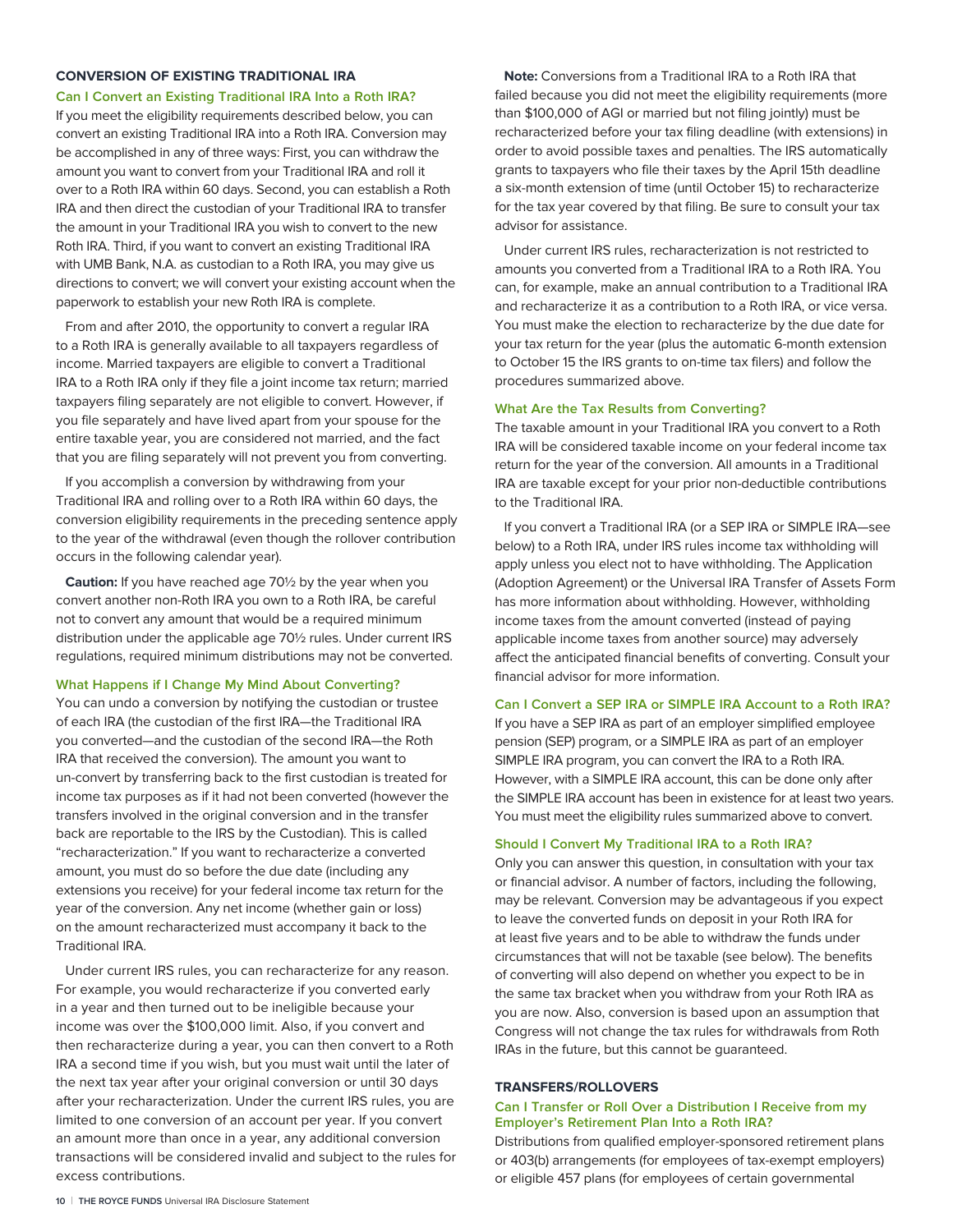employers) are not eligible for rollover or direct transfer to a Roth IRA. However, in certain circumstances it may be possible to make a direct rollover of an eligible distribution to a Traditional IRA and then to convert the Traditional IRA to Roth IRA (see above). Consult your tax or financial advisor for more information.

#### **Can I Make a Rollover From My Roth IRA to Another Roth IRA?**

You may make a rollover from one Roth IRA to another Roth IRA you already have or to one you establish to receive the rollover. Such a rollover must be completed within 60 days after the withdrawal from your first Roth IRA. In limited circumstances, when an IRA rollover could not be completed within 60 days due to circumstances beyond your control or not your fault, you can apply to the IRS for approval of a rollover after 60 days. However, IRS approval may not be needed if the financial institution receiving the rollover did not deposit the rollover amount in an IRA. Consult your tax advisor for more information.

After making a rollover from one Roth IRA to another, you must wait a full year (365 days) before you can make another such rollover from the same Roth IRA. In addition, after Roth IRA assets are rolled over from one IRA to another, a second rollover of the same assets cannot be made for a full year. (However, you can instruct a Roth IRA custodian to transfer amounts directly to another Roth IRA custodian; such a direct transfer does not count as a rollover.)

#### **How Do Rollovers Affect My Roth IRA Contribution Limits?**

Rollover contributions, if properly made, do not count toward the IRA Contribution Limit. Also, you may make a rollover from one Roth IRA to another even during a year when you are not eligible to contribute to a Roth IRA (for example, because your AGI for that year is too high).

#### **WITHDRAWALS**

#### **When Can I Make Withdrawals From My Roth IRA?**

You may withdraw from your Roth IRA at any time. If the withdrawal meets the requirements discussed below, it is tax-free. This means that you pay no federal income tax even though the withdrawal includes earnings or gains on your contributions while they were held in your Roth IRA.

#### **When Must I Start Making Withdrawals?**

There are no rules on when you must start making withdrawals from your Roth IRA or on minimum required withdrawal amounts for any particular year during your lifetime. Unlike Traditional IRAs, you are not required to start making withdrawals from a Roth IRA by the April 1 following the year in which you reach age 70½.

The IRS has established rules on the timing and amount of distributions following your death. In general, the amount in your Roth IRA must be distributed by the end of the fifth year after your death. However, distributions to a designated beneficiary that begin by the end of the year following the year of your death and that are paid over the life expectancy of the beneficiary satisfy the rules. Also, if your surviving spouse is your designated beneficiary, the spouse may defer the start of distributions until you would have reached age 70½ had you lived.

#### **What Are the Requirements For a Tax-Free Withdrawal?**

To be tax-free, a withdrawal from your Roth IRA must meet two requirements. First, the Roth IRA must have been open for five or more years before the withdrawal. Second, at least one of the following conditions must be satisfied:

- You are age 59½ or older when you make the withdrawal.
- The withdrawal is made by your beneficiary after you die.
- You are disabled (as defined in IRS rules) when you make the withdrawal.
- You are using the withdrawal to cover eligible first time homebuyer expenses. These are the costs of purchasing, building or rebuilding a principal residence (including customary settlement, financing or closing costs). The purchaser may be you, your spouse or a child, grandchild, parent or grandparent of you or your spouse. An individual is considered a "first-time homebuyer" if the individual did not have (or, if married, neither spouse had) an ownership interest in a principal residence during the two-year period immediately preceding the acquisition in question. The withdrawal must be used for eligible expenses within 120 days after the withdrawal (if there is an unexpected delay, or cancellation of the home acquisition, a withdrawal may be re-deposited as a rollover).

There is a lifetime limit on eligible first-time homebuyer expenses of \$10,000 per individual. For purposes of the five-year rule, all your Roth IRAs are considered. As soon as the five-year rule is satisfied for any Roth IRA, it is considered satisfied for all your Roth IRAs. For a Roth IRA that you started with annual contribution, the five-year period starts with the year for which you make the initial annual contribution. For a Roth IRA that you set up with amounts rolled over or converted from a non-Roth IRA, the five-year period begins with the year in which the conversion or rollover was made.

#### **How Are Withdrawals From My Roth IRA Taxed if the Tax-Free Requirements Are Not Met?**

If the qualified withdrawal requirements are not met, the tax treatment of a withdrawal depends on the character of the amounts withdrawn. To determine this, all your Roth IRAs (if you have more than one) are treated as one, including any Roth IRA you may have established with another Roth IRA custodian. Amounts withdrawn are considered to come out in the following order:

- First, all annual contributions.
- Second, all conversion amounts (on a first-in, first-out basis).
- Third, earnings (including dividends and gains).

A withdrawal treated as your own prior annual contribution amounts to your Roth IRA will not be considered taxable income in the year you receive it, nor will the 10% penalty apply. A withdrawal consisting of previously taxed conversion amounts also is not considered taxable income in the year of the withdrawal, but may be subject to the 10% premature withdrawal penalty. To the extent that the nonqualified withdrawal consists of dividends or gains while your contributions were held in your Roth IRA, the withdrawal is includible in your gross income in the taxable year you receive it, and may be subject to the 10% withdrawal penalty.

As mentioned, for purposes of determining what portion of any withdrawal is includible in income, all of your Roth IRA accounts are considered as one single account. Therefore, withdrawals from Roth IRA accounts are not considered to be from earnings or interest until an amount equal to all prior annual contributions and, if applicable, all conversion amounts, made to all of an individual's Roth IRA accounts has been withdrawn.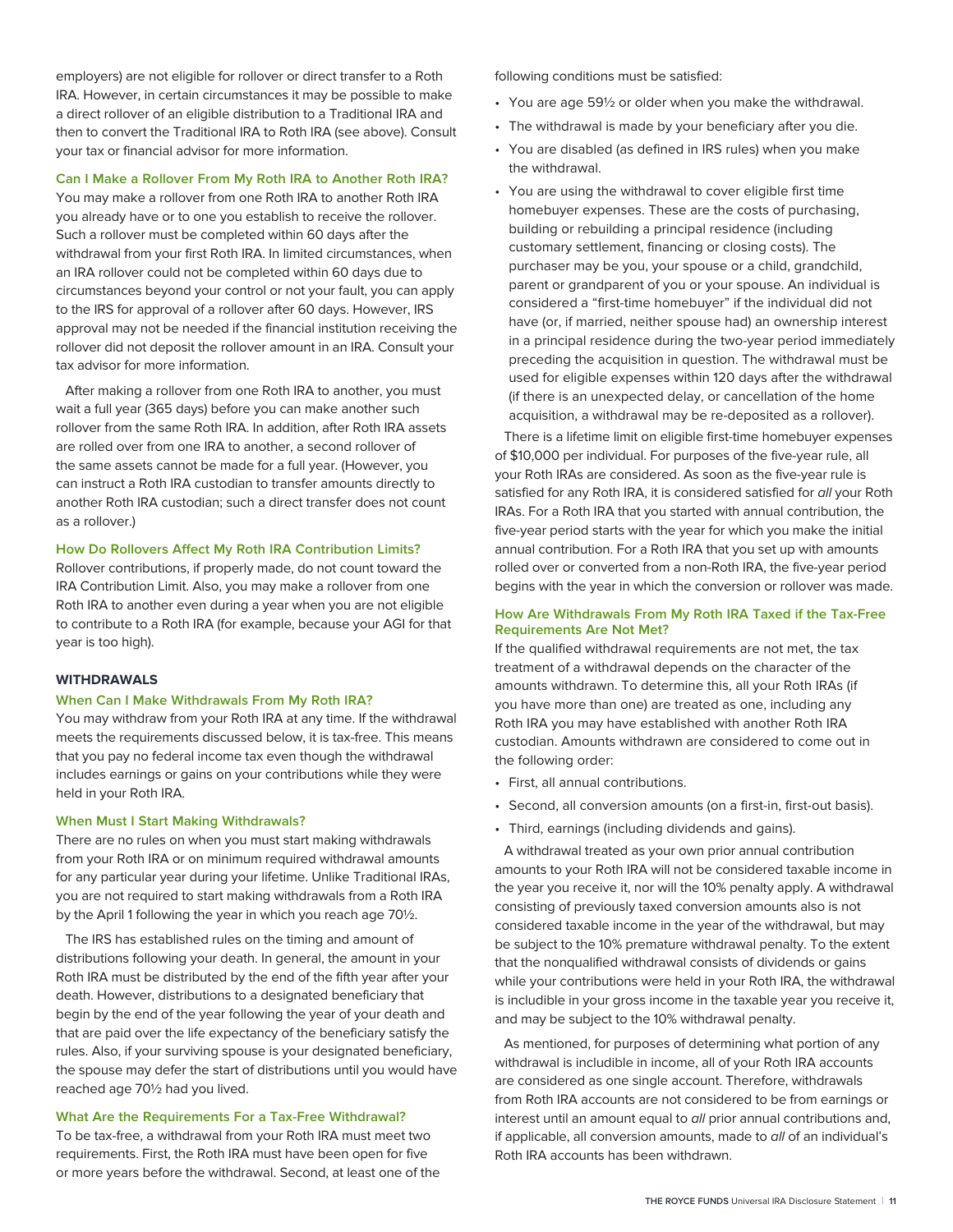Taxable withdrawals of dividends and gains from a Roth IRA are treated as ordinary income. Withdrawals of taxable amounts from a Roth IRA are not eligible for averaging treatment currently available to certain lump sum distributions from qualified employersponsored retirement plans, nor are such withdrawals eligible for capital gains tax treatment.

Your receipt of any taxable withdrawal from your Roth IRA before you attain age 59½ generally will be considered as an early withdrawal and subject to a 10% penalty tax.

The 10% penalty tax for early withdrawal will not apply if any of the following exceptions applies:

- The withdrawal was a result of your death or disability.
- The withdrawal is one of a scheduled series of substantially equal periodic payments for your life or life expectancy (or the joint lives or life expectancies of you and your beneficiary).
- If there is an adjustment to the scheduled series of payments, the 10% penalty tax will apply. For example, if you begin receiving payments at age 50 under a withdrawal program providing for substantially equal payments over your life expectancy, and at age 58 you elect to withdraw the remaining amount in your Roth IRA in a lump-sum, the 10% penalty tax will apply to the lump sum and to the amounts previously paid to you before age 59½ to the extent they were includible in your taxable income.
- The withdrawal is used to pay eligible higher education expenses. These are expenses for tuition, fees, books, and supplies required to attend an institution for post-secondary education. Room and board expenses are also eligible for a student attending at least half-time. The student may be you, your spouse, or your child or grandchild. However, expenses that are paid for with a scholarship or other educational assistance payment are not eligible expenses.
- The withdrawal is used to cover eligible first time homebuyer expenses (as described above in the discussion of tax-free withdrawals).
- The withdrawal does not exceed the amount of your deductible medical expenses for the year (generally speaking, medical expenses paid during a year are deductible if they are greater than 71½% of your adjusted gross income for that year).
- The withdrawal does not exceed the amount you paid for health insurance coverage for yourself, your spouse and dependents. This exception applies only if you have been unemployed and received federal or state unemployment compensation payments for at least 12 weeks; this exception applies to distributions during the year in which you received the unemployment compensation and during the following year, but not to any distributions received after you have been re-employed for at least 60 days.
- A distribution is made pursuant to an IRS levy to pay overdue taxes.

There is one additional time when the 10% penalty tax may apply. If you convert an amount from a non-Roth IRA to a Roth IRA, and then make a withdrawal that is treated as coming from that converted amount within five years after the conversion, the 10% penalty applies (unless there is an exception). This rule is the one exception to the usual Roth IRA rule that, once the five year

requirement is satisfied for one of your Roth IRAs, it is satisfied for all your Roth IRAs.

See the Table at the end of this Part for a summary of the rules on when withdrawals from your Roth IRA will be subject to income taxes or the 10% penalty tax.

#### **Two Important Points**

First, the Custodian will report withdrawals from your Roth IRA to the IRS on Form 1099-R as required and will complete Form 1099- R based on your Roth IRA account with the Custodian. However, since all Roth IRAs are considered together when determining the tax treatment of withdrawals, and since you may have other Roth IRAs with other custodians (about which we have no information) **you have sole responsibility for correctly reporting withdrawals on your tax return.** It is **essential** that you keep proper records and report the income taxes properly if you have multiple Roth IRAs. Second, the discussion of the tax rules for Roth IRAs in this Disclosure Statement is based upon the best available information. However, there may be changes in IRS regulations or further legislation on the requirements for and tax treatment of Roth IRA accounts. Therefore, you should consult your tax advisor for the latest developments or for advice about how maintaining a Roth IRA will affect your personal tax or financial situation.

**Note:** In order to facilitate proper recordkeeping and tax reporting for your Roth IRA, the service company maintaining certain account records may require you to set up separate Roth IRAs to hold annual contributions and conversion amounts. In addition, the service company may require separate Roth IRAs for conversion amounts from different calendar years. Any such requirement will be noted in the Application (Adoption Agreement) for your Roth IRA or in the instructions for opening your Roth IRA.

Also, please see Part Three on page 13 which contains important information applicable to all UMB Bank, N.A. IRAs.

#### **SUMMARY OF TAX RULES FOR WITHDRAWALS**

The following table summarizes when income taxes or the 10% premature withdrawal penalty tax will apply to a withdrawal from your Roth IRA. Remember, income taxes or penalties apply or not depending on the type of contribution withdrawn. This is determined under the IRS rules described above, considering all of your Roth IRAs together (including any you may maintain with another trustee or custodian). Therefore, if you have multiple Roth IRAs, the tax treatment of a withdrawal will not necessarily follow from the type of contributions held in the particular Roth IRA account you withdrew from. Also, the income and penalty tax rules for Roth IRA withdrawals are extremely complex; the following table is only a summary and may not cover every possible situation. Consult the IRS or your personal tax advisor if you have a question about your individual situation.

The table summarizes the tax rules that may apply if you withdraw from your Roth IRA. What happens if you die and your beneficiary wants to make withdrawals from the account? The following is a summary of the rules.

• First, if your beneficiary is not your surviving spouse, withdrawals by the beneficiary will be subject to income taxes depending on the type of contribution withdrawn as summarized in the table. However, in determining what type of contribution the beneficiary is withdrawing, any Roth IRAs the beneficiaries owns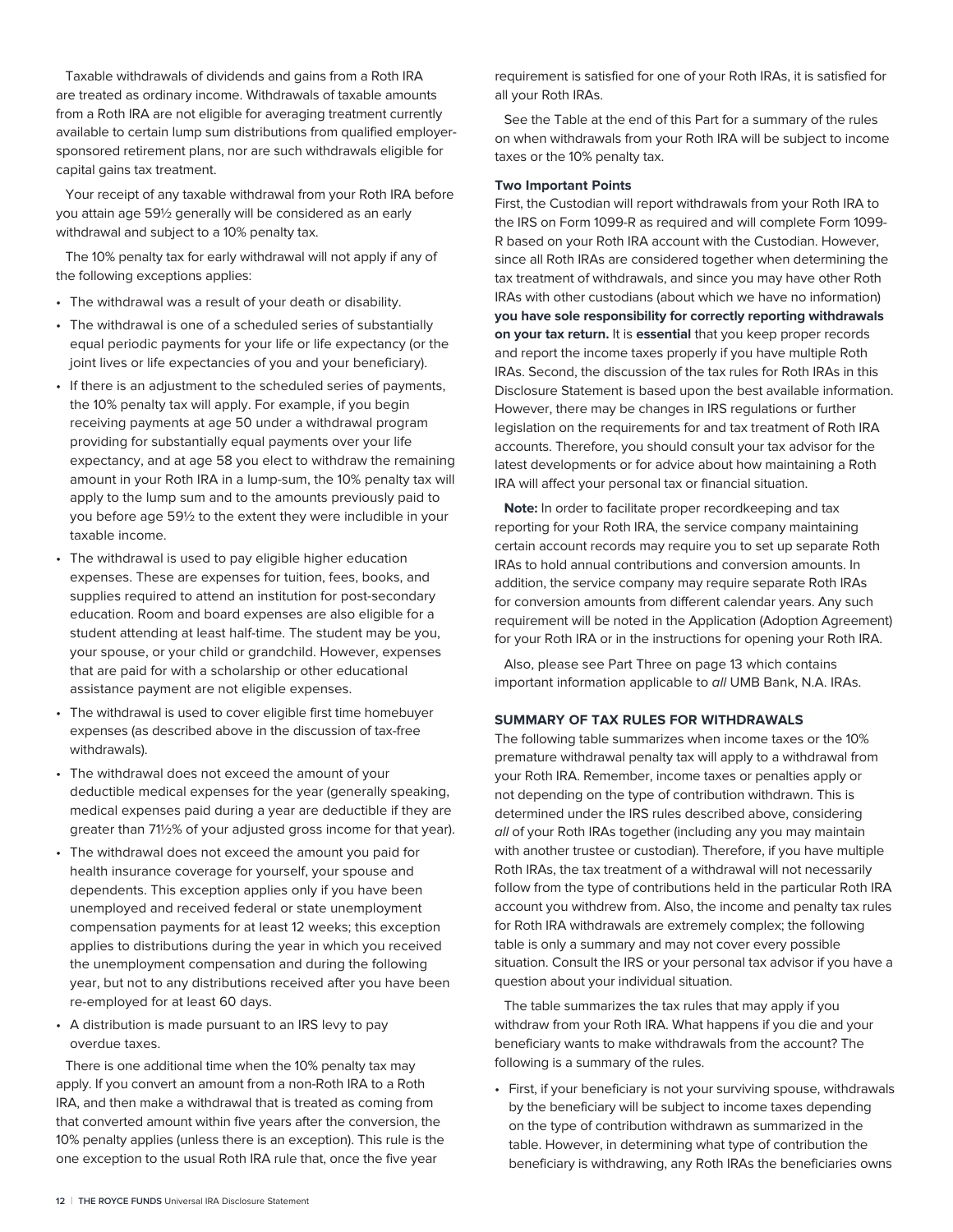in his or her own right are not considered (this is an exception to the normal rule that all Roth IRAs are considered together). A beneficiary will not be subject to the 10% premature withdrawal penalty because withdrawals following the original owner's death are an exception to the 10% penalty tax.

• Second, if your surviving spouse is the beneficiary, the spouse can elect either to receive withdrawals as beneficiary, or to treat your Roth IRA as the spouse's Roth IRA. If the spouse receives withdrawals as a beneficiary, the rules in the preceding paragraph generally apply to the spouse just as to any other beneficiary. If the spouse treats the Roth IRA as the spouse's own, there are a couple of special rules. First, the spouse will be treated as having had a Roth IRA for five years (one of the requirements for tax-free withdrawals) if either your Roth IRA or any of the spouse's Roth IRAs has been in effect for at least five years. Second, withdrawals will be subject to the 10% penalty tax unless an exception applies. Since the spouse has elected to treat your Roth IRA as the spouse's own Roth IRA, the exception for payments following your death will not apply.

# **Part Three** Rules for All IRAs (Traditional and Roth)

#### **GENERAL INFORMATION**

#### **IRA Requirements**

All IRAs must meet certain requirements. Contributions generally must be made in cash. The IRA trustee or custodian must be a bank or other person who has been approved by the Secretary of the Treasury. Your contributions may not be invested in life insurance or collectibles or be commingled with other property except in a common trust or investment fund. Your interest in the account must be non-forfeitable at all times. You may obtain further information on IRAs from any district office of the Internal Revenue Service.

#### **May I Revoke My IRA?**

You may revoke a newly established Traditional or Roth IRA at any time within seven days after the date on which you receive this Disclosure Statement. A Traditional or Roth IRA established more than seven days after the date of your receipt of this Disclosure Statement may not be revoked.

To revoke your Traditional or Roth IRA, mail or deliver a written notice of revocation to the Custodian at the address which appears at the end of this Disclosure Statement. Mailed notice will be deemed given on the date that it is postmarked (or, if sent by certified or registered mail, on the date of certification or registration). If you revoke your Traditional or Roth IRA within

the seven-day period, you are entitled to a return of the entire amount you originally contributed into your Traditional or Roth IRA, without adjustment for such items as sales charges, administrative expenses or fluctuations in market value.

#### **INVESTMENTS**

#### **How Are My IRA Contributions Invested?**

You control the investment and reinvestment of contributions to your Traditional or Roth IRA. Investments must be in one or more of the Fund(s) available from time to time as listed in the Application (Adoption Agreement) for your Traditional or Roth IRA or in an investment selection form provided with your Application (Adoption Agreement) or from the Fund Distributor or Service Company. You direct the investment of your IRA by giving your investment instructions to the Distributor or Service Company for the Fund(s). Since you control the investment of your Traditional or Roth IRA, you are responsible for any losses; neither the Custodian, the Distributor nor the Service Company has any responsibility for any loss or diminution in value occasioned by your exercise of investment control. Transactions for your Traditional or Roth IRA will generally be effected at the applicable public offering price or net asset value for shares of the Fund(s) involved next established after the Distributor or the Service Company (whichever may apply) receives proper and timely investment instructions from you; consult the current prospectus for the Fund(s) involved for additional information. Before making any investment, read carefully the current prospectus for any Fund you are considering as an investment for your Traditional IRA or Roth IRA. The prospectus will contain information about the Fund's investment objectives and policies, as well as any minimum initial investment or minimum balance requirements, any restrictions or limitations on transferring into or out of the Fund, and any sales, redemption or other charges.

Because you control the selection of investments for your Traditional or Roth IRA and because mutual fund shares fluctuate in value, the growth in value of your Traditional or Roth IRA cannot be guaranteed or projected.

#### **Are There Any Restrictions on the Use of My IRA Assets?**

The tax-exempt status of your Traditional or Roth IRA will be revoked if you engage in any of the prohibited transactions listed in Section 4975 of the tax code. Upon such revocation, your Traditional or Roth IRA is treated as distributing its assets to you. The taxable portion of the amount in your IRA will be subject to income tax (unless, in the case of a Roth IRA, the requirements for a tax-free withdrawal are satisfied). Also, you may be subject to a 10% penalty tax on the taxable amount as a premature withdrawal if you have not yet reached the age of 59½. There may also be prohibited transaction penalty taxes.

| <b>TYPE OF CONTRIBUTION WITHDRAWN</b>         | <b>QUALIFIED WITHDRAWAL</b>                                        | NOT A QUALIFIED WITHDRAWAL                                    |                                                                                                                                                               |
|-----------------------------------------------|--------------------------------------------------------------------|---------------------------------------------------------------|---------------------------------------------------------------------------------------------------------------------------------------------------------------|
|                                               | (the requirements for a qualified<br>withdrawl are outlined above) | Exception to 10% tax applies<br>(exceptions are listed above) | Exception to 10% tax<br>does not apply                                                                                                                        |
| ANNUAL CONTRIBUTION AMOUNTS                   | No income or penalty tax on withdrawal.                            |                                                               |                                                                                                                                                               |
| AMOUNTS CONVERTED FROM ANOTHER<br>FORM OF IRA | No income or penalty<br>tax on withdrawal.                         | No income or penalty tax<br>on withdrawal.                    | No income tax on withdrawl. Penalty tax<br>applies to taxable amounts included in the<br>conversion if the withdrawal occurs within<br>5 years of conversion. |
| EARNINGS, GAINS OR GROWTH OF ACCOUNT          | No income or penalty tax<br>on withdrawal.                         | Income tax applies.<br>No penalty tax.                        | Income and penalty tax apply.                                                                                                                                 |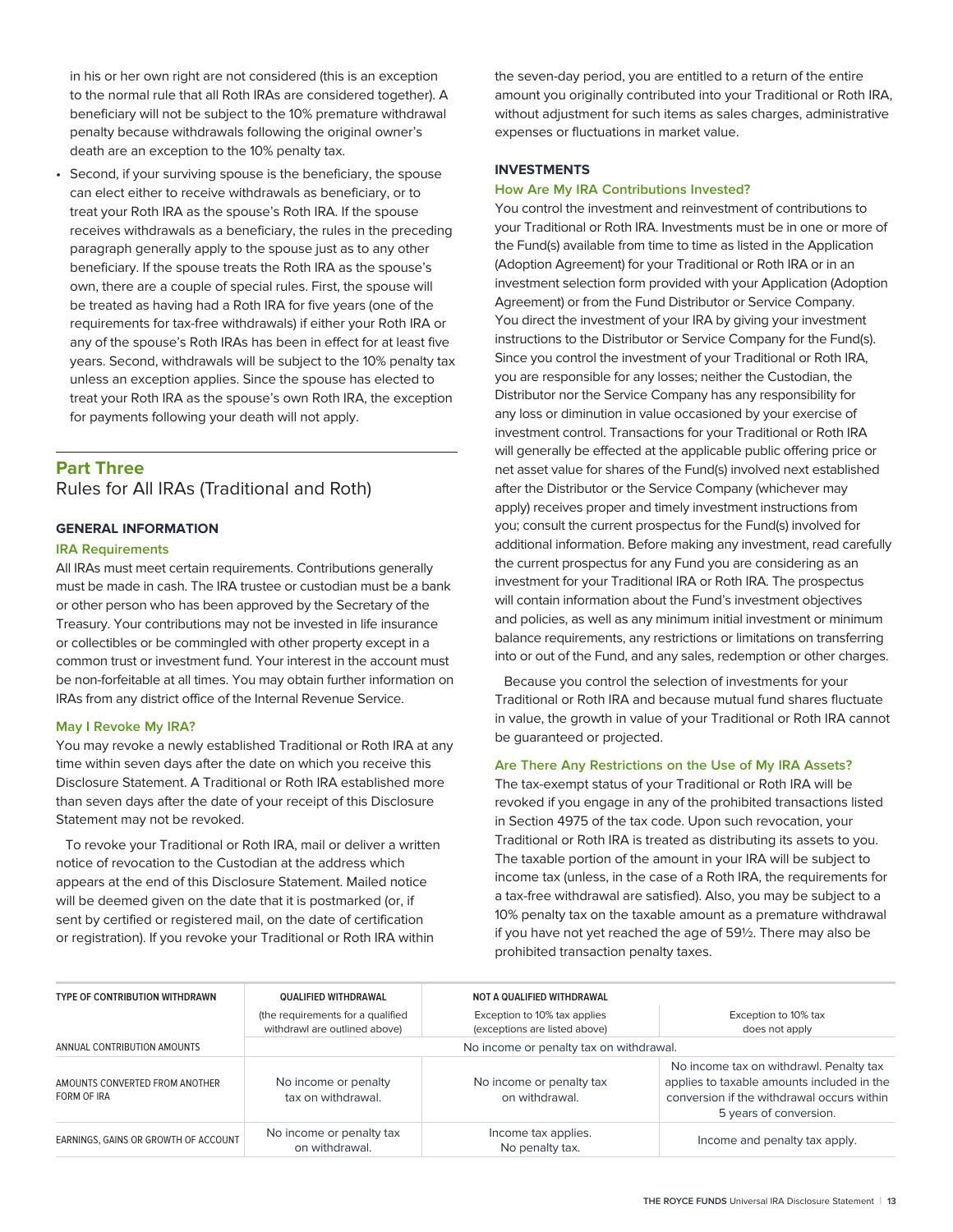Any investment in a collectible (for example, rare stamps) by your Traditional or Roth IRA is treated as a withdrawal; the only exception involves certain types of government-sponsored coins or certain types of precious metal bullion.

#### **What Is A Prohibited Transaction?**

Generally, a prohibited transaction is any improper use of the assets in your Traditional or Roth IRA. Some examples of prohibited transactions are:

- Direct or indirect sale or exchange of property between you and your Traditional or Roth IRA.
- Transfer of any property from your Traditional or Roth IRA to yourself or from yourself to your Traditional or Roth IRA.

Your Traditional or Roth IRA could lose its tax exempt status if you use all or part of your interest in your Traditional or Roth IRA as security for a loan or borrow any money from your Traditional or Roth IRA. Any portion of your Traditional or Roth IRA used as security for a loan will be treated as a distribution in the year in which the money is borrowed. This amount may be taxable and you may also be subject to the 10% premature withdrawal penalty on the taxable amount.

#### **FEES AND EXPENSES**

#### **Custodian's Fees**

The Custodian charges a \$15 Annual Maintenance Fee for maintaining either a Traditional IRA or a Roth IRA. You can avoid the \$15 Custodian Fee from your account. This fee will be waived for:

- Any investor who signs up for eDelivery of Prospectuses and , Reports (see Step 3 of the Royce Funds IRA Application)
- Any investor who has more than \$20,000 invested in Royce IRAs at the time the fee is charged
- New transfer and rollover accounts in their first year

#### **General Fee Policies**

- Fees will be waived for any Investor with more than \$20,000 invested in Royce IRAs at the time the fee is charged.
- No fee will be charged in the first year an account is open via transfer or rollover.
- Fees may be paid by you directly, or the Custodian may deduct them from your Traditional or Roth IRA.
- Fees may be changed upon 30 days written notice to you.
- The full annual maintenance fee will be charged for any calendar year during which you have a Traditional or Roth IRA with us. This fee is not prorated for periods of less than one full year.
- The Custodian may charge you for its reasonable expenses for services not covered by its fee schedule.

#### **Other Charges**

• There may be sales or other charges associated with the purchase or redemption of shares of a Fund in which your Traditional IRA or Roth IRA is invested. Before investing, be sure to read carefully the current prospectus of any Fund you are considering as an investment for your Traditional IRA or Roth IRA for a description of applicable charges.

#### **TAX MATTERS**

#### **What IRA Reports Does the Custodian Issue?**

The Custodian will report all withdrawals to the IRS and the recipient using Form 1099-R. For reporting purposes, a direct transfer of assets to a successor custodian or trustee is not considered a withdrawal (except for such a transfer that effects a conversion of a Traditional IRA to a Roth IRA, or a recharacterization of a Roth IRA back to a Traditional IRA).

The Custodian will report to the IRS the year-end value of your account and the amount of any rollover (including conversions of a Traditional IRA to a Roth IRA) or a regular annual contribution made during a calendar year, as well as the tax year for which a contribution is made. Unless the Custodian receives an indication from you to the contrary, it will treat any amount as a contribution for the tax year in which it is received. It is most important that a contribution between January and April 15th for the prior year be clearly designated as such.

#### **What Tax Information Must I Report to the IRS?**

You must file Form 5329 with the IRS for each taxable year for which you made an excess contribution or you take a premature withdrawal that is subject to the 10% penalty tax, or you withdraw less than the minimum amount required from your Traditional IRA. If your beneficiary fails to make required minimum withdrawals from your Traditional or Roth IRA after your death, your beneficiary may be subject to an excise tax and be required to file Form 5329.

**Note:** If you are under age 59½ at the time of a withdrawal from your IRA, the IRS requires the Custodian to indicate on Form 1099-R that the withdrawal is subject to the 10% premature withdrawal penalty (see above). The only exceptions the IRS allows for purposes of Form 1099-R are for death or disability, a series of substantially equal periodic payments, or a distribution under an IRS levy. If another exception actually applies to you, you may have to file Form 5329 to claim the exception.

For Traditional IRAs, you must also report each nondeductible contribution to the IRS by designating it a nondeductible contribution on your tax return. Use Form 8606. In addition, for any year in which you make a nondeductible contribution or take a withdrawal, you must include additional information on your tax return. The information required includes: (1) the amount of your nondeductible contributions for that year; (2) the amount of withdrawals from Traditional IRAs in that year; (3) the amount by which your total nondeductible contributions for all the years exceed the total amount of your distributions previously excluded from gross income; and (4) the total value of all your Traditional IRAs as of the end of the year. If you fail to report any of this information, the IRS will assume that all your contributions were deductible. This will result in the taxation of the portion of your withdrawals that should be treated as a nontaxable return of your nondeductible contributions.

#### **Which Withdrawals Are Subject to Withholding?**

**Roth IRA** Withdrawals from a Roth IRA are not subject the 10% flat rate of withholding that applies to Traditional IRAs or to the mandatory 20% income tax withholding that applies to most distributions from qualified plans or 403(b) accounts that are not directly rolled over to another plan or IRA.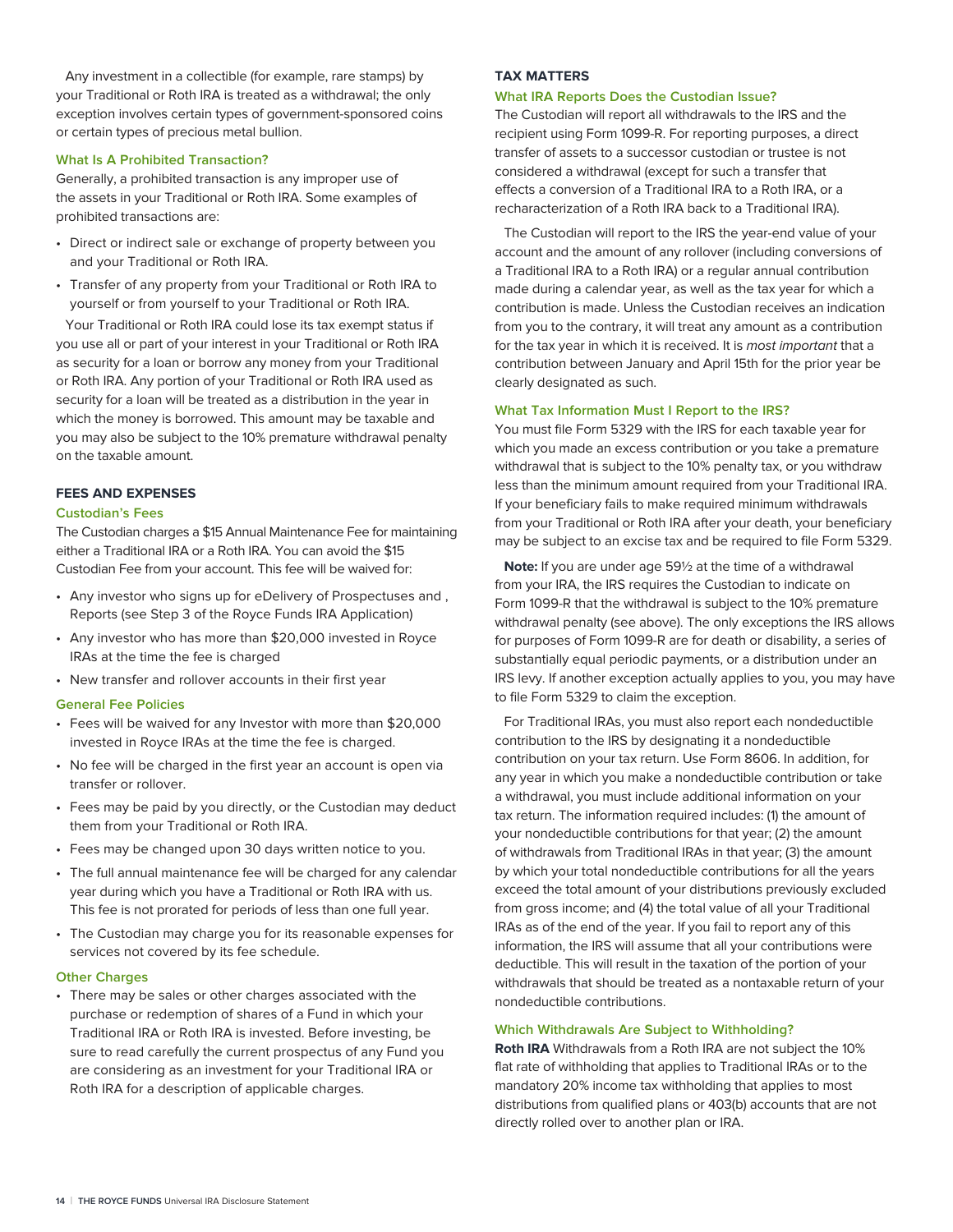**Traditional IRA** Federal income tax will be withheld at a flat rate of 10% from any withdrawal from your Traditional IRA, unless you elect not to have tax withheld. Withdrawals from a Traditional IRA are not subject to the mandatory 20% income tax withholding that applies to most distributions from employer plans that are not directly rolled over to another plan or IRA.

#### **ACCOUNT TERMINATION**

You may terminate your Traditional IRA or Roth IRA at any time after its establishment by sending a completed withdrawal form (or other withdrawal instructions in a form acceptable to the Custodian), or a transfer authorization form, to:

#### **By Regular Mail**

The Royce Funds P.O. Box 219012 Kansas City, MO 64121-9012

#### **By Registered Mail or Overnight Courier:**

The Royce Funds c/o DST AMS—Midwest 330 West 9th Street Kansas City, MO 64105

Your Traditional IRA or Roth IRA with UMB Bank, N.A. will terminate upon the first to occur of the following:

- The date your properly executed withdrawal form or instructions (as described above) withdrawing your total Traditional IRA or Roth IRA balance is received and accepted by the Custodian or, if later, the termination date specified in the withdrawal form.
- The date the Traditional IRA or Roth IRA ceases to qualify under the tax code. This will be deemed a termination.
- The transfer of the Traditional IRA or Roth IRA to another custodian/trustee.

Any outstanding fees must be received prior to such a termination of your account.

The amount you receive from your IRA upon termination of the account will be treated as a withdrawal, and thus the rules relating to Traditional IRA or Roth IRA withdrawals will apply. For example, if the IRA is terminated before you reach age 59½, the 10% early withdrawal penalty may apply to the taxable amount you receive.

#### **IRA DOCUMENTS**

#### **Traditional IRA**

The terms contained in Articles I to VII of Part One of the UMB Bank, N.A. Universal Individual Retirement Custodial Account document have been promulgated by the IRS in Form 5305-A for use in establishing a Traditional IRA Custodial Account that meets the requirements of Code Section 408(a) for a valid Traditional IRA. This IRS approval relates only to the form of Articles I to VII and is not an approval of the merits of the Traditional IRA or of any investment permitted by the Traditional IRA.

#### **Roth IRA**

The terms contained in Articles I to VII of Part Two of the UMB Bank, N.A. Universal Individual Retirement Account Custodial Agreement have been promulgated by the IRS in Form 5305-RA for use in establishing a Roth IRA Custodial Account that meets the requirements of Code Section 408A for a valid Roth IRA. This IRS approval relates only to the form of Articles I to VII and is not an approval of the merits of the Roth IRA or of any investment permitted by the Roth IRA.

#### **Traditional IRA and Roth IRA**

The terms contained in Article VIII of Part Three of the UMB Bank, N.A. Universal Individual Retirement Account document are additional provisions (not promulgated by the IRS) for both Traditional IRAs and Roth IRAs.

#### **ADDITIONAL INFORMATION**

**Contact us for more information:** The Royce Funds 745 Fifth Avenue, New York, NY 10151 Investor Services: (800) 221-4268 www.roycefunds.com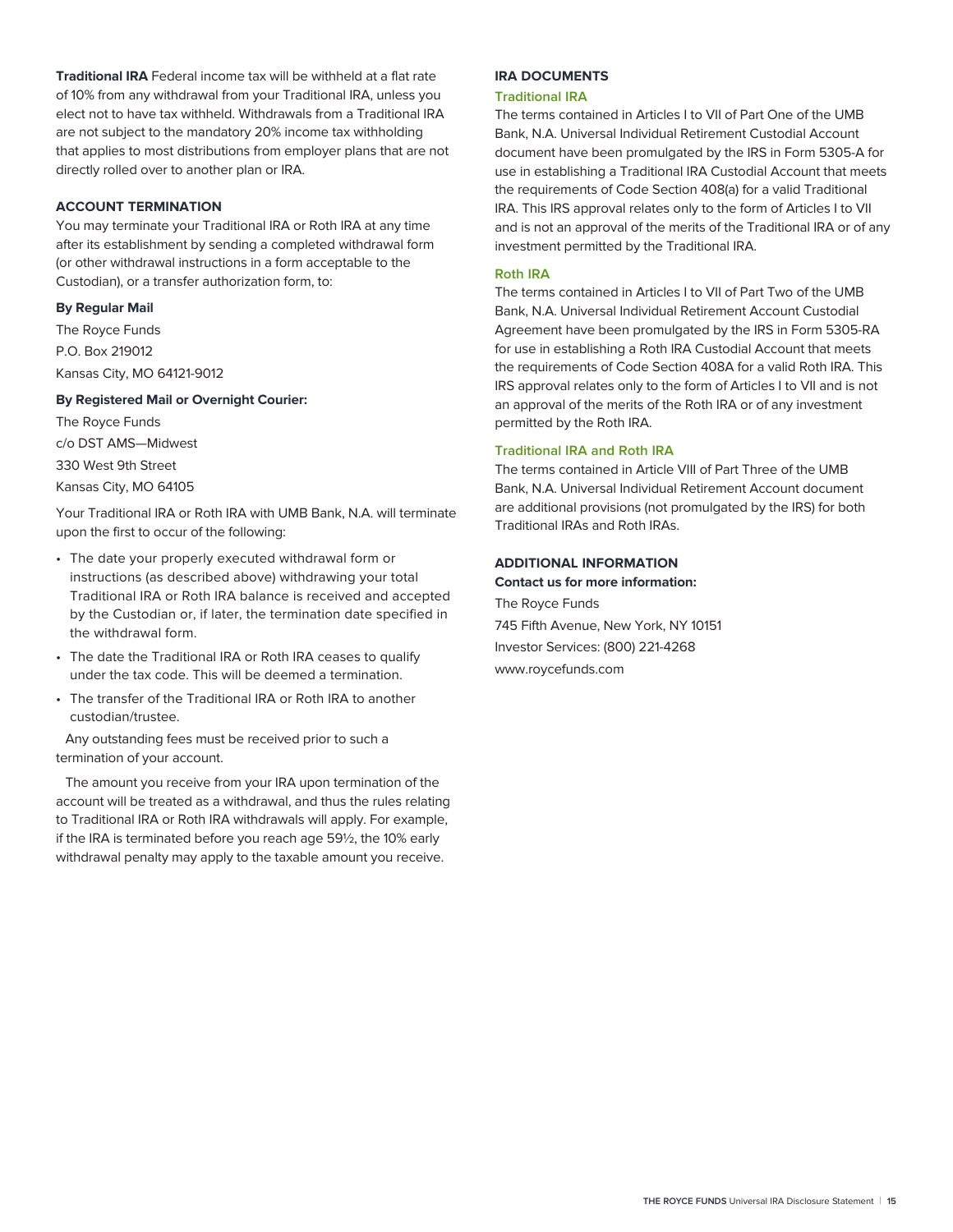# **Universal IRA Custodial Agreement**

UMB Bank, N.A.

## **Part One** Provisions Applicable to Traditional IRAs

The following provisions of Articles I to VII are in the form promulgated by the Internal Revenue Service in Form 5305-A (Rev. March 2002), as most recently updated by Listings of Required Modifications issued June 16, 2010, for use in establishing a Traditional Individual Retirement custodial account. References are to sections of the Internal Revenue Code of 1986, as amended ("Code").

#### **ARTICLE I.**

**1.** Except in the case of a rollover contribution [As permitted by Code §§ 402(c), 402(e) (6), 403(a) (4), 403(b) (8), 403(b) (10), 408(d) (3) and 457(e) (16)] or a contribution made in accordance with the terms of a Simplified Employee Pension(SEP) as described in Code § 408(k), no contributions will be accepted unless they are in cash, and the total of such contributions shall not exceed \$5,000 for any taxable year beginning in 2008 and years thereafter.

After 2008, the limit will be adjusted by the Secretary of the Treasury for cost-of-living increases under Code § 219(b) (5) (D). Such adjustments will be in multiples of \$500.

**2.** In the case of an Investor who is 50 or older, the annual cash contribution limit is increased by \$1,000 for any taxable year beginning in 2006 and years thereafter.

**3.** In addition to the amounts described in paragraphs (1) and (2) above, an individual may make additional contributions specifically authorized by statute–such as repayments of qualified reservist distributions, repayments of certain plan distributions made on account of a federally declared disaster and certain amounts received in connection with the Exxon Valdez litigation.

**4.** In addition to the amounts described in paragraphs (1) and (3) above, an Investor who was a participant in a Code § 401(k) plan of a certain employer in bankruptcy described in Code § 219(b) (5) (C) may contribute up to \$3,000 for taxable years beginning after 2006 and before 2010 only. An individual who makes contributions under this paragraph (4) may not also make contributions under paragraph (2).

**5.** No contributions will be accepted under a SIMPLE IRA plan established by any employer pursuant to Code § 408(p). Also, no transfer or rollover of funds attributable to contributions made by a particular employer under its SIMPLE IRA plan will be accepted from a SIMPLE IRA, that is, an IRA used in conjunction with a SIMPLE IRA plan, prior to the expiration of the 2-year period beginning on the date the Investor first participated in that employer's SIMPLE IRA plan.

**6.** If this is an inherited IRA within the meaning of § 408(d) (3) (C), no contributions will be accepted.

#### **ARTICLE II.**

The Investor's interest in the balance in the Custodial Account is non-forfeitable.

#### **ARTICLE III.**

**1.** No part of the Custodial Account funds may be invested in life insurance contracts, nor may the assets of the custodial account be commingled with other property except in a common trust fund or common investment fund [within the meaning of section 408(a) (5)].

**2.** No part of the Custodial Account funds may be invested in collectibles [within the meaning of section 408(m)] except as otherwise permitted by section 408(m) (3) which provides an exception for certain gold, silver and platinum coins, coins issued under the laws of any state, and certain bullion.

#### **ARTICLE IV.**

**1.** Notwithstanding any provisions of this agreement to the contrary, the distribution of the Investor's interest in the custodial account shall be made in accordance with the following requirements and shall otherwise comply with section 408(a) (6) and the regulations thereunder, the provisions of which are herein incorporated by reference. The required minimum distributions calculated for this IRA may be withdrawn from another IRA of the Depositor in accordance with Q&A-9 of § 1.408-8 of the Income Tax Regulations. If this is an inherited IRA within the meaning of Code § 408(d) (3) (C), the preceding sentence and paragraphs (2), and 5(b) and 5(c) below do not apply.

**2.** The Investor's entire interest in the custodial account must be, or begin to be, distributed by the Investor's required beginning date, April 1 following the calendar year end in which the Investor reaches age 70½. By that date, the Investor may elect, in a manner acceptable to the Custodian, to have the balance in the custodial account distributed in:

**(a)** A single-sum payment or

**(b)** Payments over a period not longer than the life of the Investor or the joint lives of the Investor and his or her designated Beneficiary.

**3.** If the Investor dies before his or her entire interest is distributed to him or her, the remaining interest will be distributed as follows:

**(a)** If the Investor dies on or after the required beginning date and:

**(i)** the designated Beneficiary is the Investor's surviving spouse, the remaining interest will be distributed over the surviving spouse's life expectancy as determined each year until such spouse's death, or over the period in paragraph(a) (iii) below if longer. Any interest remaining after the spouse's death will be distributed over such spouse's remaining life expectancy as determined in the year of the spouse's death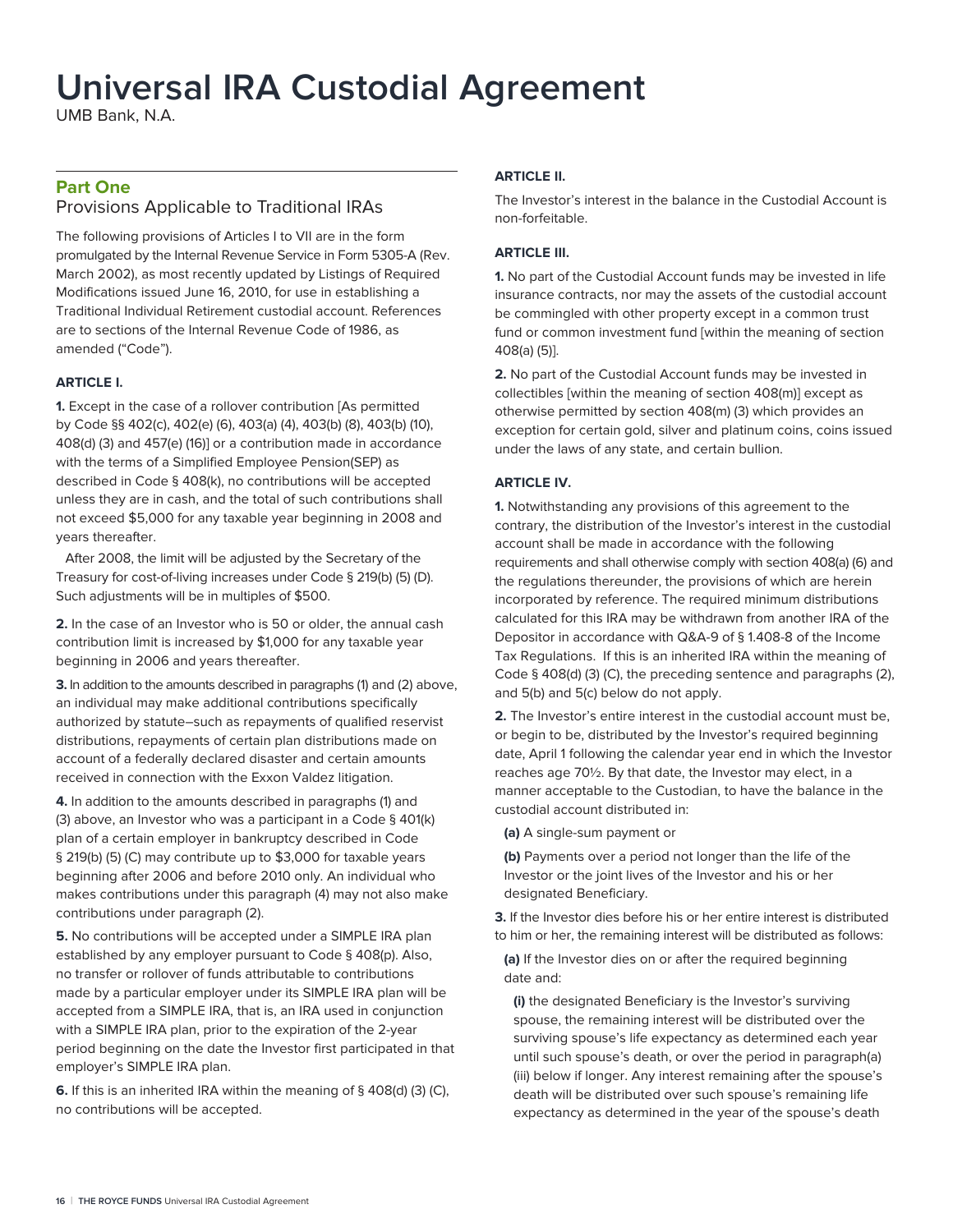and reduced by 1 for each subsequent year, or, if distributions are being made over the period in paragraph(a) (iii) below, over such period.

**(ii)** the designated Beneficiary is not the Investor's surviving spouse, the remaining interest will be distributed over the beneficiary's remaining life expectancy as determined in the year following the death of the Investor and reduced by 1 for each subsequent year, or over the period in paragraph(a) (iii) below if longer.

**(iii)** there is no designated Beneficiary, the remaining interest will be distributed over the remaining life expectancy of the Investor as determined in the year of the Investor's death and reduced by 1 for each subsequent year.

**(b)** If the Investor dies before the required beginning date, the remaining interest will be distributed in accordance with (i) below or, if elected or there is no designated Beneficiary, in accordance with (ii) below:

**(i)** The remaining interest will be distributed in accordance with paragraphs (a) (i) and(a) (ii) above (but not over the period in paragraph (a) (iii),even if longer), starting by the end of the calendar year following the year of the Investor's death. If, however, the designated Beneficiary is the Investor's surviving spouse, then this distribution is not required to begin before the end of the calendar year in which the Investor would have reached age 70½. But, in such case, if the Investor's surviving spouse dies before distributions are required to begin, then the remaining interest will be distributed in accordance with (a) (ii) above (but not over the period in paragraph (a) (iii), even if longer), over such spouse's designated Beneficiary's life expectancy, or in accordance with(ii) below if there is no such designated Beneficiary. If this is an inherited IRA within the meaning of Code § 408(d)(3)(C) established for the benefit of a non-spouse designated beneficiary by a direct trusteeto-trustee transfer from a retirement plan of a deceased individual under Code § 402(c)(11), then, notwithstanding any election made by the deceased individual pursuant to the preceding sentence, the non-spouse designated beneficiary may elect to have distributions made under this paragraph (b)(i) if the transfer is made no later than the end of the year following the year of death.

**(ii)** The remaining interest will be distributed by the end of the calendar year containing the fifth anniversary of the Investor's death.

**(c)** The required minimum distributions payable to a designated beneficiary from this IRA may be withdrawn from another IRA the beneficiary holds from the same decedent in accordance with Treas. Reg. § 1.408-8, Q&A-9.

**4.** If the Investor dies before his or her entire interest has been distributed and if the designated Beneficiary is not the Investor's surviving spouse, no additional contributions may be accepted in the account.

**5.** The minimum amount that must be distributed each year, beginning with the year containing the Investor's required beginning date, is known as the "required minimum distribution" and is determined as follows:

**(a)** The required minimum distribution under paragraph 2(b) for any year, beginning with the year the Investor reaches age 70½, is the Investor's account value at the close of business on December 31 of the preceding year divided by the distribution period in the uniform lifetime table in Regulations section 1.401(a) (9)-9. However, if the Investor's designated Beneficiary is his or her surviving spouse, the required minimum distribution for a year shall not be more than the Investor's account value at the close of business on December 31 of the preceding year divided by the number in the joint and last survivor table in Regulations section 1.401(a) (9)-9. The required minimum distribution for a year under this paragraph(a) is determined using the Investor's(or, if applicable, the Investor and spouse's) attained age(or ages) in the year.

**(b)** The required minimum distribution under paragraphs 3(a) and 3(b) (i) for a year, beginning with the year following the year of the Investor's death [or the year the Investor would have reached age 70½, if applicable under paragraph 3(b) (i)] is the account value at the close of business on December 31 of the preceding year divided by the life expectancy [in the single life table in Regulations section 1.401(a) (9)-9] of the individual specified in such paragraphs 3(a) and 3(b) (i).

**(c)** The required minimum distribution for the year the Investor reaches age 70½ can be made as late as April 1 of the following year. The required minimum distribution for any other year must be made by the end of such year.

#### **ARTICLE V.**

**1.** The Investor agrees to provide the Custodian with all information necessary to prepare any reports required by section 408(i) and Regulations sections 1.408-5 and 1.408-6.

**2.** The Custodian agrees to submit to the Internal Revenue Service (IRS) and the Investor the reports prescribed by the IRS.

**3.** If this is an inherited IRA within the meaning of Code § 408(d) (3) (C) maintained for the benefit of a designated beneficiary of a deceased Investor, references in this document to the "Investor" are to the deceased Investor.

#### **ARTICLE VI.**

**1.** Notwithstanding any other articles which may be added or incorporated, the provisions of Articles I through III and this sentence will be controlling. Any additional articles inconsistent with section 408(a) and the related regulations will be invalid.

#### **ARTICLE VII.**

**1.** This agreement will be amended as necessary to comply with the provisions of the Code and the related regulations. Other amendments may be made with the consent of the persons whose signatures appear on the Application (Adoption Agreement.)

The following provisions of Articles I to VII are in the form promulgated by the Internal Revenue Service in Form 5305-RA (revised March 2002) for use in establishing a Roth Individual Retirement Custodial Account. References are to sections of the Internal Revenue Code of 1986, as amended ("Code").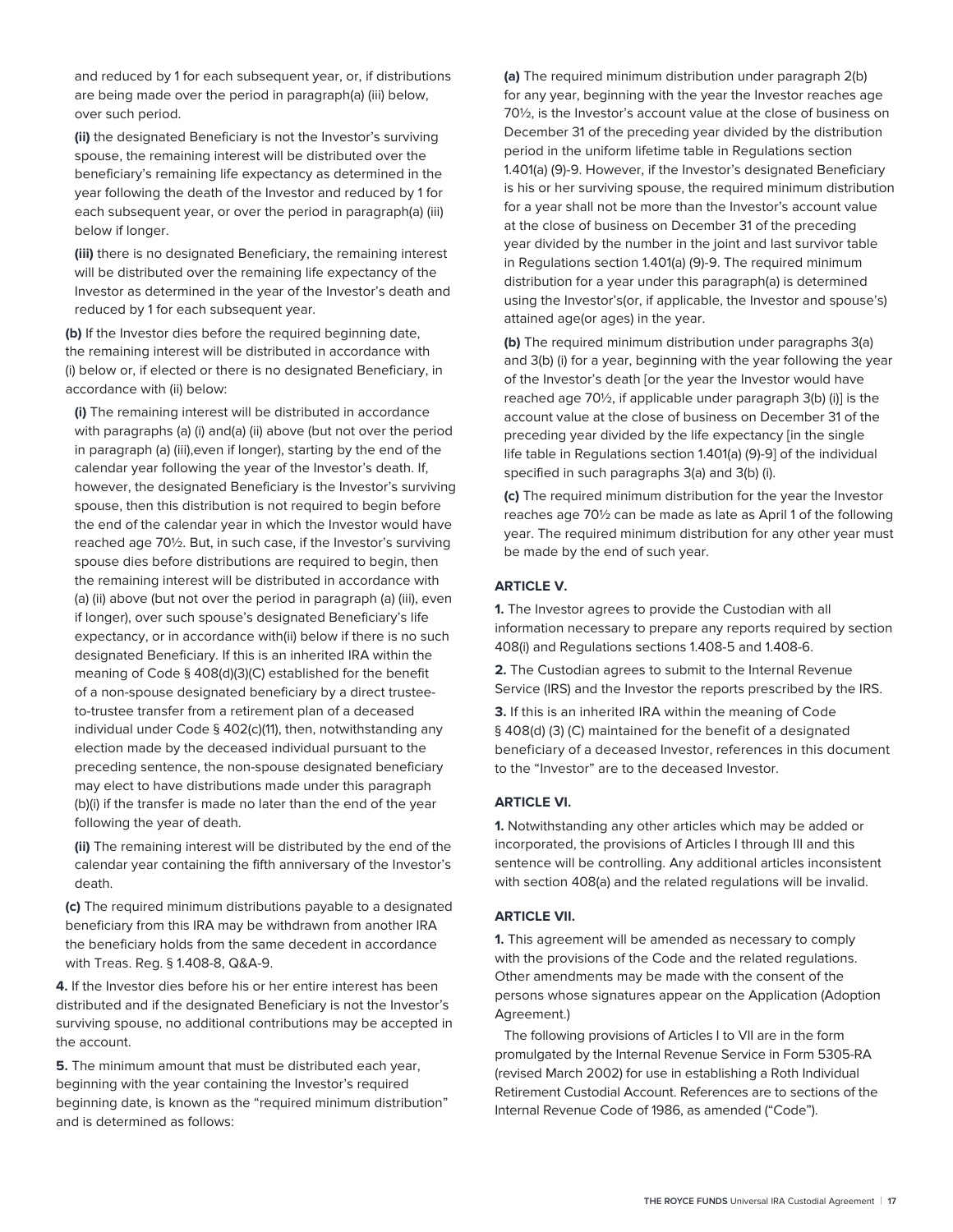# **Part Two** Provisions Applicable to Roth IRAs

The following provisions of Articles I to VII are in the form promulgated by the Internal Revenue Service in Form 5305-RA (revised March 2002), as most recently updated by Listings of Required Modifications issues June 16, 2010, for use in establishing a Roth Individual Retirement Custodial Account. References are to sections of the Internal Revenue Code of 1986, as amended ("Code").

#### **ARTICLE I**

**1. Maximum Permissible Amount.** Except in the case of a qualified rollover contribution (As defined in paragraph (7) below) or a re-characterization (As defined in paragraph (6) below), no contribution will be accepted unless it is in cash and the total of such contributions to all the Investor's Roth IRAs for a taxable year does not exceed the applicable amount [as defined in paragraph (2) below], or the Investor's compensation [As defined in paragraph (8) below], if less, for that taxable year. The contribution described in the previous sentence that may not exceed the lesser of the applicable amount or the Investor's compensation is referred to as a "regular contribution." Despite the preceding limits on contributions, an Investor may make additional contributions specifically authorized by statute–e.g., repayments of qualified reservist distributions, repayments of certain plan distributions made on account of a federally declared disaster and certain amounts received in connection with the Exxon Valdez litigation. Contributions may be limited under (3) through (5) below.

**2. Applicable Amount** The applicable amount is determined below:

**(i)** If the Investor is under age 50, the applicable amount is \$5,000 for any taxable year beginning in 2008 and years thereafter. After 2008, the \$5,000 amount will be adjusted by the Secretary of the Treasury for cost-of-living increases under Code § 219(b) (5) (D). Such adjustments will be in multiples of \$500.

**(ii)** If the Investor is 50 or older, the applicable amount under paragraph(i) above is increased by \$1,000 for any taxable year beginning in 2006 and years thereafter.

**(iii)** If the Investor was a participant in a Code § 401(k) plan of a certain employer in bankruptcy described in Code § 219(b) (5) (C), then the applicable amount under paragraph (i) above is increased by \$3,000 for taxable years beginning after 2006 and before 2010 only. A Investor who makes contributions under this paragraph (iii) may not also make contributions under paragraph (ii).

**3. Regular Contribution Limit** The maximum regular contribution that can be made to all the Investor's Roth IRAs for a taxable year is the smaller amount determined under (i) or (ii) below.

**(i)** The maximum regular contribution is phased out ratably between certain levels of modified adjusted gross income in accordance with the following table (for 2018):

#### **Maximum Regular Contribution**

| <b>FILING STATUS</b>                                                  | <b>FULL</b><br><b>CONTRIBUTION</b> | <b>PHASE OUT</b><br><b>RANGE</b>              | <b>NO</b><br><b>CONTRIBUTION</b> |
|-----------------------------------------------------------------------|------------------------------------|-----------------------------------------------|----------------------------------|
| Single or Head of<br>Household                                        | \$120,000 or<br>less               | <b>Retween</b><br>\$120,000 and<br>\$135,0000 | \$135,000 or<br>more             |
| Married-Filing Jointly, or<br>Joint Return of Qualifying<br>Widow(er) | \$189,000 or<br>less               | <b>Between</b><br>\$189,000<br>and \$199,000  | \$199,000 or<br>more             |
| Married-Separate Return                                               | \$0                                | Between \$0<br>and \$10,000                   | \$10,000 or<br>more              |

An individual's modified adjusted gross income ("modified AGI") for a taxable year is defined in Code § 408A(c) (3) and does not include any amount included in adjusted gross income as a result of a qualified rollover contribution. If the individual's modified AGI for a taxable year is in the phase-out range, the maximum regular contribution determined under this table for that taxable year is rounded up to the next multiple of \$10 and is not reduced below \$200. After 2006, the dollar amounts above will be adjusted by the Secretary of the Treasury for cost-of-living increases under Code § 408A(c) (3). Such adjustments will be in multiples of \$1,000.

**(ii)** If the Investor makes regular contributions to both Roth and non-Roth IRAs for a taxable year, the maximum regular contribution that can be made to all of the Investor's Roth IRAs for that taxable year is reduced by the regular contributions made to the Investor's non-Roth IRAs for the taxable year.

**4. SIMPLE IRA Limits** No contributions will be accepted under a SIMPLE IRA plan established by any employer pursuant to Code § 408(p). Also, no transfer or rollover of funds attributable to contributions made by a particular employer under its SIMPLE IRA plan will be accepted from a SIMPLE IRA, that is, an IRA used in conjunction with a SIMPLE IRA plan, prior to the expiration of the 2-year period beginning on the date the Investor first participated in that employer's SIMPLE IRA plan.

**5. Inherited IRA** If this is an inherited IRA within the meaning of Code § 408(d) (3) (C), no contributions will be accepted.

**6. Recharacterization** A regular contribution to a non-Roth IRA may be recharacterized pursuant to the rules in Code § 1.408A-5 of the regulations as a regular contribution to this IRA, subject to the limits in (c) above.

**7. Qualified Rollover Contribution** A "qualified rollover contribution" is a rollover contribution of a distribution from an eligible retirement plan described in Code § 402(c) (8) (B). If the distribution is from an IRA, the rollover must meet the requirements of Code § 408(d) (3), except the one-rollover-per year rule of Code § 408(d) (3) (B) does not apply if the distribution is from a non-Roth IRA. If the distribution is from an eligible retirement plan other than an IRA, the rollover must meet the requirements of Code §§ 402(c), 402(e) (6), 403(a) (4), 403(b) (8), 403(b) (10), 408(d) (3) or 457(e) (16), as applicable. A qualified rollover contribution also includes(i) and(ii) below.

**(i)** All or part of a military death gratuity or service members' group life insurance("SGLI") payment may be contributed if the contribution is made within 1 year of receiving the gratuity or payment. Such contributions are disregarded for purposes of the one-rollover-per-year rule under Code § 408(d) (3) (B).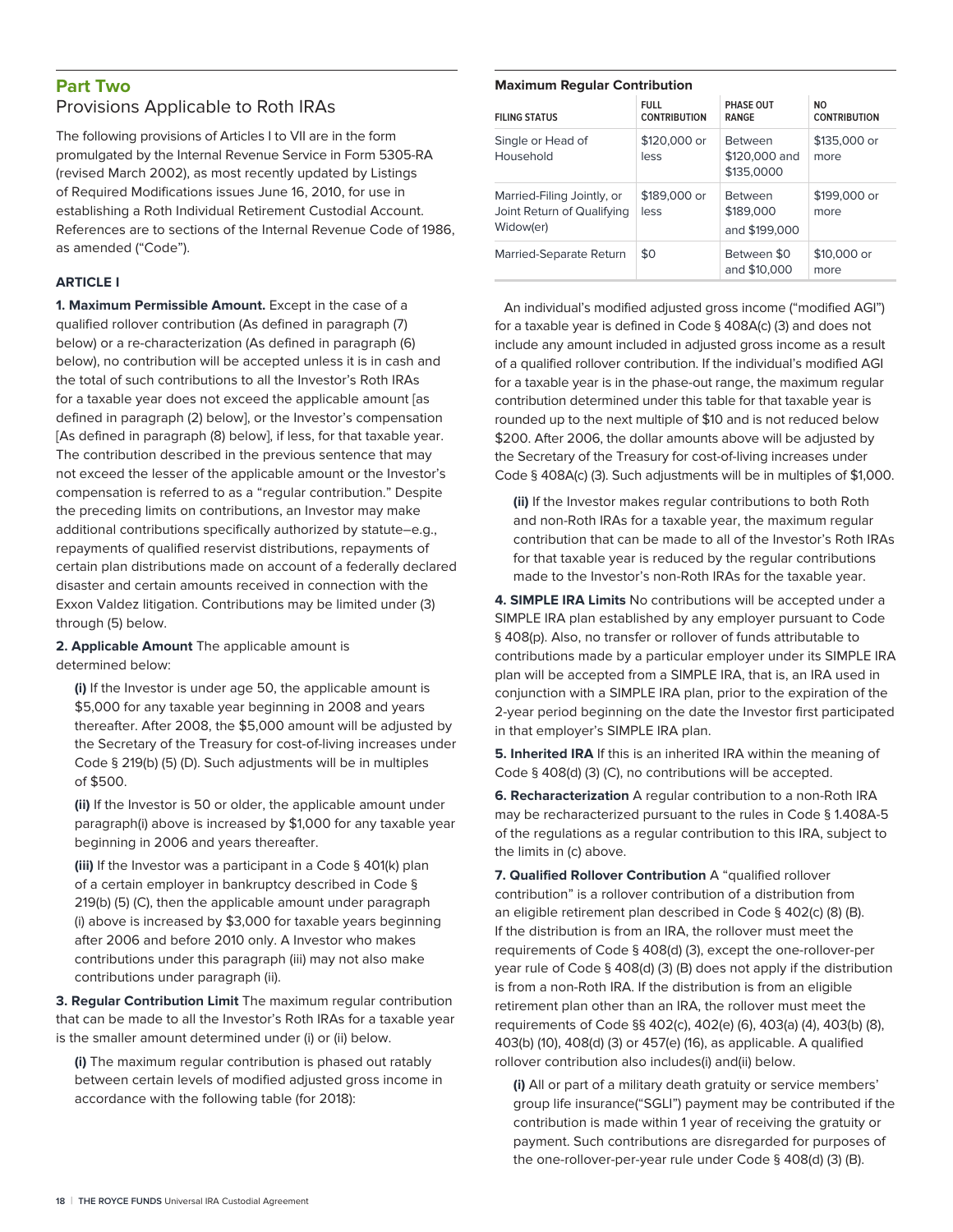**(ii)** All or part of an airline payment [as defined in Code § 125 of the Worker, Retiree, and Employer Recovery Act of 2008 ("WRERA"), Pub. L. 110-458] received by certain airline employees may be contributed if the contribution is made within 180 days of receiving the payment.

**8. Compensation** For purposes of Article I, Section (a), "compensation" is defined as wages, salaries, professional fees, or other amounts derived from or received for personal services actually rendered(including, but not limited to commissions paid salesmen, compensation for services on the basis of a percentage of profits, commissions on insurance premiums, tips, and bonuses) and includes earned income, as defined in Code § 401(c) (2) (reduced by the deduction the self-employed individual takes for contributions made to a self-employed retirement plan). For purposes of this definition, Code § 401(c) (2) shall be applied as if the term trade or business for purposes of Code § 1402 included service described in subsection(c) (6). Compensation does not include amounts derived from or received as earnings or profits from property(including but not limited to interest and dividends) or amounts not includible in gross income(determined without regard to Code § 112). Compensation also does not include any amount received as a pension or annuity or as deferred compensation. The term "compensation" shall include any amount includible in the individual's gross income under Code § 71 with respect to a divorce or separation instrument described in subparagraph(A) of Code § 71(b) (2). In the case of a married individual filing a joint return, the greater compensation of his or her spouse is treated as his or her own compensation, but only to the extent that such spouse's compensation is not being used for purposes of the spouse making an IRA contribution. The term "compensation" also includes any differential wage payments as defined in Code § 3401(h) (2).

**9. In the case of a joint return**, the AGI limits in the preceding paragraph apply to the combined AGI of the Investor and his or her spouse.

**10. The Custodial Account** is established for the exclusive benefit of the Investor or his or her beneficiaries. If this is an inherited IRA within the meaning of Code § 408(d) (3) (C) maintained for the benefit of a designated beneficiary of a deceased Investor, references in this document to the "Investor" are to the deceased Investor.

#### **ARTICLE II**

The Investor's interest in the balance in the custodial account is non-forfeitable.

#### **ARTICLE III**

**1.** No part of the Custodial Account funds may be invested in life insurance contracts, nor may the assets of the custodial account be commingled with other property except in a common trust fund or common investment fund [within the meaning of section 408(a) (5)].

**2.** No part of the Custodial Account funds may be invested in collectibles [within the meaning of section 408(m)] except as otherwise permitted by section 408(m) (3), which provides an exception for certain gold, silver, and platinum coins, coins issued under the laws of any state, and certain bullion.

#### **ARTICLE IV**

**1.** If the Investor dies before his or her entire interest is distributed to him or her and the Investor's surviving spouse is not the designated Beneficiary, the entire remaining interest will be distributed in accordance with (a) below or, if elected or there is no designated Beneficiary, in accordance with (b) below:

**(a)** The remaining interest will be distributed, starting by the end of the calendar year following the year of the Investor's death, over the designated Beneficiary's remaining life expectancy as determined in the year following the death of the Investor.

**(b)** The remaining interest will be distributed by the end of the calendar year containing the fifth anniversary of the Investor's death.

**2.** The minimum amount that must be distributed each year under paragraph 1(a) above is the account value at the close of business on December 31 of the preceding year divided by the life expectancy [in the single life table in Regulations section 1.401(a) (9)-9] of the designated Beneficiary using the attained age of the beneficiary in the year following the year of the Investor's death and subtracting 1 from the divisor for each subsequent year.

**3.** If the Investor's spouse is the designated Beneficiary, such spouse will then be treated as the Investor.

**4.** If this is an inherited IRA within the meaning of Code § 408(d) (3) (C) established for the benefit of a nonspouse designated beneficiary by a direct trustee-to-trustee transfer from a retirement plan of a deceased Investor under Code § 402(c) (11), then, notwithstanding any election made by the deceased individual pursuant to the preceding sentence, the nonspouse designated beneficiary may elect to have distributions made under this Article IV, paragraph(1) (a) if the transfer is made no later than the end of the year following the year of death.

**5.** The required minimum distributions payable to a designated beneficiary from this IRA may be withdrawn from another IRA the beneficiary holds from the same decedent in accordance with Q&A-9 of Treas. Reg. § 1.408-8.

#### **ARTICLE V**

**1.** The Investor agrees to provide the Custodian with all information necessary to prepare any reports required by sections 408(i) and 408A(d) (3) (E), and Regulations section 1.408-5 and 1.408-6, or other guidance published by the Internal Revenue Service (IRS).

**2.** The Custodian agrees to submit to the IRS and Investor the reports prescribed by the IRS.

#### **ARTICLE VI**

**1.** Notwithstanding any other articles which may be added or incorporated, the provisions of Articles I through IV and this sentence will be controlling. Any additional articles that are not consistent with section 408A, the related regulations, and other published guidance will be invalid.

The Custodial Account is established for the exclusive benefit of the individual or his or her beneficiaries. If this is an inherited IRA within the meaning of Code § 408(d) (3) (C) maintained for the benefit of a designated beneficiary of a deceased individual, references in this document to the "individual" are to the deceased individual.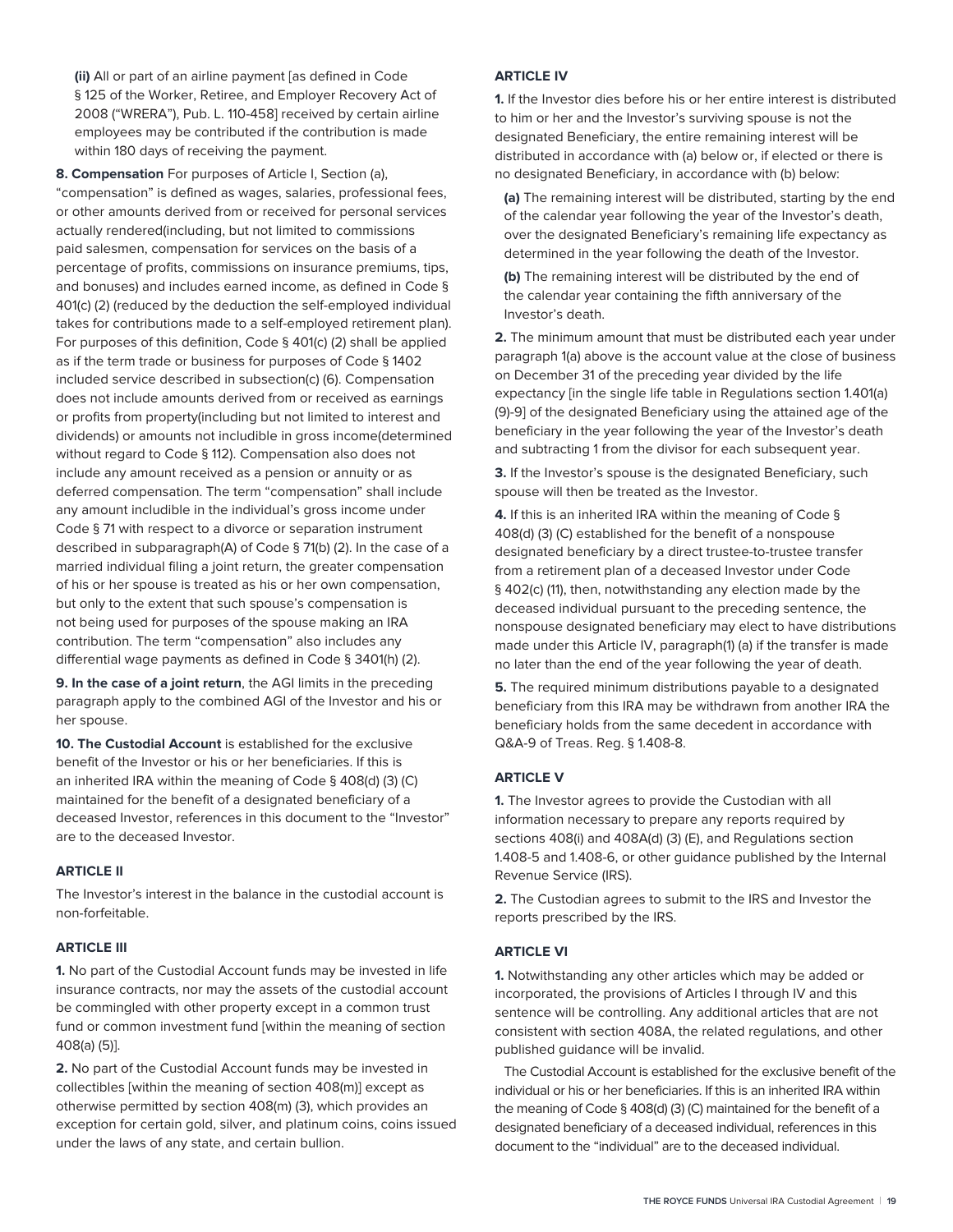#### **ARTICLE VII**

This agreement will be amended as necessary to comply with the provisions of the Code, the related regulations, and other published guidance. Other amendments may be made with the consent of the persons whose signatures appear in the Application (Adoption Agreement.)

#### **Part Three**

Provisions Applicable to Both Traditional IRAs and Roth IRAs

#### **ARTICLE VIII**

**1. Definitions** As used in this Article VIII the following terms have the following meanings:

"Adoption Agreement" is the application signed by the Investor to accompany and adopt this Custodial Account. The Adoption Agreement may also be referred to as the "Account Application".

"Agreement" means this UMB Bank, N.A. Universal Individual Retirement Account Custodial Agreement (consisting of either Part One or Part Two, Part Three and the Adoption Agreement signed by the Investor).

"Ancillary Fund" means any mutual fund or registered investment company designated by Sponsor, which is (i) advised, sponsored or distributed by a duly licensed mutual fund or registered investment company other than the Custodian, and (ii) subject to a separate agreement between the Sponsor and such mutual fund or registered investment company, to which neither the Custodian nor the Service Company is a party; provided, however, that such mutual fund or registered investment company must be legally offered for sale in the state of the Investor's residence.

"Beneficiary" has the meaning assigned in Section 11.

"Custodial Account" means the individual retirement account established using the terms of this Agreement. The Custodial Account may be a Traditional Individual Retirement Account or a Roth Individual Retirement Account, as specified by the Investor. See Section 24.

"Custodian" means UMB Bank, N.A. and any corporation or other entity that by merger, consolidation, purchase or otherwise, assumes the obligations of the Custodian.

"Investor" means the person signing the Adoption Agreement accompanying this Agreement.

"Distributor" means the entity, which has a contract with the Fund(s) to serve as distributor of the shares of such Fund(s). In any case where there is no Distributor, the duties assigned hereunder to the Distributor may be performed by the Fund(s) or by an entity that has a contract to perform management or investment advisory services for the Fund(s).

"Fund" means any mutual fund or registered investment company, which is advised, sponsored or distributed by Sponsor; provided, however, that such a mutual fund or registered investment company must be legally offered for sale in the state of the Investor's residence. Subject to the provisions of Section 3 below, the term "Fund" includes an Ancillary Fund.

"Qualified Reservist Distribution" means a distribution (i) from an IRA or elective deferrals under a section 401(k) or 403(b) plan, or a similar arrangement, (ii) to an individual ordered or called to active duty after September 11, 2001 (because he or she is a member of a reserve component) for a period of more than 179 days or for an indefinite period, and (iii) made during the period beginning on the date of the order or call and ending at the close of the active duty period.

"Service Company" means any entity employed by the Custodian or the Distributor, including the transfer agent for the Fund(s), to perform various administrative duties of either the Custodian or the Distributor. In any case where there is no Service Company, the duties assigned hereunder to the Service Company will be performed by the Distributor (if any) or by an entity that has a contract to perform management or investment advisory services for the Fund(s).

"Sponsor" means The Royce Funds. Reference to the Sponsor includes reference to any affiliate of Sponsor to which Sponsor has delegated (or which is in fact performing) any duty assigned to Sponsor under this Agreement.

"Spouse" means an individual married to the Investor under the laws of the applicable jurisdiction. The term "spouse" shall include same-sex individuals whose marriage was validly entered into in a jurisdiction whose laws authorize such marriage even if the couple is domiciled in a jurisdiction that does not recognize the validity of same-sex marriages. The term "spouse" shall not include individuals (whether of the same or opposite sex) who have entered into a registered domestic partnership, civil union, or other similar relationship recognized under the laws of a jurisdiction that is not denominated as marriage under the laws of the jurisdiction. An Investor and his or her spouse are deemed to be "married" for all purposes of this Agreement.

**2. Revocation.** The Investor may revoke the Custodial Account established hereunder by mailing or delivering a written notice of revocation to the Custodian within seven days after the Investor receives the Disclosure Statement related to the Custodial Account. Mailed notice is treated as given to the Custodian on date of the postmark (or on the date of Post Office certification or registration in the case of notice sent by certified or registered mail). Upon timely revocation, the Investor's initial contribution will be returned, without adjustment for administrative expenses, commissions or sales charges, fluctuations in market value or other changes.

The Investor may certify in the Adoption Agreement that the Investor received the Disclosure Statement related to the Custodial Account at least seven days before the Investor signed the Adoption Agreement to establish the Custodial Account, and the Custodian may rely upon such certification.

In any instance where it is established that the Investor has had possession of the Disclosure Statement for more than seven days, it will be conclusively presumed that the Investor has waived his or her right to revoke under this Section.

**3. Investments.** All contributions to the Custodial Account shall be invested and reinvested in full and fractional shares of one or more Funds. All such shares shall be held as book entry shares, and no physical shares or share certificate will be held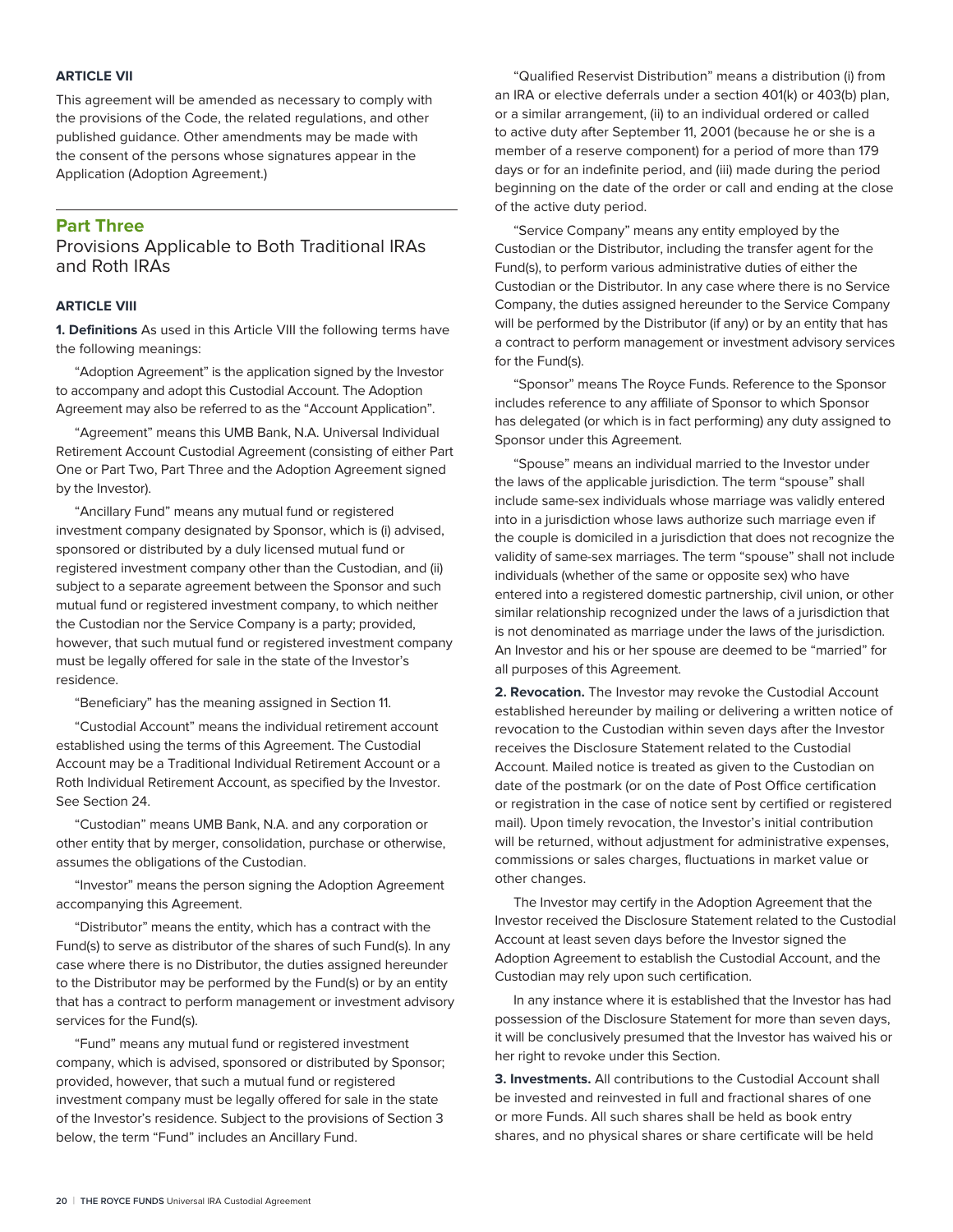in the Custodial Account. Such investments shall be made in such proportions and/or in such amounts as Investor from time to time in the Adoption Agreement or by other written notice to the Service Company (in such form as may be acceptable to the Service Company) may direct.

The parties to this Agreement recognize and agree that the Sponsor may from time-to-time designate an Ancillary Fund in which all or a portion of the contributions to a Custodial Account may be invested and reinvested. Despite any contrary provision of this Agreement, neither the Custodian nor the Service Company has any discretion with respect to the designation of any Ancillary Fund.

The Service Company shall be responsible for promptly transmitting all investment directions by the Investor for the purchase or sale of shares of one or more Funds hereunder to the Funds' transfer agent for execution. However, if investment directions with respect to the investment of any contribution hereunder are not received from the Investor as required or, if received, are unclear or incomplete in the opinion of the Service Company, the contribution will be returned to the Investor, or will be held uninvested (or invested in a money market fund if available) pending clarification or completion by the Investor, in either case without liability for interest or for loss of income or appreciation. If any other directions or other orders by the Investor with respect to the sale or purchase of shares of one or more Funds are unclear or incomplete in the opinion of the Service Company, the Service Company will refrain from carrying out such investment directions or from executing any such sale or purchase, without liability for loss of income or for appreciation or depreciation of any asset, pending receipt of clarification or completion from the Investor.

All investment directions by Investor will be subject to any minimum initial or additional investment or minimum balance rules or other rules (by way of example and not by way of limitation, rules relating to the timing of investment directions or limiting the number of purchases or sales or imposing sales charges on shares sold within a specified period after purchase) applicable to a Fund as described in its prospectus.

All dividends and capital gains or other distributions received on the shares of any Fund shall be (unless received in additional shares) reinvested in full and fractional shares of such Fund (or of any other Fund offered by the Sponsor, if so directed).

If any Fund held in the Custodial Account is liquidated or is otherwise made unavailable by the Sponsor as a permissible investment for a Custodial Account hereunder, the liquidation or other proceeds of such Fund shall be invested in accordance with the instructions of the Investor. If the Investor does not give such instructions, or if such instructions are unclear or incomplete in the opinion of the Service Company, the Service Company may invest such liquidation or other proceeds in such other Fund (including a money market fund or Ancillary Fund if available) as the Sponsor designates, and provided that the Sponsor gives at least thirty (30) days advance written notice to the Investor and the Service Provider. In such case, neither the Service Company nor the Custodian will have any responsibility for such investment.

Alternatively, if the Investor does not give instructions and the Sponsor does not designate such other Fund as described above then the Investor (or his or her Beneficiaries) will be deemed to have directed the Custodian to distribute any amount remaining in the Fund to (i) the Investor (or to his Beneficiaries as their interests shall appear on file with the Custodian) or, (ii) if the Investor is deceased with no Beneficiaries on file with the Custodian, then to the Investor's estate, subject to the Custodian's right to reserve funds as provided in Section 17(b). The Sponsor and the Custodian will be fully protected in making any and all such distributions pursuant to this Section 3, provided that the Sponsor gives at least thirty (30) days advance written notice to the Investor and the Service Provider. In such case, neither the Service Company nor the Custodian will have any responsibility for such distribution. The Investor (or his or her Beneficiaries) shall be fully responsible for any taxes due on such distribution.

**4. Exchanges.** Subject to the minimum initial or additional investment, minimum balance and other exchange rules applicable to a Fund, the Investor may at any time direct the Service Company to exchange all or a specified portion of the shares of a Fund in the Custodial Account for shares and fractional shares of one or more other Funds. The Investor shall give such directions by written or telephonic notice acceptable to the Service Company, and the Service Company will process such directions as soon as practicable after receipt thereof (subject to the second paragraph of Section 3 of this Article VIII).

**5. Transaction pricing.** Any purchase or redemption of shares of a Fund for or from the Custodial Account will be effected at the public offering price or net asset value of such Fund (as described in the then effective prospectus for such Fund) next established after the Service Company has transmitted the Investor's investment directions to the transfer agent for the Fund(s). Any purchase, exchange, transfer or redemption of shares of a Fund for or from the Custodial Account will be subject to any applicable sales, redemption or other charge as described in the then effective prospectus for such Fund.

**6. Recordkeeping.** The Service Company shall maintain adequate records of all purchases or sales of shares of one or more Funds for the Investor's Custodial Account. Any account maintained in connection herewith shall be in the name of the Custodian for the benefit of the Investor. All assets of the Custodial Account shall be registered in the name of the Custodian or of a suitable nominee. The books and records of the Custodian shall show that all such investments are part of the Custodial Account.

The Custodian shall maintain or cause to be maintained adequate records reflecting transactions of the Custodial Account. In the discretion of the Custodian, records maintained by the Service Company with respect to the Account hereunder will be deemed to satisfy the Custodian's recordkeeping responsibilities therefor. The Service Company agrees to furnish the Custodian with any information the Custodian requires to carry out the Custodian's recordkeeping responsibilities.

**7. Allocation of Responsibility.** Neither the Custodian nor any other party providing services to the Custodial Account will have any responsibility for rendering advice with respect to the investment and reinvestment of the Custodial Account, nor shall such parties be liable for any loss or diminution in value which results from Investor's exercise of investment control over his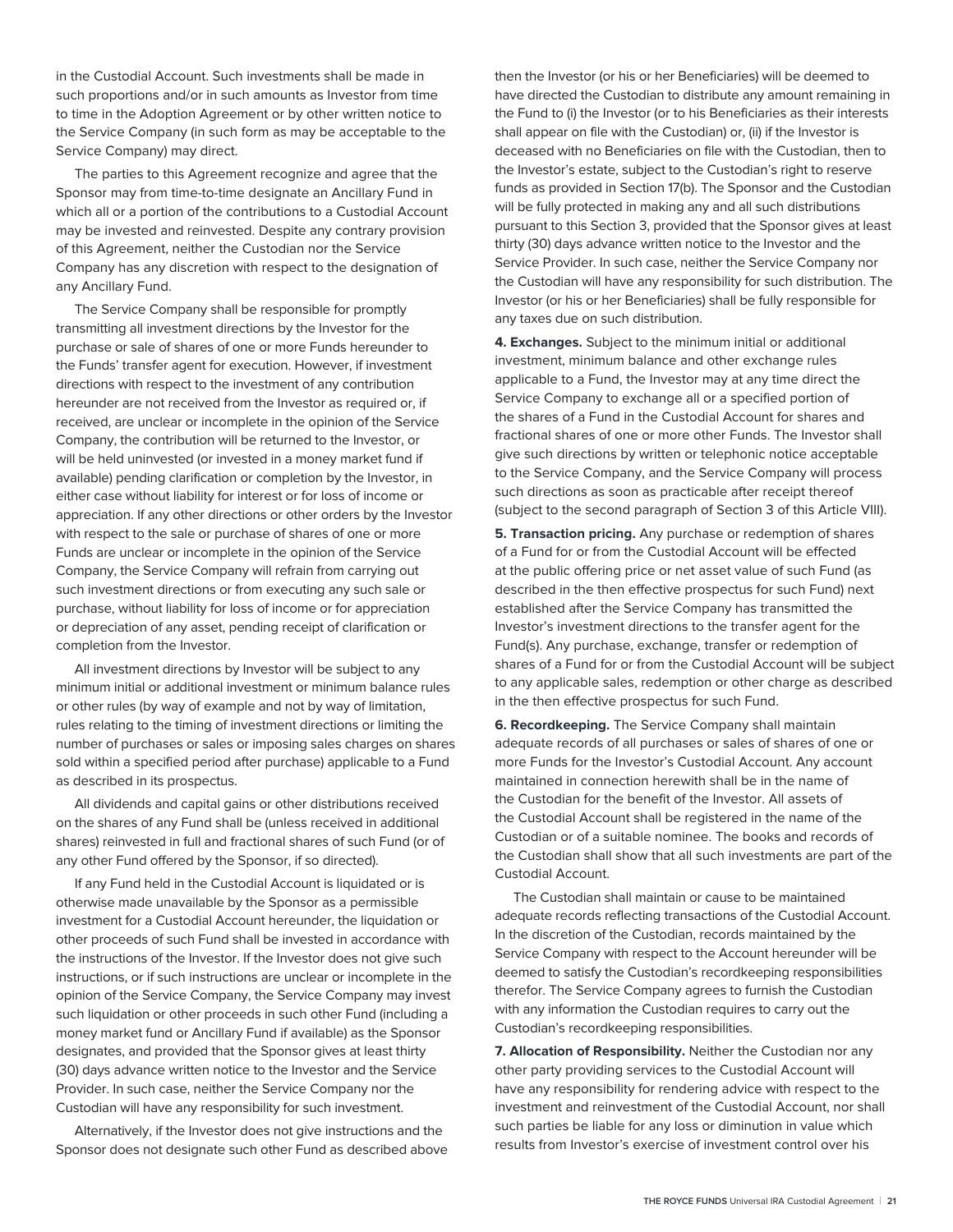Custodial Account. Investor shall have and exercise exclusive responsibility for and control over the investment of the assets of his Custodial Account, and neither Custodian nor any other such party shall have any duty to question his or her directions in that regard or to advise him or her regarding the purchase, retention or sale of shares of one or more Funds for the Custodial Account.

**8. Appointment of Investment Advisor.** The Investor may in writing appoint an investment adviser with respect to the Custodial Account on a form acceptable to the Custodian and the Service Company. The investment adviser's appointment will be in effect until written notice to the contrary is received by the Custodian and the Service Company. While an investment adviser's appointment is in effect, the investment adviser may issue investment directions or may issue orders for the sale or purchase of shares of one or more Funds to the Service Company, and the Service Company will be fully protected in carrying out such investment directions or orders to the same extent as if they had been given by the Investor.

**9. Distributions (a)** Distribution of the assets of the Custodial Account shall be made at such time and in such form as Investor (or the Beneficiary if Investor is deceased) shall elect by written order to the Custodian. It is the responsibility of the Investor (or the Beneficiary) by appropriate distribution instructions to the Custodian to ensure that any applicable distribution requirements of Code Section 401(a) (9) and Article IV above are met. If the Investor (or Beneficiary) does not direct the Custodian to make distributions from the Custodial Account by the time that such distributions are required to commence in accordance with such distribution requirements, the Custodian (and Service Company) shall assume that the Investor (or Beneficiary) is meeting any applicable minimum distribution requirements from another individual retirement arrangement maintained by the Investor (or Beneficiary) and the Custodian and Service Company shall be fully protected in so doing. Investor acknowledges that any distribution of a taxable amount from the Custodial Account (except for distribution on account of Investor's disability or death, return of an "excess contribution" referred to in Code Section 4973, or a valid "rollover" from this Custodial Account) made earlier than age 59½ may subject Investor to an "additional tax on early distributions" under Code Section 72(t) unless an exception to such additional tax is applicable. For that purpose, Investor will be considered disabled if Investor can prove, as provided in Code Section 72(m) (7), that Investor is unable to engage in any substantial gainful activity by reason of any medically determinable physical or mental impairment which can be expected to result in death or be of long-continued and indefinite duration.

**(b)** Taxability of distributions. The Investor acknowledges (i) that any withdrawal from the Custodial Account will be reported by the Custodian in accordance with applicable IRS requirements (currently, on Form 1099-R), (ii) that the information reported by the Custodian will be based on the amounts in the Custodial Account and will not reflect any other individual retirement accounts the Investor may own and that, consequently, the tax treatment of the withdrawal may be different than if the Investor had no other individual retirement accounts, and (iii) that, accordingly, it is the responsibility of the Investor to maintain appropriate records so that the Investor (or other person ordering the distribution) can correctly compute all taxes due.

Neither the Custodian nor any other party providing services to the Custodial Account assumes any responsibility for the tax treatment of any distribution from the Custodial Account; such responsibility rests solely with the person ordering the distribution.

**10. Distribution instructions.** The Custodian assumes (and shall have) no responsibility to make any distribution except upon the written order of Investor (or Beneficiary if Investor is deceased) containing such information as the Custodian may reasonably request. Also, before making any distribution from or honoring any assignment of the Custodial Account, Custodian shall be furnished with any and all applications, certificates, tax waivers, signature guarantees, releases, indemnification agreements, and other documents (including proof of any legal representative's authority) deemed necessary or advisable by Custodian, but Custodian shall not be responsible for complying with any order or instruction which appears on its face to be genuine, or for refusing to comply if not satisfied it is genuine, and Custodian has no duty of further inquiry. Any distributions from the Custodial Account may be mailed, first-class postage prepaid, to the last known address of the person who is to receive such distribution, as shown on the Custodian's records, and such distribution shall to the extent thereof completely discharge the Custodian's liability for such payment.

#### **11. Designated Beneficiary.**

**(a)** The term "Beneficiary" means the person or persons designated as such by the "designating person" (as defined below) on a form acceptable to the Custodian for use in connection with the Custodial Account, signed by the designating person, and filed with the Custodian. If, in the opinion of the Custodian or Service Company, any designation of beneficiary is unclear or incomplete, in addition to any documents or assurances the Custodian may request under Section 10, the Custodian or Service Company shall be entitled to request and receive such clarification or additional instructions as the Custodian in its discretion deems necessary to determine the correct Beneficiary(ies) following the Investor's death. The form designating the Beneficiary(ies) may name individuals, trusts, estates, or other entities as either primary or contingent beneficiaries. However, if the designation does not effectively dispose of the entire Custodial Account as of the time distribution is to commence, the term "Beneficiary" shall then mean the designating person's estate, with respect to the assets of the Custodial Account not disposed of by the designation form. The form last accepted by the Custodian before such distribution is to commence, provided it was received by the Custodian (or deposited in the U.S. Mail or with a reputable delivery service) during the designating person's lifetime, shall be controlling and, whether or not fully dispositive of the Custodial Account, thereupon shall revoke all such forms previously filed by that person. The term "designating person" means Investor during his/her lifetime; only after Investor's death, it also means Investor's spouse if the spouse is a Beneficiary and elects to transfer assets from the Custodial Account to the spouse's own Custodial Account in accordance with applicable provisions of the Code. [Note: Married Investors who reside in a community property or marital property state (Arizona, California, Idaho, Louisiana, Nevada, New Mexico, Texas, Washington or Wisconsin), may need to obtain spousal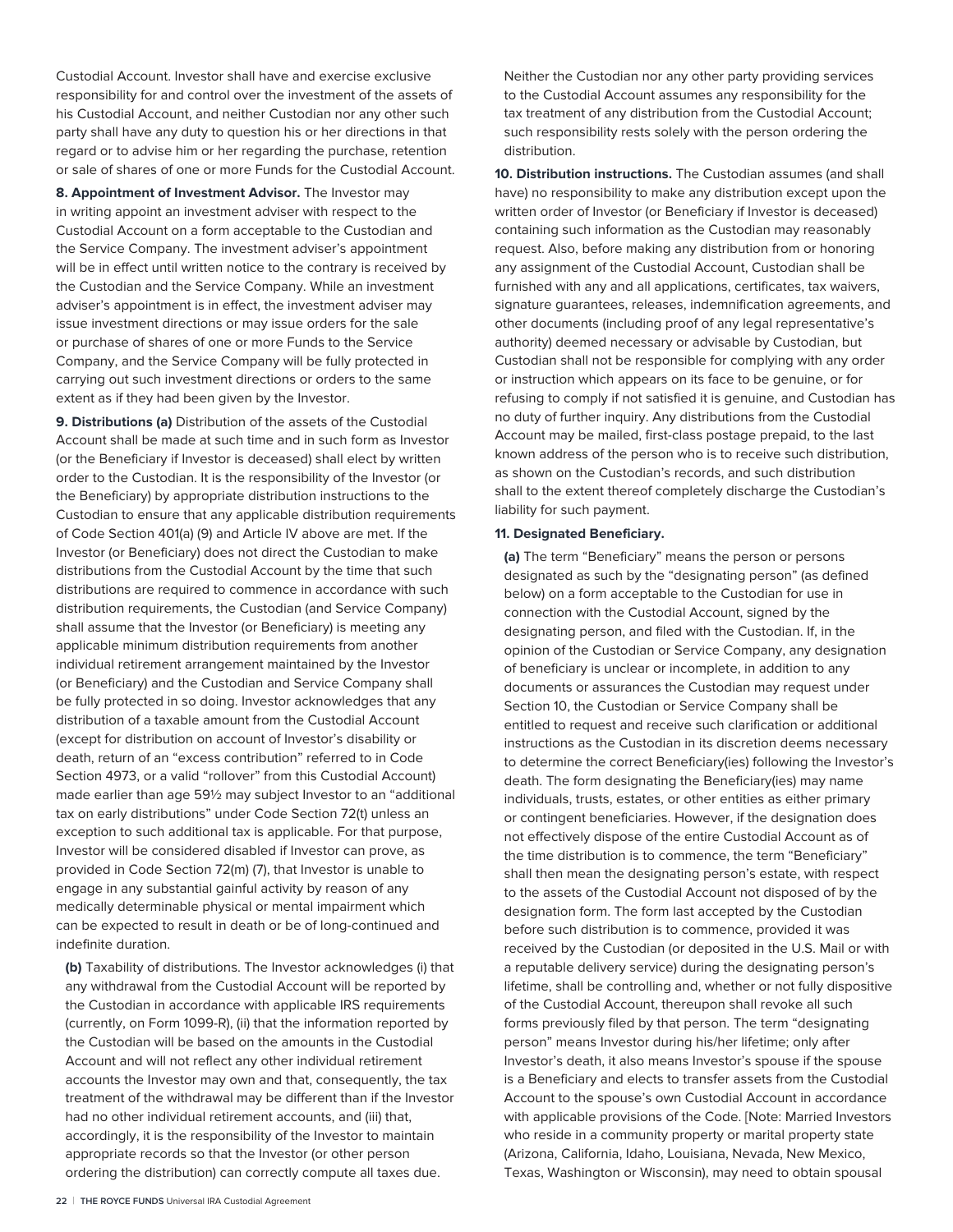consent if they have not designated their spouse as the primary Beneficiary for at least half of their Custodial Account. Consult a lawyer or other tax professional for additional information and advice.]

**(b)** Rights of Inheriting Beneficiary Notwithstanding any provisions in this Agreement to the contrary, when and after the distribution from the Custodial Account to Investor's Beneficiary commences, all rights and obligations assigned to Investor hereunder shall inure to, and be enjoyed and exercised by, Beneficiary instead of Investor.

**(c)** Election by Spouse Notwithstanding Section 3 of Article IV of Part Two above, if the Investor's spouse is the sole Beneficiary on the Investor's date of death, the spouse will not be treated as the Investor if the spouse elects not to be so treated. In such event, the Custodial Account will be distributed in accordance with the other provisions of such Article IV, except that distributions to the Investor's spouse are not required to commence until December 31 of the year in which the Investor would have turned age 70½.

**(d) Election by Successor Beneficiary/Separate.** Beneficiaries In addition to the rights otherwise conferred upon Beneficiaries under this Agreement, all individual Beneficiaries may designate Successor Beneficiaries of their inherited Custodial Account. Any Successor Beneficiary designation by the Beneficiary must be made in accordance with the provisions of this Section 11. If a Beneficiary dies after the Participant but before receipt of the entire interest in the Custodial Account and has Successor Beneficiaries, the Successor Beneficiaries will succeed to the rights of the Beneficiary. If a Beneficiary dies after the Participant but before receipt of the entire interest in the Account and no Successor Beneficiary designation is in effect at the time of the Beneficiary's death, the Beneficiary will be the Beneficiary's estate. Upon instruction to the Custodian, each separate Beneficiary may receive his, her, or its interest as a separate account within the meaning of Treasury Regulation Section 1.401(a) (9)-8, Q&A-3, to the extent permissible by law. The trustee of a trust Beneficiary will exercise the rights of the trust Beneficiary, unless the trustee chooses to delegate the exercise of those rights to the Beneficiary to the extent permissible by law.

**(e)** Despite any contrary provision of this Agreement, the Custodian may disregard the express terms of a Beneficiary designation under Section 11(a) and pay over the balance of the deceased Investor's interest in his or her Custodial Account to a different person, trust, estate or other beneficiary, where the Custodian determines, in the reasonable and good faith exercise of its discretion, that an applicable state law, court decree or other ruling governing the disposition or appointment of property incident to a divorce or other circumstance affecting inheritance rights so requires and if the Custodian has knowledge of the facts that may invalidate the designation of such Beneficiary.

#### **12. Tax reporting responsibilities.**

**(a)** The Investor agrees to provide information to the Custodian at such time and in such manner as may be necessary for the Custodian to prepare any reports required under Section 408(i) or Section 408A(d) (3) (E) of the Code and the regulations thereunder or otherwise.

**(b)** The Custodian or the Service Company will submit reports to the Internal Revenue Service and the Investor at such time and manner and containing such information as is prescribed by the Internal Revenue Service.

**(c)** The Investor, Custodian and Service Company shall furnish to each other such information relevant to the Custodial Account as may be required under the Code and any regulations issued or forms adopted by the Treasury Department thereunder or as may otherwise be necessary for the administration of the Custodial Account.

**(d)** The Investor shall file any reports to the Internal Revenue Service which are required of him by law (including Form 5329), and neither the Custodian nor Service Company shall have any duty to advise Investor concerning or monitor Investor's compliance with such requirement.

#### **13. Amendments.**

**(a)** Investor retains the right to amend this Agreement in any respect at any time, effective on a stated date which shall be at least 60 days after giving written notice of the amendment (including its exact terms) to Custodian by registered or certified mail, unless Custodian waives notice as to such amendment. If the Custodian does not wish to continue serving as such under this Custodial Account document as so amended, it may resign in accordance with Section 17 below.

**(b)** Investor delegates to the Custodian the Investor's right so to amend, provided (i) the Custodian does not change the investments available under this Custodial Agreement, and (ii) the Custodian amends in the same manner all agreements comparable to this one, having the same Custodian, permitting comparable investments, and under which such power has been delegated to it; this includes the power to amend retroactively if necessary or appropriate in the opinion of the Custodian in order to conform this Custodial Account to pertinent provisions of the Code and other laws or successor provisions of law, or to obtain a governmental ruling that such requirements are met, to adopt a prototype or master form of agreement in substitution for this Agreement, or as otherwise may be advisable in the opinion of the Custodian. Such an amendment by the Custodian shall be communicated in writing to Investor, and Investor shall be deemed to have consented thereto unless, within 30 days after such communication to Investor is mailed, Investor either (i) gives Custodian a written order for a complete distribution or transfer of the Custodial Account, or (ii) removes the Custodian and appoints a successor under Section 17 below.

Pending the adoption of any amendment necessary or desirable to conform this Agreement to the requirements of any amendment to any applicable provision of the Code or regulations or rulings issued thereunder (including any amendment to Form 5305-A or Form 5305-RA), the Custodian and the Service Company may operate the Custodial Account in accordance with such requirements to the extent that the Custodian and/or the Service Company deem necessary to preserve the tax benefits of the Account.

**(c)** Notwithstanding the provisions of subsections (a) and (b) above, no amendment shall increase the responsibilities or duties of Custodian without its prior written consent.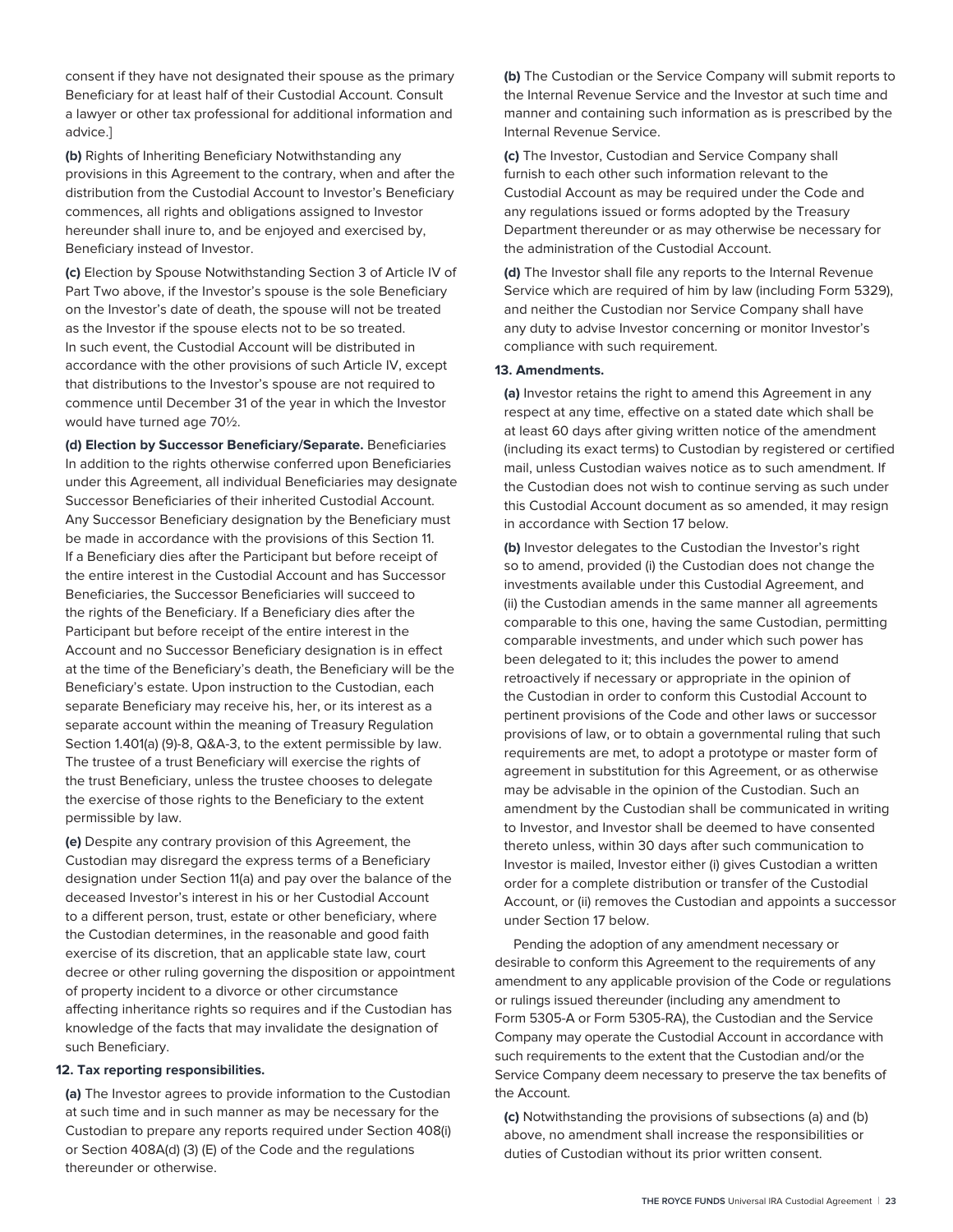**(d)** This Section 13 shall not be construed to restrict the Custodian's right to substitute fee schedules in the manner provided by Section 16 below, and no such substitution shall be deemed to be an amendment of this Agreement.

#### **14. Terminations.**

**(a)** This Agreement shall terminate and have no further force and effect upon a complete distribution of the Custodial Account to the Investor (or his or her Beneficiaries) or to a successor custodian or trustee in accordance with the instructions provided to the Custodian by the Investor. In addition, the Sponsor shall have the right to terminate this Agreement and instruct the Custodian to distribute the Custodial Account upon thirty (30) days notice to the Custodian and the Investor (or his or her Beneficiaries if the Investor is deceased). In the event of such termination by the Sponsor, the Custodian shall transfer the entire amount in the Custodial Account to a successor custodian or trustee as the Investor (or his or her Beneficiaries) shall instruct or shall distribute the Custodial Account to the Investor (or his or her Beneficiaries) if so directed. If, at the end of such thirty (30) day period, the Investor (or his or her Beneficiaries) has not directed the Custodian to transfer or distribute the amount in the Custodial Account as described above then the Investor (or his or her Beneficiaries) will be deemed to have directed the Custodian to distribute any amount remaining in the Custodial Account to (i) the Investor (or to his Beneficiaries as their interests shall appear on file with the Custodian) or, (ii) if the Investor is deceased with no Beneficiaries on file with the Custodian, then to the Investor's estate, subject to the Custodian's right to reserve funds as provided in Section 17(b). The Sponsor and the Custodian will be fully protected in making any and all such distributions pursuant to this Section 14(a). The Investor (or his or her Beneficiaries) shall be fully responsible for any taxes due on such distribution.

**(b)** Sections 15(f), 17(b) and 17(c) hereof shall survive the termination of the Custodial Account and this Agreement. Upon termination of the Custodial Account and this Agreement, the Custodian shall be relieved from all further liability hereunder or with respect to the Custodial Account and all assets thereof so distributed.

#### **15. Responsibilities of Custodian and service providers.**

**(a)** In its discretion, the Custodian may appoint one or more contractors or service providers to carry out any of its functions and may compensate them from the Custodial Account for expenses attendant to those functions. In the event of such appointment, all rights and privileges of the Custodian under this Agreement shall pass through to such contractors or service providers who shall be entitled to enforce them as if a named party.

**(b)** The Service Company shall be responsible for receiving all instructions, notices, forms and remittances from Investor and for dealing with or forwarding the same to the transfer agent for the Fund(s).

**(c)** The parties do not intend to confer any fiduciary duties on Custodian or Service Company (or any other party providing services to the Custodial Account), and none shall be implied. Neither shall be liable (or assumes any responsibility) for the collection of contributions, the proper amount, time or tax

treatment of any contribution to the Custodial Account or the propriety of any contributions under this Agreement, or the purpose, time, amount (including any minimum distribution amounts), tax treatment or propriety of any distribution hereunder, which matters are the sole responsibility of Investor and Investor's Beneficiary.

**(d)** Not later than 60 days after the close of each calendar year (or after the Custodian's resignation or removal), the Custodian or Service Company shall file with Investor a written report or reports reflecting the transactions effected by it during such period and the assets of the Custodial Account at its close. Upon the expiration of 60 days after such a report is sent to Investor (or Beneficiary), the Custodian or Service Company shall be forever released and discharged from all liability and accountability to anyone with respect to transactions shown in or reflected by such report except with respect to any such acts or transactions as to which Investor shall have filed written objections with the Custodian or Service Company within such 60 day period.

**(e)** The Service Company shall deliver, or cause to be delivered by mail or electronically, to Investor all notices, prospectuses, financial statements and other reports to shareholders, proxies and proxy soliciting materials relating to the shares of the Funds(s) credited to the Custodial Account. The Custodian shall vote any shares held in the Account in accordance with the timely written instructions of the Investor if received. If no timely written voting instructions are received from the Investor, the Investor agrees that the Custodian may vote such unvoted shares as instructed by the Sponsor, which may include voting in the same proportion of shares of the Fund for which written voting instructions were timely received by the Fund (or its agent) from the Fund's other shareholders or in accordance with the recommendations of the Fund's board of directors in the relevant proxy soliciting materials. In the latter case, the Custodian shall have no responsibility to separately review or evaluate the Fund's board of directors' voting recommendations nor have any liability for following the Investor's instruction to follow the Fund's board of directors' recommendation.

**(f)** Investor shall always fully indemnify Service Company, Distributor, the Fund(s), Sponsor and Custodian and save them harmless from any and all liability whatsoever which may arise either (i) in connection with this Agreement and the matters which it contemplates, except that which arises directly out of the Service Company's, Distributor's, Fund's, Sponsor's or Custodian's bad faith, gross negligence or willful misconduct, (ii) with respect to making or failing to make any distribution, other than for failure to make distribution in accordance with an order therefor which is in full compliance with Section 10, or (iii) actions taken or omitted in good faith by such parties. Neither Service Company nor Custodian shall be obligated or expected to commence or defend any legal action or proceeding in connection with this Agreement or such matters unless agreed upon by that party and Investor, and unless fully indemnified for so doing to that party's satisfaction.

**(g)** The Custodian and Service Company shall each be responsible solely for performance of those duties expressly assigned to it in this Agreement, and neither assumes any responsibility as to duties assigned to anyone else hereunder or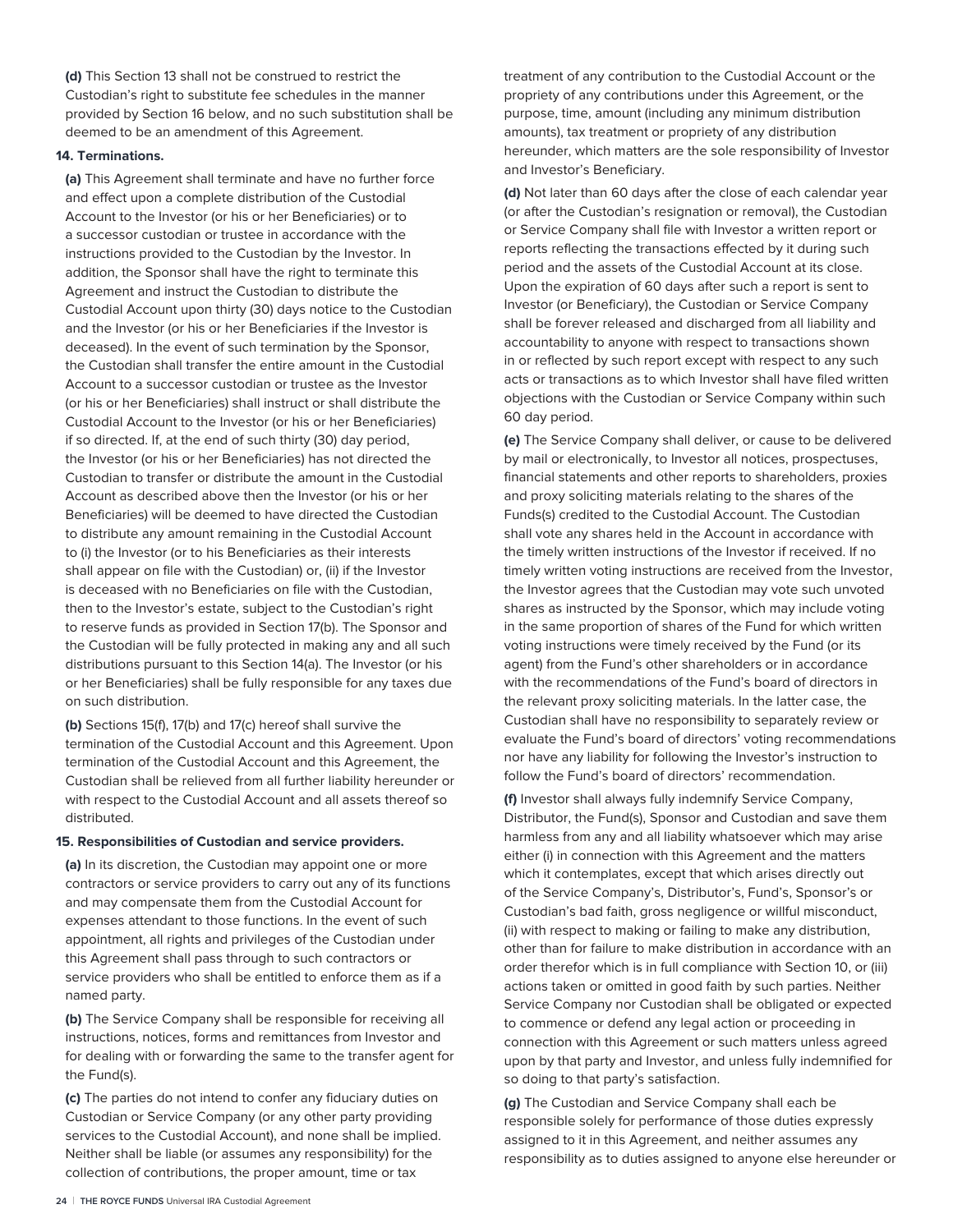by operation of law.

**(h)** The Custodian and Service Company may each conclusively rely upon and shall be protected in acting upon any written order from Investor or Beneficiary, or any investment adviser appointed under Section 8, or any other notice, request, consent, certificate or other instrument or paper believed by it to be genuine and to have been properly executed, and so long as it acts in good faith, in taking or omitting to take any other action in reliance thereon. In addition, Custodian will carry out the requirements of any apparently valid court order relating to the Custodial Account and will incur no liability or responsibility for so doing.

#### **16. Fees and Expenses.**

**(a)** The Custodian, in consideration of its services under this Agreement, shall receive the fees specified on the applicable fee schedule. The fee schedule originally applicable shall be the one specified in the Adoption Agreement or Disclosure Statement, as applicable. The Custodian may substitute a different fee schedule at any time upon 30 days' written notice to Investor. The Custodian shall also receive reasonable fees for any services not contemplated by any applicable fee schedule and either deemed by it to be necessary or desirable or requested by Investor.

**(b)** Any income, gift, estate and inheritance taxes and other taxes of any kind whatsoever, including transfer taxes incurred in connection with the investment or reinvestment of the assets of the Custodial Account, that may be levied or assessed in respect to such assets, and all other administrative expenses incurred by the Custodian in the performance of its duties (including fees for legal services rendered to it in connection with the Custodial Account) shall be charged to the Custodial Account. If the Custodian is required to pay any such amount, the Investor (or Beneficiary) shall promptly upon notice thereof reimburse the Custodian.

**(c)** All such fees and taxes and other administrative expenses charged to the Custodial Account shall be collected either from the amount of any contribution or distribution to or from the Custodial Account, or (at the option of the person entitled to collect such amounts) to the extent possible under the circumstances by the conversion into cash of sufficient shares of one or more Funds held in the Custodial Account (without liability for any loss incurred thereby). Notwithstanding the foregoing, the Custodian or Service Company may make demand upon the Investor for payment of the amount of such fees, taxes and other administrative expenses. Fees which remain outstanding after 60 days may be subject to a collection charge.

#### **17. Resignation or Replacement of Custodian.**

**(a)** Upon 30 days' prior written notice to the Custodian, Investor or Sponsor, as the case may be, may remove it from its office hereunder. Such notice, to be effective, shall designate a successor custodian and shall be accompanied by the successor's written acceptance. The Custodian also may at any time resign upon 30 days' prior written notice to Sponsor, whereupon the Sponsor shall notify the Investor (or Beneficiary) and shall appoint a successor to the Custodian. In connection with its removal or resignation hereunder, the Custodian may, but is not required to, designate a successor

custodian by written notice to the Sponsor or Investor (or Beneficiary) if neither the Sponsor nor Investor (or Beneficiary) designate a successor custodian, and the Sponsor or Investor (or Beneficiary) will be deemed to have consented to such successor unless the Sponsor or Investor (or Beneficiary) designates a different successor custodian and provides written notice thereof together with such a different successor's written acceptance by such date as the Custodian specifies in its original notice to the Sponsor or Investor (or Beneficiary) (provided that the Sponsor or Investor (or Beneficiary) will have a minimum of 30 days to designate a different successor).

**(b)** The successor custodian shall be a bank, insured credit union, or other person satisfactory to the Secretary of the Treasury under Code Section 408(a) (2). Upon receipt by Custodian of written acceptance by its successor of such successor's appointment, Custodian shall transfer and pay over to such successor the assets of the Custodial Account and all records (or copies thereof) of Custodian pertaining thereto, provided that the successor custodian agrees not to dispose of any such records without the Custodian's consent. Custodian is authorized, however, to reserve such sum of money or property as it may deem advisable for payment of all its fees, compensation, costs, and expenses, or for payment of any other liabilities constituting a charge on or against the assets of the Custodial Account or on or against the Custodian, with any balance of such reserve remaining after the payment of all such items to be paid over to the successor custodian.

**(c)** No custodian shall be liable for the acts or omissions of its predecessor or its successor.

**18. Applicable Code.** References herein to the "Code" and sections thereof shall mean the same as amended from time to time, including successors to such sections.

**19. Delivery of notices.** Except where otherwise specifically required in this Agreement, any notice from Custodian to any person provided for in this Agreement shall be effective if sent by first-class mail to such person at that person's last address on the Custodian's records.

**20. Exclusive benefit.** Investor or Investor's Beneficiary shall not have the right or power to anticipate any part of the Custodial Account or to sell, assign, transfer, pledge or hypothecate any part thereof. The Custodial Account shall not be liable for the debts of Investor or Investor's Beneficiary or subject to any seizure, attachment, execution or other legal process in respect thereof except to the extent required by law. At no time shall it be possible for any part of the assets of the Custodial Account to be used for or diverted to purposes other than for the exclusive benefit of the Investor or his/her Beneficiary except to the extent required by law.

**21. Applicable law/Interpretation.** When accepted by the Custodian, this Agreement is accepted in and shall be construed and administered in accordance with the laws of the state where the principal offices of the Custodian are located. Any action involving the Custodian brought by any other party must be brought in a state or federal court in such state.

This Agreement is intended to qualify under the Code as an individual retirement account and entitle Investor to the retirement savings deduction under section 219 if available. If any provision of this Agreement is subject to more than one interpretation or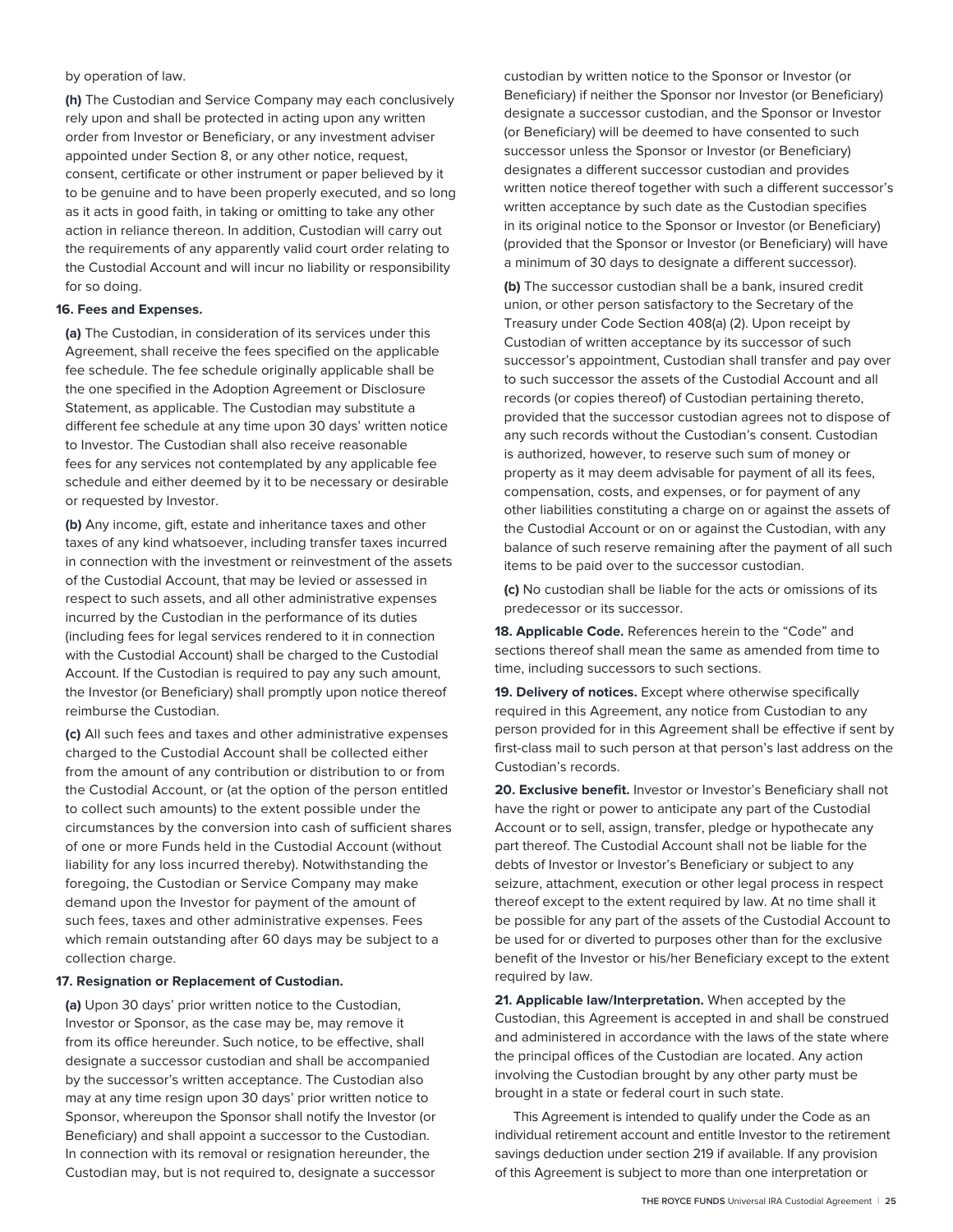any term used herein is subject to more than one construction, such ambiguity shall be resolved in favor of that interpretation or construction which is consistent with the intent expressed in the preceding sentence.

However, the Custodian shall not be responsible for whether or not such intentions are achieved through use of this Agreement, and Investor is referred to Investor's attorney for any such assurances.

**22. Professional advice.** Investor is advised to seek advice from Investor's attorney regarding the legal consequences (including but not limited to federal and state tax matters) of entering into this Agreement, contributing to the Custodial Account, and ordering Custodian to make distributions from the Custodial Account. Investor acknowledges that Custodian and Service Company (and any company associated therewith) are prohibited by law from rendering such advice.

**23. Definition of written notice.** If any provision of any document governing the Custodial Account provides for notice, instructions or other communications from one party to another in writing, to the extent provided for in the procedures of the Custodian, Service Company or another party, any such notice, instructions or other communications may be given by telephonic, computer, other electronic or other means, and the requirement for written notice will be deemed satisfied.

**24. Governing documents.** The legal documents governing the Custodial Account are as follows:

**(a)** If in the Adoption Agreement the Investor designated the Custodial Account as a Traditional IRA under Code Section 408(a), the provisions of Part One and Part Three of this Agreement and the provisions of the Adoption Agreement are the legal documents governing the Custodial Account.

**(b)** If in the Adoption Agreement the Investor designated the Custodial Account as a Roth IRA under Code Section 408A, the provisions of Part Two and Part Three of this Agreement and the provisions of the Adoption Agreement are the legal documents governing the Custodial Account.

**(c)** In the Adoption Agreement the Investor must designate the Custodian Account as either a Roth IRA or a Traditional IRA, and a separate account will be established for such IRA. One Custodial Account may not serve as a Roth IRA and a Traditional IRA (through the use of subaccounts or otherwise).

**(d)** The Investor acknowledges that the Service Company may require the establishment of different Roth IRA accounts to hold annual contributions under Code Section 408A(c) (2) and to hold conversion amounts under Code Section 408A(c) (3) (B). The Service Company may also require the establishment of different Roth IRA accounts to hold amounts converted in different calendar years. If the Service Company does not require such separate account treatment, the Investor may make annual contributions and conversion contributions to the same account.

**(e)** The Investor acknowledges that the Service Company may require the establishment of different Traditional IRA accounts to hold pre-tax amounts and any after-tax amounts.

**25. Conformity to IRS Requirements.** This Agreement and the Adoption Agreement signed by the Investor (as either may be amended) are the documents governing the Custodial Account. Articles I through VII of Part One of this Agreement are in the form promulgated by the Internal Revenue Service as Form 5305-A, as modified by subsequent guidance. It is anticipated that, if and when the Internal Revenue Service promulgates further changes to Form 5305-A, the Custodian will amend this Agreement correspondingly.

Articles I through VII of Part Two of this Agreement are in the form promulgated by the Internal Revenue Service as Form 5305-RA. It is anticipated that, if and when the Internal Revenue Service promulgates changes to Form 5305-RA, as modified by subsequent guidance, the Custodian will amend this Agreement correspondingly.

The Internal Revenue Service has endorsed the use of documentation permitting an Investor to establish either a Traditional IRA or Roth IRA (but not both using a single Adoption Agreement), and this Agreement complies with the requirements of the IRS guidance for such use. If the Internal Revenue Service subsequently determines that such an approach is not permissible, or that the use of a "combined" Adoption Agreement does not establish a valid Traditional IRA or a Roth IRA (as the case may be), the Custodian will furnish the Investor with replacement documents and the Investor will if necessary sign such replacement documents. Investor acknowledges and agrees to such procedures and to cooperate with Custodian to preserve the intended tax treatment of the Account.

**26. Conversion and recharacterization.** If the Investor maintains an Individual Retirement Account under Code Section 408(a), Investor may convert or transfer such other IRA to a Roth IRA under Code Section 408A using the terms of this Agreement and the Adoption Agreement by completing and executing the Adoption Agreement and giving suitable directions to the Custodian and the custodian or trustee of such other IRA. Alternatively, the Investor may convert or transfer such other IRA to a Roth IRA by use of a reply card or by telephonic, computer or electronic means in accordance with procedures adopted by the Custodian or Service Company intended to meet the requirements of Code Section 408A, and the Investor will be deemed to have executed the Adoption Agreement and adopted the provisions of this Agreement and the Adoption Agreement in accordance with such procedures.

In accordance with the requirements of section 408A(d) (6) and regulations thereunder, the Investor may recharacterize a contribution to a Traditional IRA as a contribution to a Roth IRA, or may recharacterize a contribution to a Roth IRA as a contribution to a Traditional IRA. The Investor agrees to observe any limitations imposed by the Service Company on the number of such transactions in any year (or any such limitations or other restrictions that may be imposed by the Service Company or the IRS).

**27. Representations by Investor.** The Investor acknowledges that he or she has received and read the current prospectus for each Fund in which his or her Custodial Account is invested and the Individual Retirement Account Disclosure Statement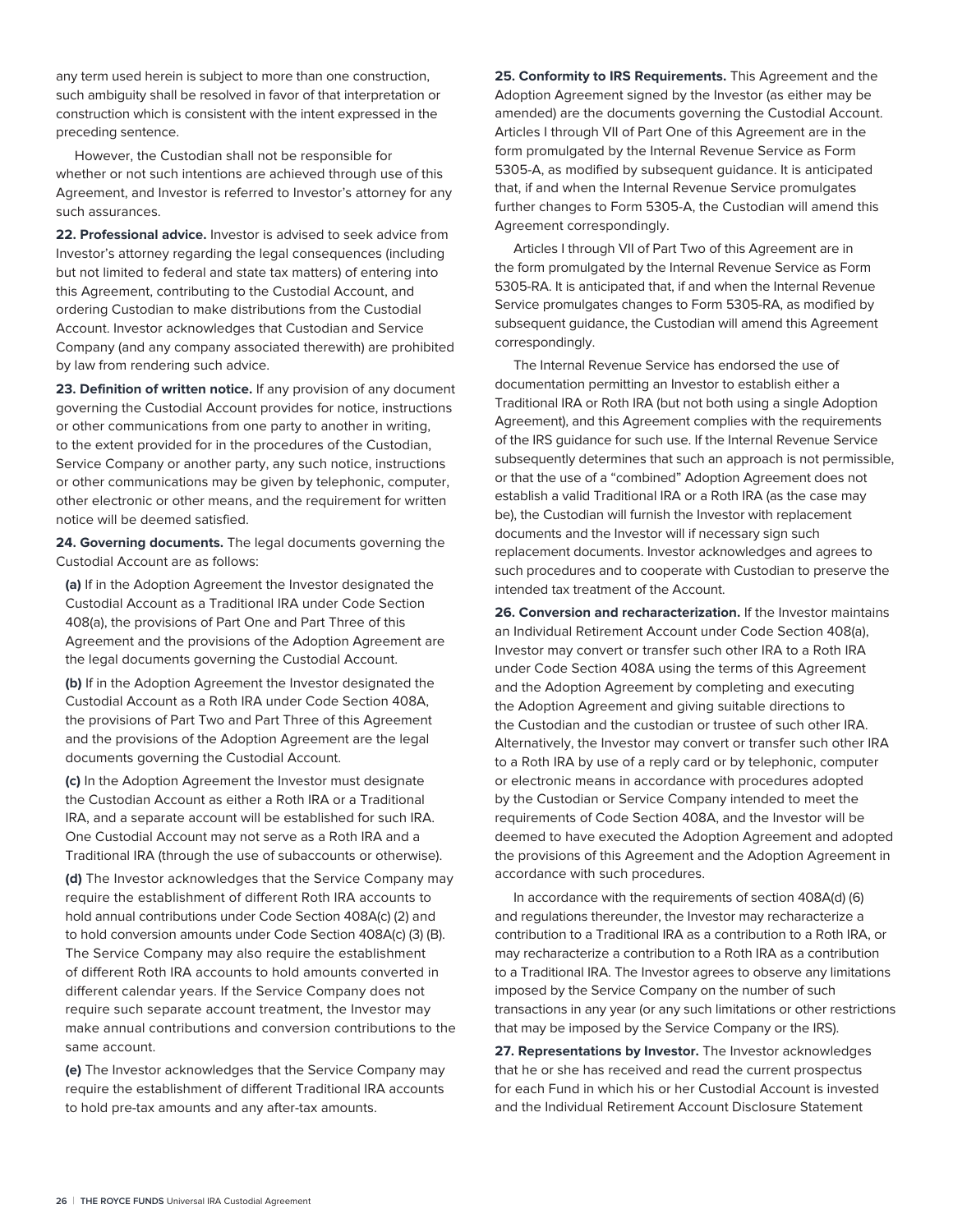related to the Custodial Account. The Investor represents under penalties of perjury that his or her Social Security number (or other Taxpayer Identification Number) as stated in the Adoption Agreement is correct.

**28. Custodial Acceptance.** If all required forms and information are properly submitted, UMB Bank, N.A. will accept appointment as Custodian of the Custodial Account. However, this Agreement (and the Adoption Agreement) is not binding upon the Custodian until the Investor has received a statement confirming the initial transaction for the Custodial Account. Receipt by the Investor of a confirmation of the purchase of the Fund shares indicated in the Investor's Adoption Agreement will serve as notification of UMB Bank, N.A.'s acceptance of appointment as Custodian of the Custodial Account.

**29. Minor Investor.** If the Investor is a minor under the laws of his or her state of residence, then a parent or guardian shall exercise all powers and duties of the Investor, as indicated herein, and shall sign the Adoption Agreement on behalf of the minor. The Custodian's acceptance of the Custodial Account on behalf of any Investor who is a minor is expressly conditioned upon the agreement of the parent or guardian to accept the responsibility to exercise all such powers and duties, and all parties hereto so acknowledge. Upon attainment of the age of majority under the laws of the Investor's state of residence at such time, the Investor may advise the Custodian in writing (accompanied by such documentation as the Custodian may require) that he or she is assuming sole responsibility to exercise all rights, powers, obligations, responsibilities, authorities or requirements associated with the Custodial Account. Upon such notice to the Custodian, the Investor shall have and shall be responsible for all of the foregoing, the Custodian will deal solely with the Investor as the person controlling the administration of the Custodial Account, and the Investor's parent or guardian thereafter shall not have or exercise any of the foregoing. (Absent such written notice from the Investor, Custodian shall be under no obligation to acknowledge the Investor's right to exercise such powers and authority and may continue to rely on the parent or guardian to exercise such powers and authority until notified to the contrary by the Investor.)

Upon attainment of the age of majority under the laws of the Investor's state of residence at such time, the Investor may advise the Custodian in writing (accompanied by such documentation as the Custodian may require) that he or she is assuming sole responsibility to exercise all rights, powers, obligations, responsibilities, authorities or requirements associated with the Custodial Account. Upon such notice to the Custodian, the Investor shall have and shall be responsible for all of the foregoing, the Custodian will deal solely with the Investor as the person controlling the administration of the Custodial Account, and the Investor's parent or guardian thereafter shall not have or exercise any of the foregoing. (Absent such written notice from the Investor, Custodian shall be under no obligation to acknowledge the Investor's right to exercise such powers and authority and may continue to rely on the parent or guardian to exercise such powers and authority until notified to the contrary by the Investor.)

**30. Investor's responsibilities.** Investor acknowledges that it is his/her sole responsibility to report all contributions to or withdrawals from the Custodial Account correctly on his or her tax returns, and to keep necessary records of all the Investor's IRAs (including any that may be held by another custodian or trustee) for tax purposes. All forms must be acceptable to the Custodian and dated and signed by the Investor.

#### **AS REQUIRED BY THE USA PATRIOT ACT**

#### **Escheatment**

Your property may be transferred to the appropriate state (i.e., escheated) if no activity occurs in the account within the time period specified by state law. For more details, consult your state's website, or call your state government's escheatment customer service number.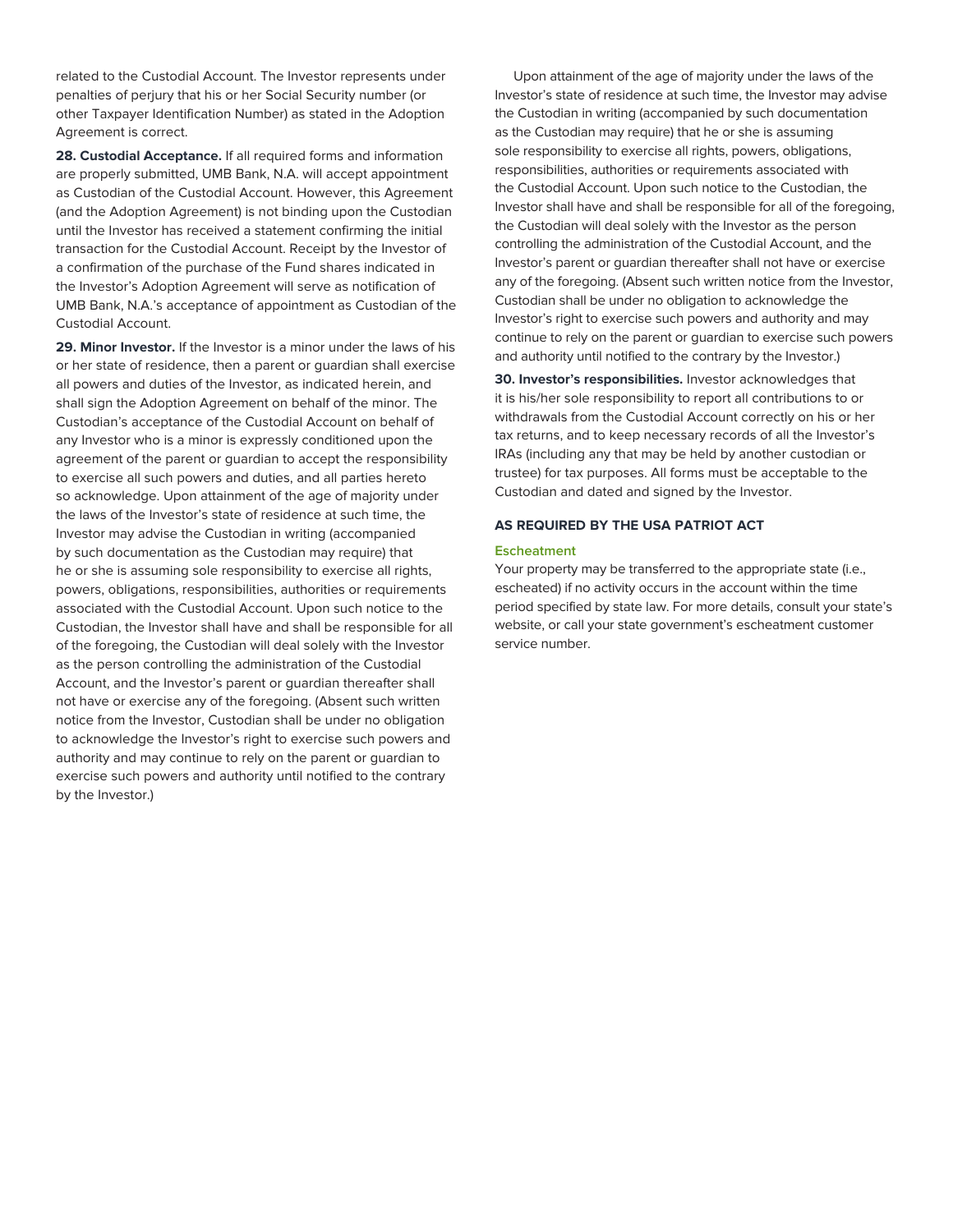# **Privacy Notice**

UMB Bank, N.A.

| <b>FACTS:</b> | WHAT DOES UMB BANK, N.A. ("UMB") DO WITH YOUR PERSONAL INFORMATION?                                                                                                                                                                                                                                                                                                                                                        |
|---------------|----------------------------------------------------------------------------------------------------------------------------------------------------------------------------------------------------------------------------------------------------------------------------------------------------------------------------------------------------------------------------------------------------------------------------|
| WHY?          | Financial companies choose how they share your personal information. Federal law gives consumers the right to limit<br>some but not all sharing. Federal law also requires us to tell you how we collect, share, and protect your personal<br>information. Please read this notice carefully to understand what we do.                                                                                                     |
| <b>WHAT?</b>  | The types of personal information we collect and share depend on the product or service you have with us. This<br>information can include:<br>• Social Security number<br>• Account balances and account transactions<br>Payment history and transaction history<br>$\bullet$<br>Retirement assets<br>$\bullet$<br>When you are no longer our customer, we continue to share your information as described in this notice. |
| HOW?          | All financial companies need to share customers' personal information to run their everyday business. In the section<br>below, we list the reasons financial companies can share their customers' personal information, the reasons UMB                                                                                                                                                                                    |
|               | chooses to share and whether you can limit this sharing.<br>Reasons we can share your personal information Does UMB share? Can you limit                                                                                                                                                                                                                                                                                   |

| <b>REASONS WE CAN SHARE YOUR PERSONAL INFORMATION</b>                                                                                                                                    | <b>DOES UMB SHARE?</b> | <b>CAN YOU LIMIT</b><br><b>THIS SHARING?</b> |
|------------------------------------------------------------------------------------------------------------------------------------------------------------------------------------------|------------------------|----------------------------------------------|
| For our everyday business purposes -<br>such as to process your transactions, maintain your account(s), respond to court orders<br>and legal investigations, or report to credit bureaus | <b>YES</b>             | <b>NO</b>                                    |
| For our marketing purposes -<br>to offer our products and services to you                                                                                                                | <b>NO</b>              | <b>WE DON'T SHARE</b>                        |
| For joint marketing with other financial companies                                                                                                                                       | <b>NO</b>              | <b>WE DON'T SHARE</b>                        |
| For our affiliates' everyday business purposes -<br>information about your transactions and experiences                                                                                  | <b>NO</b>              | <b>WE DON'T SHARE</b>                        |
| For our affiliates' everyday business purposes -<br>information about your creditworthiness                                                                                              | <b>NO</b>              | <b>WE DON'T SHARE</b>                        |
| For our affiliates to market to you                                                                                                                                                      | <b>NO</b>              | <b>WE DON'T SHARE</b>                        |
| For nonaffiliates to market to you                                                                                                                                                       | <b>NO</b>              | <b>WE DON'T SHARE</b>                        |
| QUESTIONS? Call toll-free 800.441.9535 (or if in Kansas City, call 816-860-5780)                                                                                                         |                        |                                              |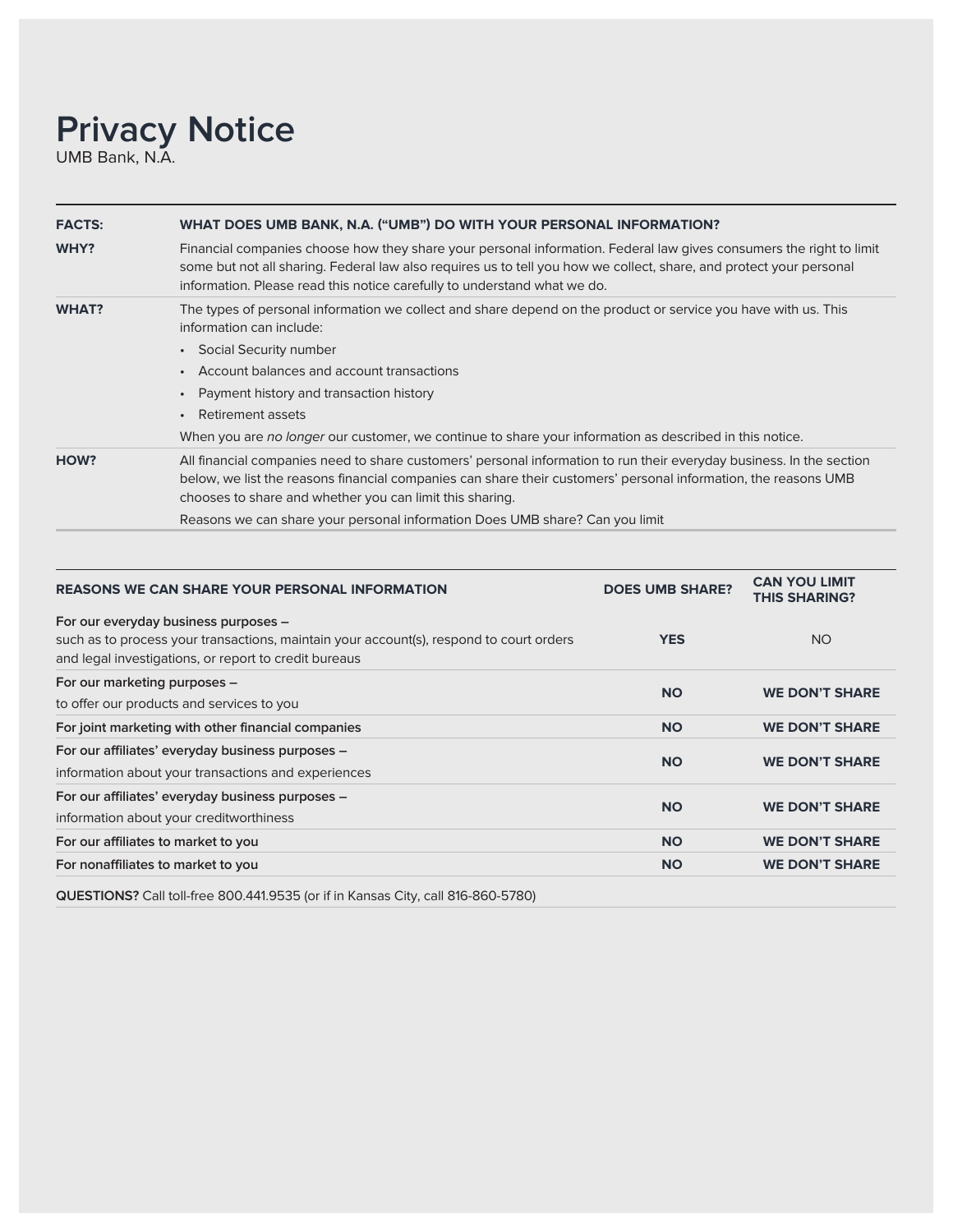| <b>WHO WE ARE</b>                             |                                                                                                                                                                                                                    |  |
|-----------------------------------------------|--------------------------------------------------------------------------------------------------------------------------------------------------------------------------------------------------------------------|--|
| Who is providing this notice?                 | UMB Bank, n.a.                                                                                                                                                                                                     |  |
| <b>WHAT WE DO?</b>                            |                                                                                                                                                                                                                    |  |
| How does UMB protect my personal information? | To protect your personal information from unauthorized access<br>and use, we use security measures that comply with federal law.<br>These measures include computer safeguards and secured files and<br>buildings. |  |
| How does UMB collect my personal information? | We collect your personal information, for example, when you:                                                                                                                                                       |  |
|                                               | Open an account or provide account information                                                                                                                                                                     |  |
|                                               | Make deposits or take withdrawals from your account                                                                                                                                                                |  |
|                                               | Tell us about your investment or retirement portfolio                                                                                                                                                              |  |
| Why can't I limit all sharing?                | Federal law gives you the right to limit only:                                                                                                                                                                     |  |
|                                               | Sharing for affiliates' everyday business purposes - information<br>about your creditworthiness                                                                                                                    |  |
|                                               | Affiliates from using your information to market to you<br>$\bullet$                                                                                                                                               |  |
|                                               | • Sharing for nonaffiliates to market to you                                                                                                                                                                       |  |
|                                               | State laws and individual companies may give you additional rights<br>to limit sharing. See below for more on your rights under state law.                                                                         |  |
| <b>DEFINITIONS</b>                            |                                                                                                                                                                                                                    |  |
| <b>Affiliates</b>                             | Companies related by common ownership or control. They can be<br>financial and nonfinancial companies.                                                                                                             |  |
|                                               | UMB does not share with affiliates.                                                                                                                                                                                |  |
| <b>Nonaffiliates</b>                          | Companies not related by common ownership or control. They can<br>be financial and nonfinancial companies.                                                                                                         |  |
|                                               | • UMB does not share with nonaffiliates so they can market to you.                                                                                                                                                 |  |
| <b>Joint Marketing</b>                        | A formal agreement between nonaffiliated financial companies that<br>together market financial products or services to you.<br>• UMB doesn't jointly market.                                                       |  |
|                                               |                                                                                                                                                                                                                    |  |

#### **OTHER IMPORTANT INFORMATION**

You may have other privacy protections under applicable state laws. To the extent these state laws apply, we will comply with them when we share information about you. For California residents: We will not share information we collect about you with nonaffiliates, except as permitted by California law, including, for example to process your transactions or to maintain your account. For Vermont residents: We will not share information we collect about you with nonaffiliates, except as permitted by Vermont law, including, for example to process your transactions or to maintain your account.